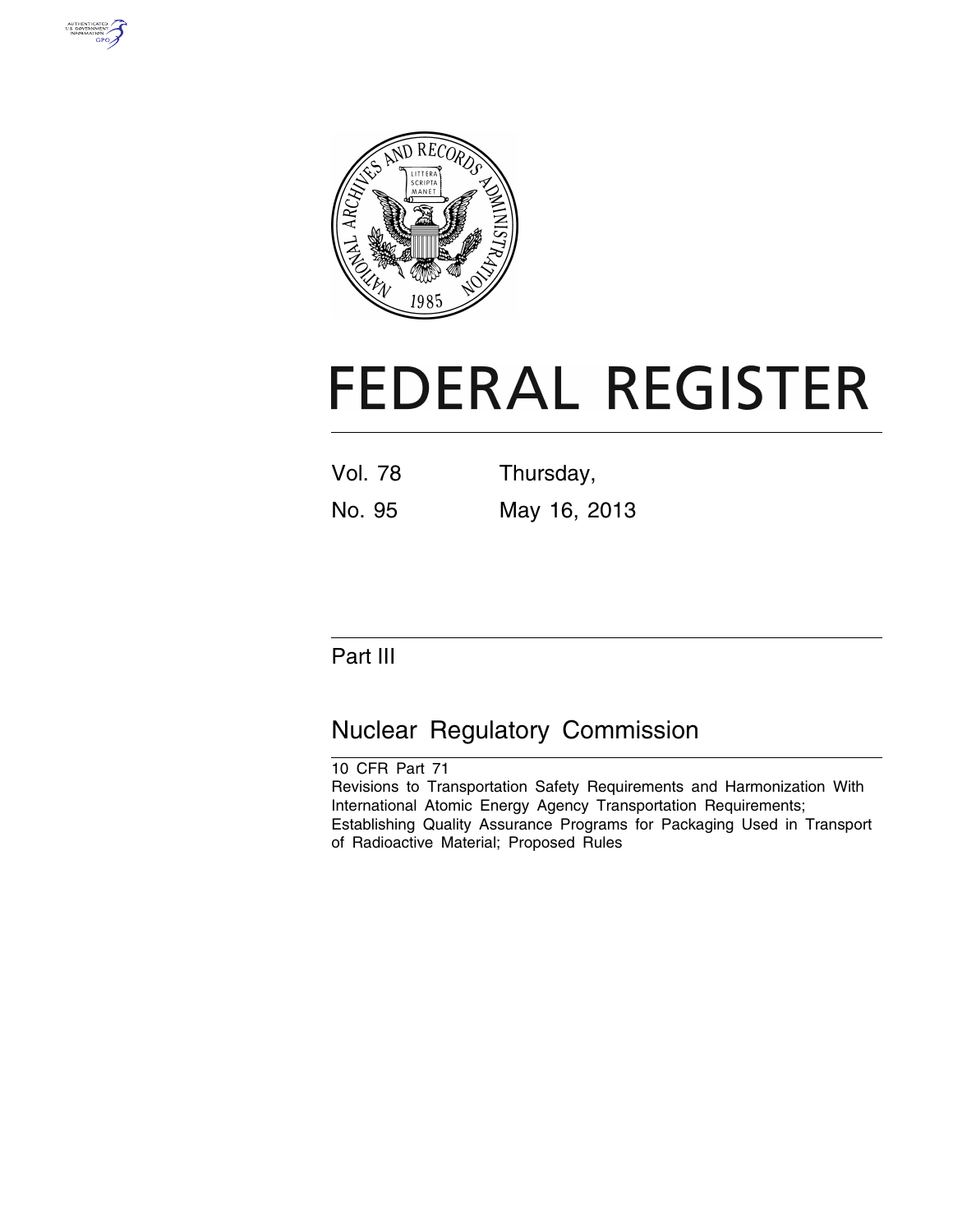#### **NUCLEAR REGULATORY COMMISSION**

#### **10 CFR Part 71**

**[NRC–2008–0198; NRC–2013–0082]** 

#### **RIN 3150–AI11**

#### **Revisions to Transportation Safety Requirements and Harmonization With International Atomic Energy Agency Transportation Requirements**

**AGENCY:** Nuclear Regulatory Commission.

**ACTION:** Proposed rule.

**SUMMARY:** The U.S. Nuclear Regulatory Commission (NRC), in consultation with the U.S. Department of Transportation (DOT), is proposing to amend its regulations for the packaging and transportation of radioactive material. These amendments would make NRC regulations conform to revisions to the International Atomic Energy Agency (IAEA) regulations for the international transportation of radioactive material and maintain consistency with DOT regulations. These changes are necessary to maintain a consistent regulatory framework for the transportation and packaging of radioactive material. These changes would make the regulation of quality assurance programs more efficient by allowing changes that do not change quality assurance approval holder commitments to be made without prior NRC approval, and extending the duration of quality assurance program approvals. These changes would clarify the responsibilities of general licensees and further limit the shipping of fissile material under a general license. The parallel DOT proposed rulemaking was published in the **Federal Register** on August 12, 2011.

**DATES:** Submit comments by July 30, 2013. Submit comments specific to the information collections aspect of this proposed rule by June 17, 2013. Comments received after these dates will be considered if it is practical to do so, but the NRC is able to assure consideration only for comments received on or before these dates.

**ADDRESSES:** You may submit comments by any of the following methods (unless this document describes a different method for submitting comments on a specific topic):

• *Federal rulemaking Web site:* Go to *<http://www.regulations.gov>* and search for Docket ID NRC–2008–0198. Address questions about NRC dockets to Carol Gallagher; telephone: 301–492–3668; email: *[Carol.Gallagher@nrc.gov.](mailto:Carol.Gallagher@nrc.gov)* For technical questions, contact the

#### individual listed in the **FOR FURTHER INFORMATION CONTACT** section of this document.

• *Email comments to:* 

*[Rulemaking.Comments@nrc.gov.](mailto:Rulemaking.Comments@nrc.gov)* If you do not receive an automatic email reply confirming receipt, then contact us at 301–415–1677.

• *Fax comments to:* Secretary, U.S. Nuclear Regulatory Commission at 301– 415–1101.

• *Mail comments to:* Secretary, U.S. Nuclear Regulatory Commission, Washington, DC 20555–0001, ATTN: Rulemakings and Adjudications Staff.

• *Hand deliver comments to:* 11555 Rockville Pike, Rockville, Maryland 20852, between 7:30 a.m. and 4:15 p.m. (Eastern Time) Federal workdays; telephone: 301–415–1677.

For additional direction on accessing information and submitting comments, see ''Accessing Information and Submitting Comments'' in the **SUPPLEMENTARY INFORMATION** section of this document.

#### **FOR FURTHER INFORMATION CONTACT:**

James Firth, Office of Federal and State Materials and Environmental Management Programs, U.S. Nuclear Regulatory Commission, Washington, DC 20555–0001, telephone: 301–415– 6628; email: *[James.Firth@nrc.gov.](mailto:James.Firth@nrc.gov)* 

**SUPPLEMENTARY INFORMATION:** The parallel DOT proposed rulemaking was published in the **Federal Register** on August 12, 2011 (76 FR 50332).

- I. Accessing Information and Submitting Comments
- II. Background III. Discussion
- A. What action is the NRC proposing to take?
- B. Who is affected by this proposed action? C. Which changes are being proposed to increase the compatibility with the International Atomic Energy Agency Regulations (TS–R–1) and consistency
- with the DOT regulations? D. How is the NRC proposing to change the exemption for materials with low activity levels?
- E. How might the qualification of special form radioactive material change?
- F. What changes may be made to Appendix A, "Determination of  $A_1$  and  $A_2$  Values," to part 71 of title 10 of the *Code of Federal Regulations* (10 CFR)?
- G. How would the responsibilities of certificate holders and licensees change with these amendments?
- H. Why would renewal of my quality assurance program description not be necessary?
- I. What changes could be made to a quality assurance program description without seeking prior NRC approval?
- J. How frequently would I submit periodic updates on my quality assurance program description to the NRC?
- K. How would the requirements in subpart H, ''Quality Assurance,'' change with the

removal of the footnote in 10 CFR

- 71.103?
- L. What changes would be made to general licenses?
- M. How would the exemption from classification as fissile material (10 CFR 71.15) change?
- N. What other changes is the NRC proposing to make to its regulations for the packaging and transportation of radioactive material?
- O. When Would these proposed amendments become effective?
- P. What should I consider as I prepare my comments to the NRC?
- IV. Section-by-Section Analysis
- V. Criminal Penalties
- VI. Agreement State Compatibility
- VII. Availability of Documents
- VIII. Plain Writing
- IX. Voluntary Consensus Standards
- X. Finding of No Significant Environmental Impact: Availability
- XI. Paperwork Reduction Act Statement
- XII. Regulatory Analysis
- XIII. Regulatory Flexibility Certification
- XIV. Backfitting

#### **I. Accessing Information and Submitting Comments**

*A. Accessing Information* 

Please refer to Docket ID NRC–2008– 0198 when contacting the NRC about the availability of information for this proposed rule. You may access information related to this proposed rulemaking, which the NRC possesses and is publicly available, by any of the following methods:

• *Federal Rulemaking Web site:* Go to *<http://www.regulations.gov>* and search for Docket ID NRC–2008–0198.

• *NRC Agencywide Documents Access and Management System*  (ADAMS): You may access publicly available documents online in the NRC Library at *[http://www.nrc.gov/reading](http://www.nrc.gov/reading-rm/adams.html)[rm/adams.html.](http://www.nrc.gov/reading-rm/adams.html)* To begin the search, select ''*ADAMS Public Documents''* and then select ''*Begin Web-based ADAMS Search.''* For problems with ADAMS, please contact the NRC Public Document Room (PDR) reference staff at 1–800–397–4209, 301–415–4737, or by email to *[pdr.resource@nrc.gov.](mailto:pdr.resource@nrc.gov)* The ADAMS accession number for each document referenced in this proposed rule (if that document is available in ADAMS) is provided the first time that a document is referenced. In addition, for the convenience of the reader, the ADAMS accession numbers are provided in a table in Section VI, *Availability of Documents,* of this document.

• *NRC PDR:* You may examine and purchase copies of public documents at the NRC PDR, Room O1–F21, One White Flint North, 11555 Rockville Pike, Rockville, Maryland 20852.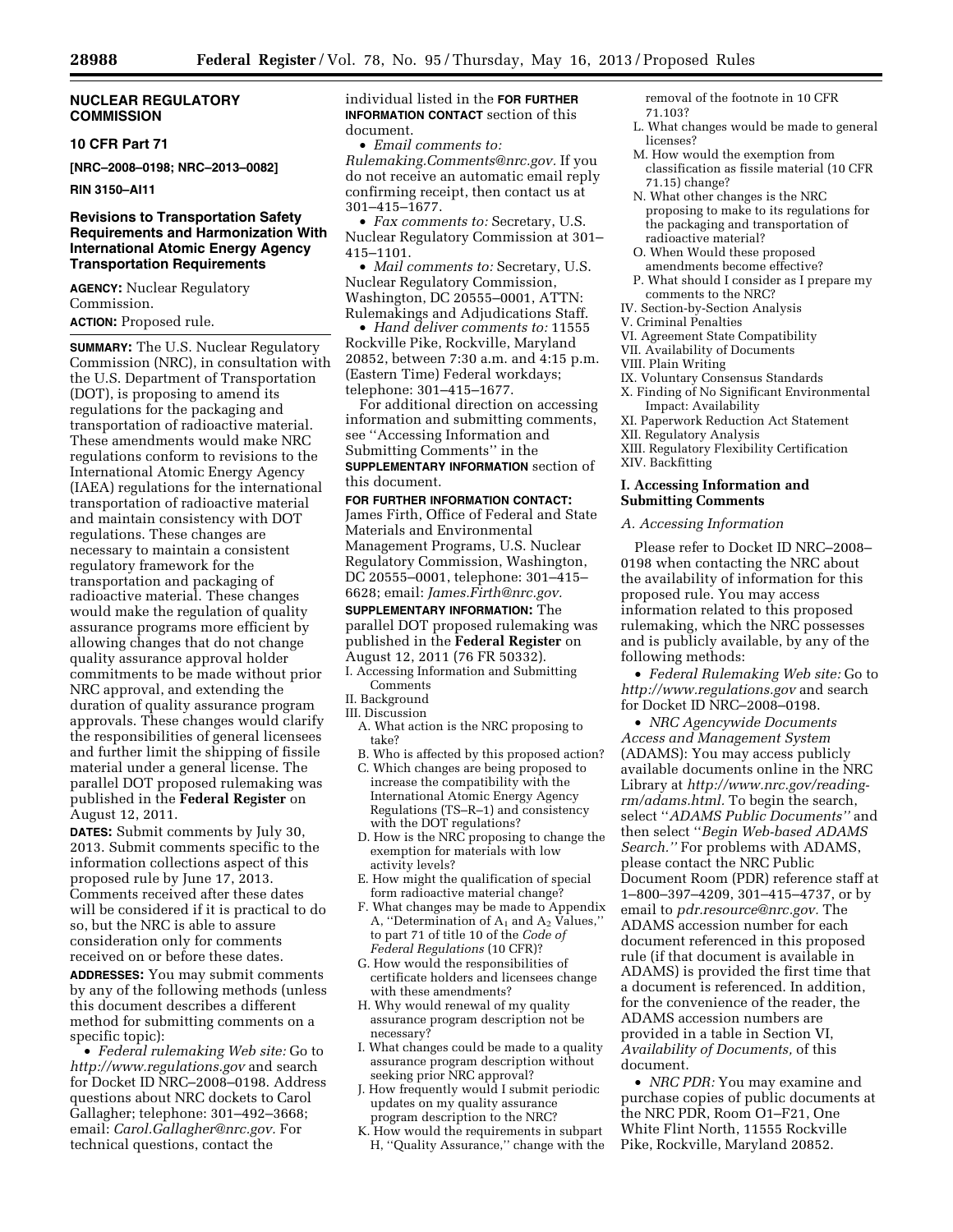#### *B. Submitting Comments*

Please include Docket ID NRC–2008– 0198 in the subject line of your comment submission, in order to ensure that the NRC is able to make your comment submission available to the public in this docket.

The NRC cautions you not to include identifying or contact information that you do not want publicly disclosed in your comment submission. The NRC will post all comment submissions at *<http://www.regulations.gov>* as well as enter the comment submissions into ADAMS, and the NRC does not routinely edit comment submissions to remove identifying or contact information.

If you are requesting or aggregating comments from other persons for submission to the NRC, then you should inform those persons not to include identifying or contact information that they do not want to be publicly disclosed in their comment submission. Your request should state that the NRC does not routinely edit comment submissions to remove such information before making the comment submissions available to the public or entering the comment submissions into ADAMS.

#### **II. Background**

The NRC is proposing to revise its regulations for the safe transportation of radioactive material to make them compatible with those of the IAEA. The proposed rule, in combination with a corresponding amendment of Title 49 of the *Code of Federal Regulations* (49 CFR), by the DOT (76 FR 50332; August 12, 2011), would bring United States regulations into general accord with the 2009 edition of the IAEA's ''Regulations for the Safe Transport of Radioactive Material'' (TS–R–1). The NRC is also proposing to make revisions to maintain consistency with revisions to DOT regulations. In addition, the NRC is making other revisions to its transportation regulations in 10 CFR part 71. These other revisions include NRC-initiated changes that would affect administrative procedures for the quality assurance program requirements described in 10 CFR part 71, subpart H; re-establish restrictions on material that qualifies for the fissile material exemption; clarify the requirements for a general license; clarify the responsibilities of certificate holders and licensees when making preliminary determinations; and make other editorial changes.

#### *Compatibility With IAEA and Consistency With DOT Transportation Regulations*

The IAEA was formed by member nations to promote safe, secure, and peaceful nuclear technologies. It establishes safety standards to protect public health and safety and to minimize the danger to life and property. The IAEA has developed international safety standards for the safe transport of radioactive material, TS–R–1. The IAEA safety standards and regulations are developed in consultation with the competent authorities of Member States, so they reflect an international consensus on what is needed to provide for a highlevel of safety. By providing a global framework for the consistent regulation of the transport of radioactive material, TS–R–1 facilitates international commerce and contributes to the safe conduct of international trade involving that material. By periodically revising its regulations to be compatible with IAEA and DOT regulations, the NRC is able to remove inconsistencies that could impede international commerce and reflect knowledge gained in scientific and technical advances and accumulated experience.

On January 26, 2004 (69 FR 3698), the NRC published in the **Federal Register**  a final revision to 10 CFR part 71, ''Compatibility with IAEA Transportation Safety Standards (TS–R– 1) and Other Transportation Safety Amendments.'' That revision, in combination with a parallel revision of the DOT hazardous materials transportation regulations, brought the United States domestic transport regulations into general accord with the 1996 edition of TS–R–1 (as amended in 2000). The DOT published its corresponding revision to 49 CFR parts 171 through 178 on the same date (69 FR 3632; January 26, 2004).

The IAEA periodically reviews and revises the IAEA international transportation standards to reflect knowledge gained in scientific and technical advances and accumulated experience. In 2002, the IAEA began using a 2-year review cycle. In each review cycle, the IAEA will invite Member States—the United States is a Member State and the DOT is the United States competent authority before the IAEA for radioactive material transportation matters—to submit for consideration issues or problems that could result in changes to the IAEA transportation regulations and the associated guidance. These issues and problems are then considered by the IAEA Transportation Safety Standards

Committee (TRANSSC) and, if approved by TRANSSC, will be developed into specific proposed changes to the transportation regulations. The specific proposed changes are then considered at a second TRANSSC meeting. The IAEA will then issue those approved changes at the second TRANSSC meeting for formal review and comment by Member States.

The IAEA has invited Member States to submit comments and suggest changes to the regulations as part of these periodic revisions. The NRC and DOT have sought public input related to the proposed revisions. On July 22, 2003, the DOT held a public meeting, with the NRC participating, to obtain public views on proposed changes to the 1996 edition of TS–R–1 and accepted written comments through August 8, 2003. On November 5, 2003, the DOT held a public meeting, with the NRC participating, seeking public views on the DOT positions on the proposed changes to TS–R–1. The NRC published **Federal Register** notices on June 26, 2003 (68 FR 37986); October 24, 2003 (68 FR 60886); April 23, 2004 (69 FR 21978); April 27, 2005 (70 FR 21684); and November 21, 2007 (72 FR 65470), soliciting public input on proposed revisions to TS–R–1. Subsequent to the 1996 edition of TS–R–1 (as amended in 2000), the IAEA published revisions to TS–R–1 in 2003, 2005, and 2009.

This rulemaking effort would involve harmonizing the NRC regulations at 10 CFR part 71 with changes to the IAEA transportation regulations through TS– R–1. Copies of TS–R–1 may be obtained from the United States distributors, Bernan, 15200 NBN Way, P.O. Box 191, Blue Ridge Summit, PA 17214; telephone: 1–800–865–3457; email: *[customercare@bernan.com,](mailto:customercare@bernan.com)* or Renouf Publishing Company Ltd., 812 Proctor Ave., Ogdensburg, NY 13669–2205; telephone: 1–888–551–7470; email: *[orders@renoufbooks.com.](mailto:orders@renoufbooks.com)* An electronic copy may be found at the following IAEA Web site: *[http://www](http://www-pub.iaea.org/MTCD/publications/PDF/Pub1384_web.pdf)[pub.iaea.org/MTCD/publications/PDF/](http://www-pub.iaea.org/MTCD/publications/PDF/Pub1384_web.pdf)  [Pub1384](http://www-pub.iaea.org/MTCD/publications/PDF/Pub1384_web.pdf)*\_*web.pdf.* The regulations in TS–R–1 represent an accepted set of requirements that provide a high level of safety in the packaging and transportation of radioactive materials and provide a basis and framework that facilitates the development of internationally-consistent regulations. Internationally-consistent regulations for the transportation and packaging of radioactive material reduce impediments to trade; facilitate international cooperation; and, when the regulations provide a high level of safety, can reduce risks associated with the import and export of radioactive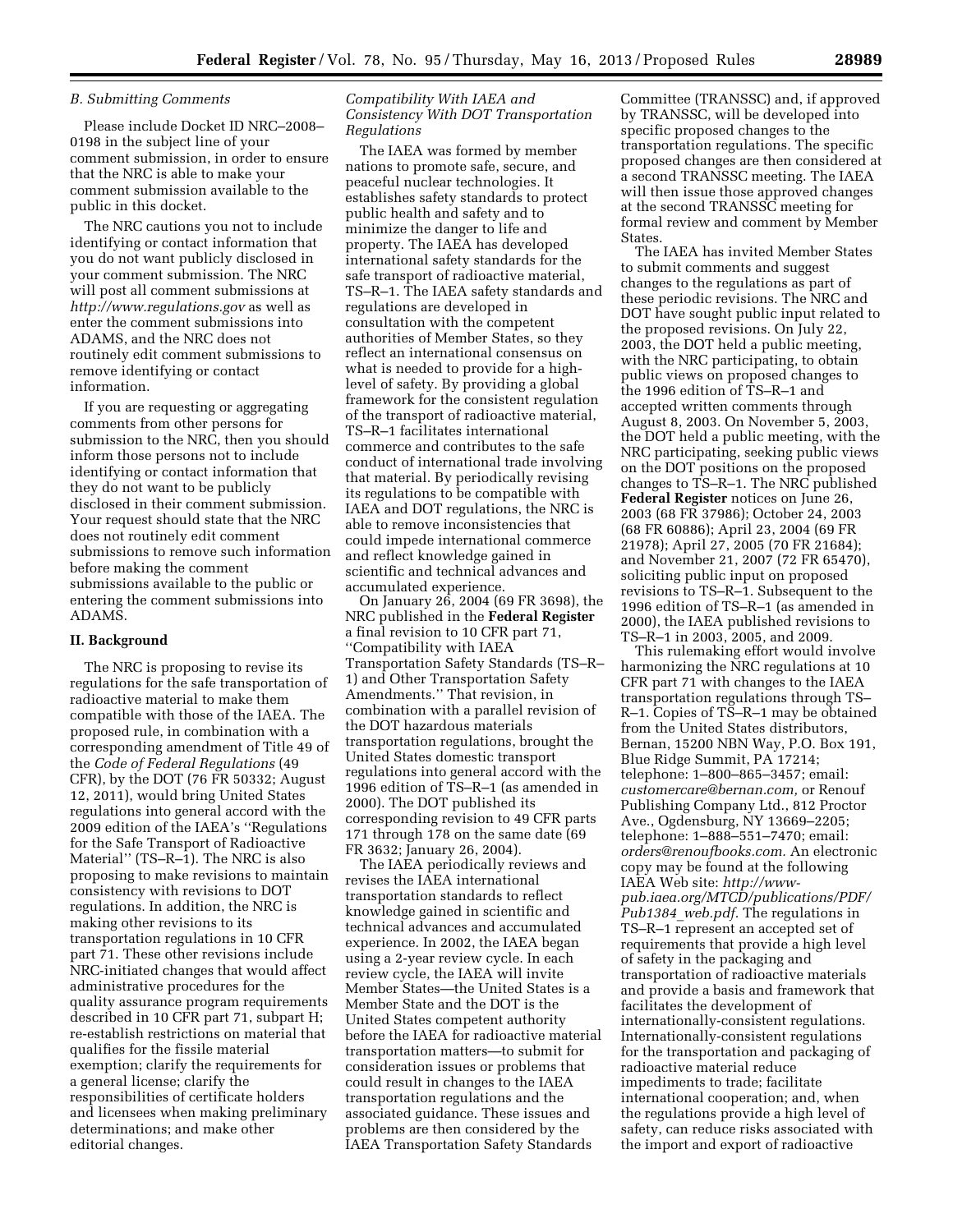material. Harmonization represents the effort to increase the consistency or compatibility between national regulations and the internationallyaccepted requirements, within the constraints of an existing national legal and regulatory framework.

In November 2012, the IAEA issued new standards for the safe transport of radioactive material and designated them as ''Specific Safety Requirements Number SSR–6'' (SSR–6). This proposed rulemaking would not incorporate the 2012 changes, which will undergo a comprehensive review by the NRC staff to determine if additional changes to 10 CFR part 71 are warranted.

Historically, the NRC has coordinated its revisions to 10 CFR part 71 with the DOT, because the DOT is the United States competent authority for transportation of hazardous materials. ''Radioactive Materials'' is a subset of ''Hazardous Materials'' in Title 49 regulations under DOT authority. The DOT hazardous materials regulations are found in 49 CFR parts 171 through 177. Currently, the DOT and the NRC co-regulate transport of radioactive materials in the United States. The roles of the DOT and the NRC in the coregulation of the transportation of radioactive materials are described in a memorandum of understanding (MOU) (44 FR 38690; July 2, 1979). Consistent with this MOU, the NRC is continuing to coordinate its efforts with the DOT in this proposed rulemaking process. Refer to the DOT corresponding rule for additional background on the proposed changes in this document.

#### *Scope of 10 CFR Part 71 Proposed Rulemaking*

The NRC staff evaluated recent changes in the IAEA's transportation standards through the 2009 edition of TS–R–1 to identify changes to be made in 10 CFR part 71. Based on this effort, the NRC staff identified a number of areas in 10 CFR part 71 that need to be addressed in this proposed rulemaking process as a result of the changes to the IAEA regulations. These changes are discussed in Section III of this document, question C, ''Which Changes are Being Proposed to Increase the Compatibility with the International Atomic Energy Agency Regulations (TS– R–1) and Consistency with DOT Regulations?''

The NRC is also proposing a number of self-initiated changes to its regulations that are not related to either compatibility with IAEA regulations or consistency with DOT regulations. These NRC changes would affect administrative procedures for the quality assurance program requirements

described in 10 CFR part 71, subpart H, re-establish restrictions on material that qualifies for the fissile material exemption, clarify the requirements for a general license, clarify the responsibilities of certificate holders and licensees when making preliminary determinations, and make other editorial changes.

#### *Fissile Material Exemption*

In 1997, the NRC issued an emergency final rule (62 FR 5907; February 10, 1997) that revised the regulations on fissile material exemptions and the general licenses that apply to fissile material. The NRC determined that good cause existed under Section 553(b)(3)(B) of the Administrative Procedure Act  $(APA)$  (5 U.S.C. 553(b)(3)(B)), to publish this final rule without notice and opportunity for public comment. Further, the NRC also determined that good cause existed, under Section 553(d)(3) of the APA (5 U.S.C. 553(d)(3)), to make the final rule immediately effective. Notwithstanding the final status of the rule, the NRC provided for a 30-day public comment period. The NRC subsequently published in the **Federal Register** (64 FR 57769; October 27, 1999) a response to the comments received on the emergency final rule and a request for information on any unintended economic impacts caused by the final rule. Based on the public comments on the emergency final rule, the NRC staff contracted with Oak Ridge National Laboratory (ORNL) to review the fissile material exemptions and general license provisions, study the regulatory and technical bases associated with these regulations, and perform criticality model calculations for different mixtures of fissile materials and moderators. The results of the ORNL study were documented in NUREG/CR– 5342,<sup>1</sup> and the NRC published a notice of the availability of this document in the **Federal Register** (63 FR 44477; August 19, 1998). The ORNL study confirmed that the emergency final rule was needed to provide safe transportation of packages with special moderators that are shipped under the general license and fissile material exemptions, but concluded that the regulations may be excessive for shipments where water moderation is the only concern. The ORNL study recommended that the NRC revise 10 CFR part 71. The ORNL made a recommendation that applied to the

requirement specific to uranium enriched in uranium–235 (U–235) to a maximum of 1 percent by weight, and with a total plutonium and uranium– 233 (U–233) content of up to 1 percent of the mass of U–235, hereafter referred to as uranium enriched to a maximum of 1 percent. Specifically, ORNL recommended: (1) That a definition of ''homogeneity'' be developed that could be clearly understood for use with uranium enriched to a maximum of 1 percent; (2) the term ''lattice arrangement'' be clarified or not used; and (3) if the definitions for homogeneity and lattice arrangement cannot be provided, a restriction on beryllium (Be), deuterium oxide (e.g., D2O or heavy water), and carbon (graphite) (C) should be maintained. The ORNL recommended that the moderator criteria restricting the mass of Be, C, or  $D<sub>2</sub>O$  to less than 0.1 percent of the fissile mass should be maintained, which would remove the need to provide definitions—such as ''homogeneous'' and ''lattice arrangement''—that are difficult to define and to apply practically. The NRC staff indicated that it agreed with the ORNL recommendations (67 FR 21390; April 30, 2002) and removed the homogeneity and lattice prevention requirements from the fissile material exemptions.

The ORNL recommendations were considered when the NRC proposed changes to 10 CFR part 71 (67 FR 21390; April 30, 2002) to make NRC regulations more consistent and compatible with IAEA regulations and to make changes to the fissile material exemption requirements to address the unintended economic impact of the NRC emergency final rule entitled ''Fissile Material Shipments and Exemptions'' (62 FR 5907; February 10, 1997). In its final rule (69 FR 3698; January 26, 2004) to make 10 CFR part 71 compatible with the IAEA regulations and make other transportation safety amendments, the NRC removed the restriction that, to qualify for the fissile material exemption, uranium enriched in U–235 is distributed homogeneously throughout the package and does not form a lattice arrangement within the package, and redesignated the section for fissile material exemptions from § 71.53 to § 71.15. Based on a comment that shippers would have difficulty implementing the proposed rule language, the NRC determined that it would be impractical to implement a restriction based on the proposed ratio of the restricted moderators to the fissile mass and changed the restriction to require that the mass of beryllium, graphite, and hydrogenous material

<sup>1</sup>NUREG/CR–5342, ''Assessment and Recommendations for Fissile-Material Packaging Exemptions and General Licenses within 10 CFR Part 71,'' July 1998.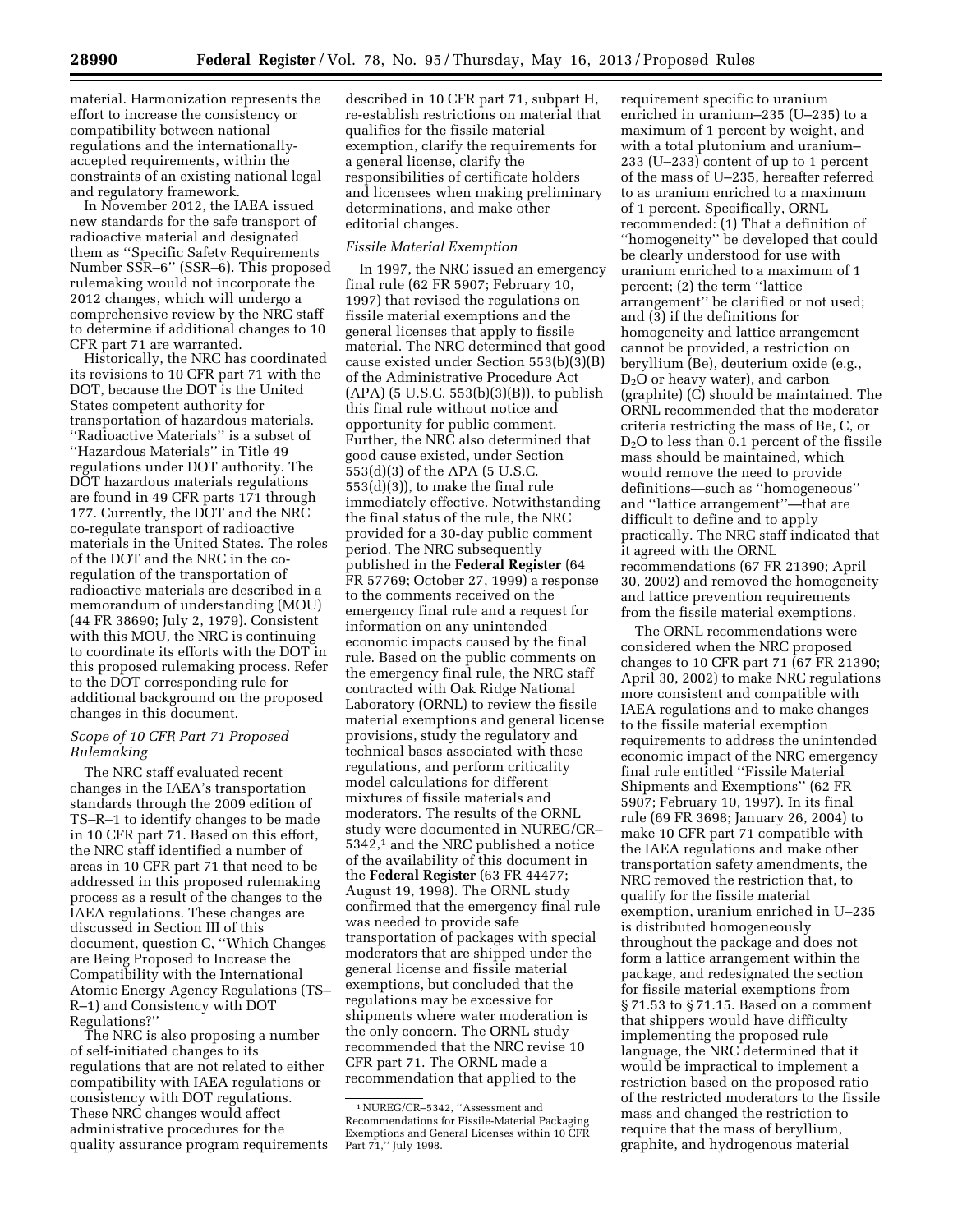enriched in deuterium be less than 5 percent of the mass of uranium; the NRC concluded that limiting the mass of these moderators to less than 5 percent of the uranium mass would assure subcriticality for all moderators of concern.

Subsequent to the 2004 rulemaking, the U.S. Department of Energy (DOE) was planning a shipment of large quantities of low-enriched fissile material that would qualify for the exemption at 10 CFR 71.15(d). Analyses performed by the DOE indicated that large arrays of heterogeneous uranium with enrichment of 1 percent by weight of U-235 could exceed a keff of 0.95 when optimally moderated by water. For the material to become critical,<sup>2</sup> the keff would need to be greater than or equal to 1.0. However, the quantity and geometric arrangement of this material exceeded a  $k_{\text{eff}}$  of 0.95, which is typically used as a limit in regulatory assessments of package designs for the transport of fissile material. The sensitivity of  $k_{\text{eff}}$  to increases in the quantity of fissile material and changes in geometry will depend on the properties of the material. For uranium enriched to a maximum of 1 percent and  $k<sub>eff</sub>$  greater than 0.95,  $k<sub>eff</sub>$  is very insensitive to changes in geometry and quantity; consequently, significantly larger quantities of material would be required to get  $k_{\text{eff}}$  close to 1.0.

#### *Quality Assurance Program Approvals*

Part 71 of 10 CFR does not include provisions for making changes to an approved quality assurance program without obtaining prior NRC approval before implementing the change. The requirement to obtain prior NRC approval currently applies to all changes, no matter how insignificant in importance they are to safety. Consequently, the process can be overly burdensome and inefficient for both the licensee and the NRC. For example, a change in the quality assurance program to correct typographical errors or punctuation would need to be submitted and approved by the NRC.

In the past, the NRC observed several instances in which holders of a 10 CFR part 71 quality assurance program approval had made changes to their

NRC-approved quality assurance program before obtaining NRC approval. Although many of the changes were found acceptable by the NRC after they were reviewed, some of the changes did not satisfy the respective requirements of 10 CFR part 71, subpart H. In Information Notice 2002–35 (December 20, 2002; ADAMS Accession No. ML023520339), the NRC indicated that it was considering changes to 10 CFR part 71 to provide a method similar to 10 CFR 50.54(a)(3) and (4) for making changes to 10 CFR part 71 quality assurance programs.

In 2004, the NRC changed the renewal period for quality assurance program approvals issued under 10 CFR part 71 from 5 years to 10 years. This change was announced in ''NRC Regulatory Information Summary (RIS) 2004–18, Expiration Date for 10 CFR Part 71 Quality Assurance Program Approvals'' (December 1, 2004; ADAMS Accession No. ML042160293). After making this change, the NRC evaluated whether a change should be made in the regulations to codify the effective term of the quality assurance program approval or whether any expiration date for the quality assurance program approval was necessary.

In the proposed rule section of this issue of the **Federal Register**, the NRC is issuing for public comment Draft Regulatory Guidance (DG) 7009, ''Establishing Quality Assurance Programs for Packaging Used in Transport of Radioactive Material'' (RIN 3150–AI11; NRC–2013–0082).

#### **III. Discussion**

*A. What action is the NRC proposing to take?* 

The NRC is proposing to amend its regulations to make them more consistent or compatible with the IAEA international transportation regulations. These changes are in response to changes introduced in the 1996 (as amended in 2003), 2005, and 2009 editions of TS–R–1. The NRC is proposing to revise its regulations to be consistent with DOT hazardous materials regulations to maintain a consistent framework for the transportation and packaging of radioactive material.

The NRC is proposing to make changes that would clarify the requirements to obtain a general license and the responsibilities of general licensees. The NRC is proposing to make changes that would clarify the roles of users of NRC-approved packaging and certificate holders or applicants for a certificate of compliance (CoC). Also, the NRC is

proposing to make changes that would make the regulation of quality assurance programs more efficient. The NRC is proposing to issue quality assurance program approvals that would not expire, removing the need for the approval to be renewed, and would revise the current quality assurance program approvals so that they would not expire. The NRC is also proposing to allow those changes that do not reduce the commitments in an approved quality assurance program to be made without prior NRC approval.

The NRC is proposing to make changes that would change the responsibilities of licensees and certificate holders for making the preliminary determinations in § 71.85.

Other proposed changes would correct errors and clarify the regulations.

#### *B. Who is affected by this proposed action?*

This action would affect NRC licensees authorized by a specific or general license issued by the Commission to receive, possess, use, or transfer licensed material, if the licensee delivers that material to a carrier for transport, or transports the material outside of the site of usage as specified in the NRC license, or transports that material on public highways; holders of, and applicants for, a CoC; and holders of a 10 CFR part 71, Subpart H, quality assurance program approval. This action would also affect holders of quality assurance program approvals under appendix B of 10 CFR part 50 or subpart G of 10 CFR part 72 to the extent that those approvals apply to transport packaging as specified in 10 CFR 71.101(f), ''*Previously approved programs.''* This action would change requirements that are matters of compatibility. Agreement States would be required to update their regulations and Agreement State licensees would be affected by the changes to the Agreement State regulations.

#### *C. Which changes are being made to increase the compatibility with the International Atomic Energy Agency Regulations (TS–R–1) and consistency with DOT regulations?*

The NRC has identified changes in 10 CFR part 71 that would make the NRC regulations more consistent or compatible with the international transportation regulations. These changes would also improve the consistency with the current DOT regulations or would maintain consistency between 10 CFR part 71 and DOT regulations by making changes that correspond to those proposed by the

<sup>2</sup>For transportation purposes, nuclear criticality means a condition in which an uncontrolled, selfsustaining and neutron-multiplying fission chain reaction occurs. Nuclear criticality is generally a concern when sufficient concentrations and masses of fissile material and neutron moderating material exist together in a favorable configuration. The neutron moderating material cannot achieve criticality by itself in any concentration or configuration. It can enhance the ability of fissile material to achieve criticality by slowing down neutrons or reflecting neutrons.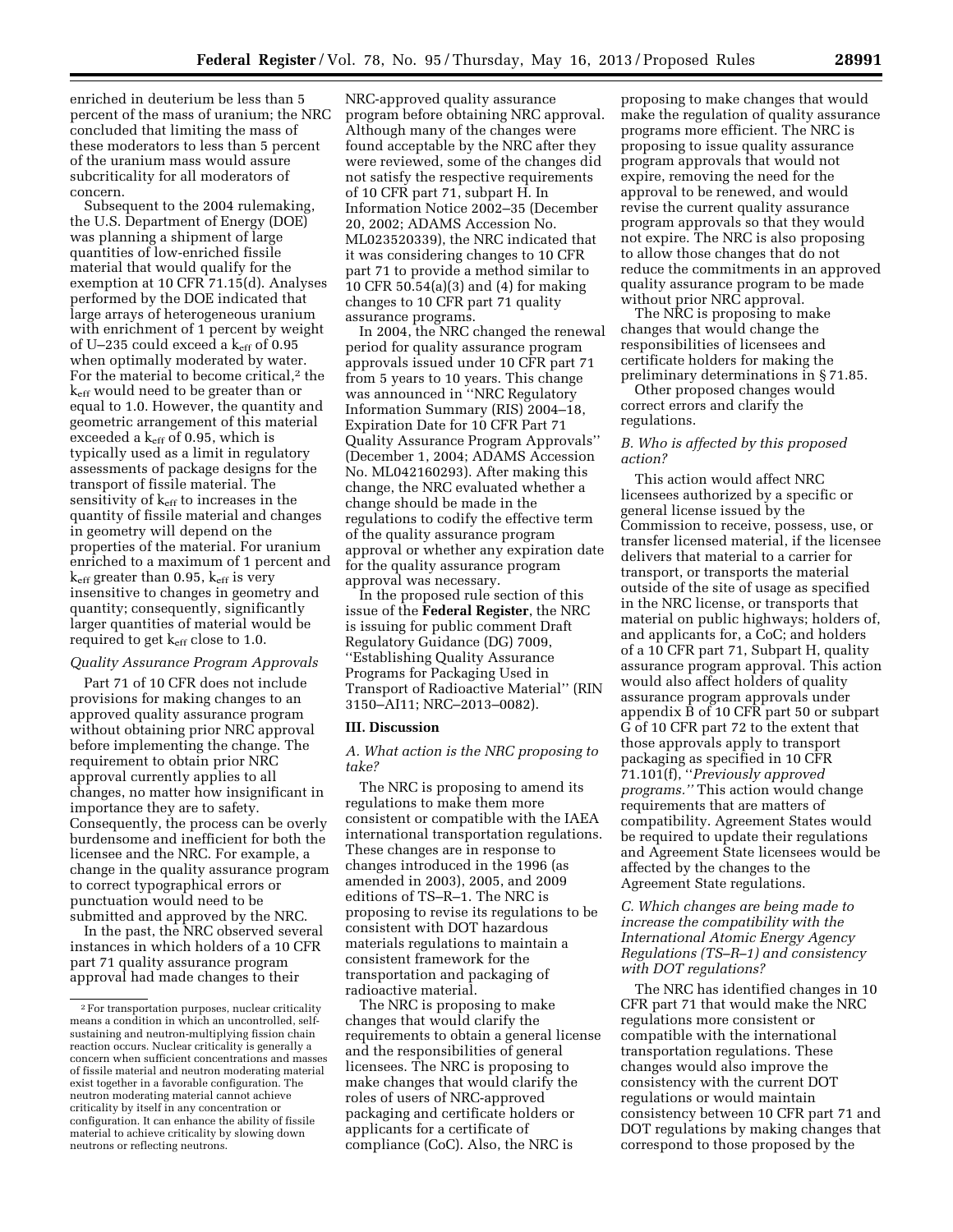DOT. The NRC is proposing the following changes to 10 CFR part 71.

1. In the 2003 Edition of TS–R–1, the IAEA changed the scope of TS–R–1 as it applies to natural materials and ores by adding language that addresses the processing of these materials (paragraph 107(e) of the 2009 edition of TS–R–1). The NRC is proposing to include the concept of processing into the provisions that apply to natural materials and ores in the exemptions for low-level materials at § 71.14.

2. The NRC is proposing to adopt the scoping statement in paragraph 107(f) of TS–R–1, which addresses nonradioactive solid objects with radioactive substances present on any surface in quantities not in excess of certain levels. In conjunction with this proposed change, a definition of ''contamination'' corresponding to the definition in TS–R–1 would be added to § 71.4.

3. The NRC is proposing to amend the following definitions in 10 CFR 71.4 to reflect the current definitions in TS–R– 1: "Criticality Safety Index (CSI);" "Low Specific Activity (LSA) material;'' and ''uranium—natural, depleted, enriched.'' When the NRC last revised the definition for LSA material, the NRC added the modifier ''not,'' which resulted in the NRC definition becoming inconsistent with the DOT and IAEA definitions. The NRC is proposing to correct this, so that LSA material includes material intended to be processed for its radionuclides.

4. The NRC is proposing to adopt the use of the Class 5 impact test prescribed in the International Organization for Standardization (ISO) document 2919, ''Radiation protection—Sealed radioactive sources—General requirements and classification,'' Second Edition (February 15, 1999), ISO 2919:1999(E), for special form radioactive material, provided the mass was less than 500 grams.

5. The NRC is proposing to incorporate by reference ISO document 2919, ''Radiation protection—Sealed radioactive sources—General requirements and classification,'' Second Edition (February 15, 1999), ISO 2919:1999(E), and ISO document 9978, ''Radiation protection—Sealed radioactive sources—Leakage test methods,'' First Edition (February 15, 1992), ISO 9978:1992(E).

6. The NRC is proposing to change the description of billet used in the percussion test in § 71.75(b)(2)(ii) by replacing ''edges'' with ''edge.''

7. The NRC is proposing to revise the definition of ''special form radioactive material'' in § 71.4 to allow special form radioactive material that is successfully

tested in accordance with the current requirements to continue to be transported as special form radioactive material, if the testing was completed before the effective date of the final rule.

8. In appendix A, Table A–1, the NRC is proposing to eliminate the  $A_1$  and  $A_2$ values for californium-252 (Cf-252) for domestic use. The  $A_1$  and  $A_2$  values for Cf-252 would be consistent with the IAEA values.

9. The NRC is proposing to include krypton-79 (Kr-79) in Table A–1 and Table  $A-2$ . The  $A_1$  and  $A_2$  values in Table A–1 and the activity concentration for exempt material and the activity limit for exempt consignment would be consistent with the IAEA values in the 2009 edition of  $TS-R-1$ .

10. The NRC is proposing to revise footnote a to Table  $A-1$ , " $A_1$  and  $A_2$ values for radionuclides,'' to include the list of parent radionuclides whose  $A_1$ and  $A_2$  values include contributions from daughter radionuclides with halflives of less than 10 days in footnote a to Table 2, ''Basic Radionuclide Values,'' in TS–R–1 (2009 edition), with the exception of argon-42 (Ar-42) and tellurium-118 (Te-118), which appear in footnote a to Table 2 in TS–R–1 (2009 edition), but do not appear within Table 2.

11. The NRC is proposing to move and revise footnote c to Table A–1 to make clear that only for iridium-192 (Ir-192) in special form is it appropriate for the activity of Ir-192 to be determined from a measurement of the rate of decay or a measurement of the radiation level at a prescribed distance.

12. In appendix A, Table A–2, the NRC is proposing to revise the activity limit for exempt consignment for tellurium-121m (Te-121m) to be consistent with the new IAEA value.

13. The NRC is proposing to revise the list of parent radionuclides and their progeny included in secular equilibrium in footnote b to Table A–2, ''Exempt material activity concentrations and exempt consignment activity limits for radionuclides,'' to be consistent with the list accompanying Table 2, ''Basic Radionuclide Values,'' in TS–R–1 (2009 edition).

14. The NRC is proposing to revise the descriptive phrases for different categories of unknown radionuclides and mixtures in Table A–3 to be consistent with the IAEA descriptions in Table 3, ''Basic Radionuclide Values for Unknown Radionuclides or Mixtures,'' in TS–R–1 (2009 edition). The descriptive phrases for ''Only alpha emitting nuclides are known to be present'' and ''No relevant data are available'' would be revised.

#### *D. How is the NRC proposing to change the exemption for materials with low activity levels?*

The NRC is proposing to revise its exemption for natural materials and ores containing naturally occurring radionuclides to reflect changes in the scope of TS–R–1. In its proposed rule (76 FR 50332; August 12, 2011), the DOT proposed adopting these changes.

The TS–R–1 includes statements that describe its scope. First, there is a description of activities included within the scope of regulation. Second, TS–R– 1 has a list of material to which TS–R– 1 does not apply, hereafter referred to as ''non-TS–R–1 material.'' Included in the list of non-TS–R–1 material are natural materials and ores containing naturally occurring radionuclides. These natural materials and ores are not intended to be processed for their radionuclides, provided that the activity concentration for the material does not exceed 10 times the activity concentration for exempt material. In the 2003 edition of TS–R–1, the description of natural materials and ores containing naturally occurring radionuclides contained in the list of non-TS–R–1 material was revised to add natural materials and ores that have been processed.

In the 2003 edition of TS–R–1, ''nonradioactive solid objects with radioactive substances on any surfaces'' in quantities not exceeding certain values were identified as being outside of the scope of the transportation regulations.

The NRC has established an exemption at 10 CFR 71.14 that exempts licensees from the requirements of 10 CFR part 71 for certain natural materials and ores. The exemption for low-level materials exempts licensees from the requirements of 10 CFR part 71 with respect to the shipment or carriage of material that qualifies for the exemption and they would be allowed to transport natural material or ore that qualifies for the exemption without the material being regulated as a hazardous material during transportation; however, all other NRC regulations that apply to this material would continue to apply. The exemption at  $\S 71.14(a)(1)$  is consistent with the 1996 edition of TS–R–1 (as amended in 2000) and 49 CFR 173.401(b), as they apply to natural materials and ores containing naturally occurring radionuclides. The NRC is proposing to update this exemption to include the shipment of natural materials and ores containing naturally occurring radionuclides that have been processed, which would retain consistency with DOT regulations and harmonize the NRC regulations with the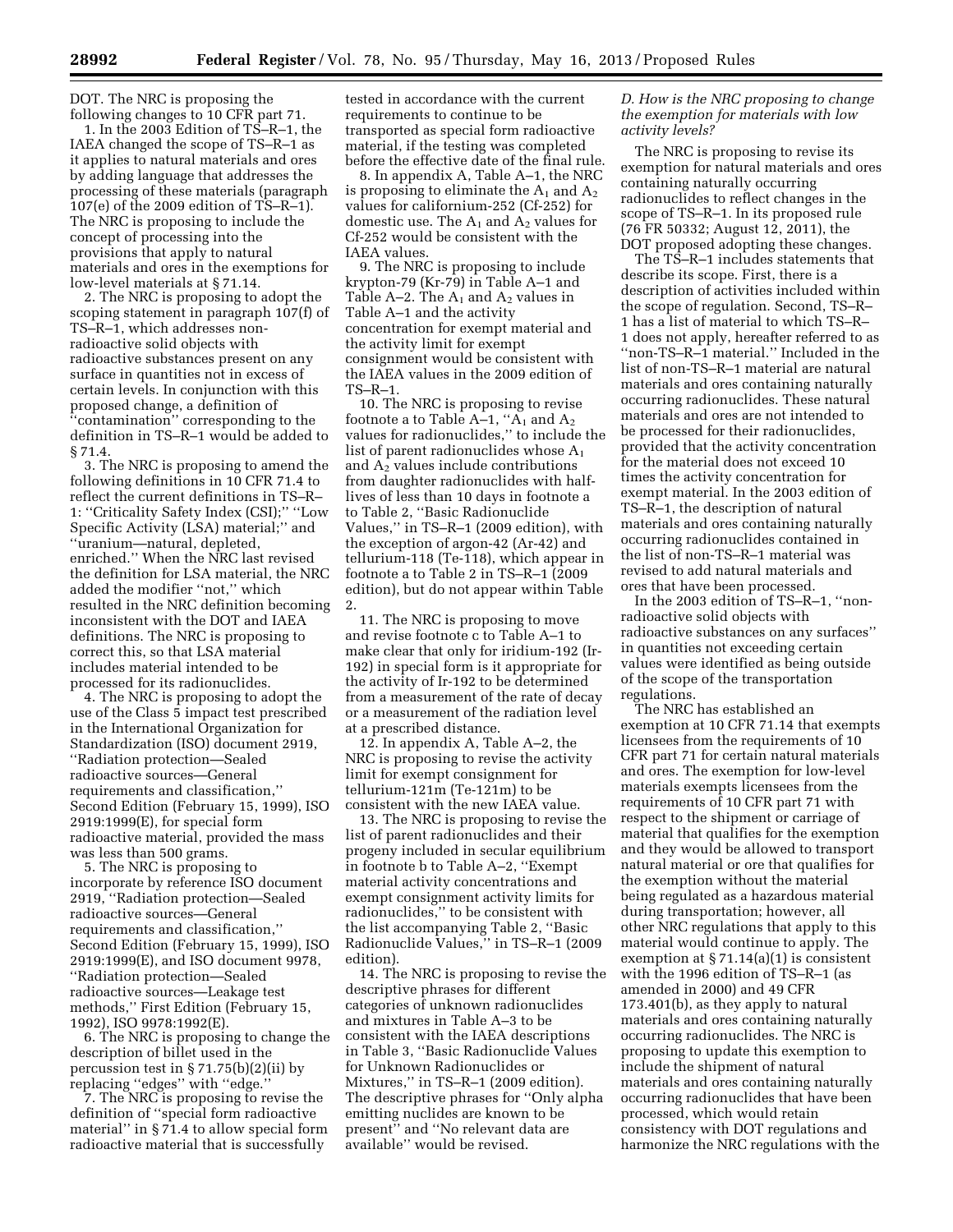2009 edition of TS–R–1. This exemption radionuclides. Slags, sludges, tailings, would continue to be limited to those natural materials and ores containing naturally occurring radionuclides whose activity concentrations may be up to 10 times the activity concentration specified in Table A–2 of appendix A to 10 CFR part 71.

The NRC is proposing to correct the definition of LSA–I material, so that it applies to uranium and thorium ores, concentrates of uranium and thorium ores, and other ores containing naturally occurring radionuclides that are intended to be processed for their radionuclides. The low-level material exemption at § 71.14(b)(3), which includes packages containing only LSA material, would now apply to LSA–I material (i.e., material intended to be processed for its radionuclides).

Natural material and ore containing naturally occurring radionuclides that are not intended to be processed for these radionuclides could qualify for the low-level material exemption at 10 CFR 71.14(a)(1). With the correction to the definition of LSA–I material, uranium and thorium ores, concentrates of uranium and thorium ores, and other ores containing naturally occurring radionuclides that are intended to be processed for these radionuclides may be able to qualify for the low-level material exemption at § 71.14(b)(3), provided that the other restrictions are satisfied. The restrictions include: (1) the package contains only LSA–I or Surface Contaminated Object (SCO)-I material or (2) that the LSA or SCO material has an external radiation dose rate of less than 10 mSv/h (1 rem/h) at a distance of 3 meters from the unshielded material. Section 71.14 provides an exemption from the requirements of 10 CFR part 71, with the exception of §§ 71.5 and 71.88. Section 71.5 references the DOT regulations in 49 CFR parts 107, 171 through 180, and 390 through 397. If the DOT regulations are not applicable to a shipment of licensed material, § 71.5 requires licensees to conform to the referenced DOT standards and regulations to the same extent as if the shipment were subject to the DOT regulations. Section 71.88 would continue to apply to the material, because its applicability is not limited by any of the exemptions in 10 CFR part 71.

Natural material or ore that has been incorporated into a manufactured product, such as an article, instrument, component of a manufactured article or instrument, or consumer item, would not be able to qualify for the low level material exemption for natural materials and ores containing naturally occurring

residues, bag house dust, oil scale, and washed sands that are the byproducts of processing or refining are examples of natural material or ore that has been processed and that may still qualify for the exemption, provided that the processed material has not been incorporated into a manufactured product.

The NRC is proposing to add a definition of contamination and to expand the exemption at § 71.14 to include non-radioactive solid objects with substances present on any surface not exceeding the levels used to define contamination. The derived values used in the definition of contamination are conservative with respect to transportation, and quantities of radioactive substances below these values would result in small amounts of exposure during normal conditions of transportation and would contribute to insignificant exposures under accident conditions. Contamination would be defined as quantities in excess of 0.4 Bq/cm<sup>2</sup> ( $1 \times 10^{-5}$  µCi/cm<sup>2</sup>) for beta and gamma emitters and low toxicity alpha emitters, or 0.04 Bq/cm<sup>2</sup>  $(1 \times 10^{-6} \mu\text{Ci})$ cm2) for all other alpha emitters.

#### *E. How might the qualification of special form radioactive material change?*

The NRC is proposing to update the alternate tests in § 71.75 that may be used for the qualification of special form radioactive material to tests in more recent editions of the consensus standards. The NRC is proposing to incorporate by reference the Class 4 and Class 5 impact tests and the Class 6 temperature test prescribed in the ISO document ISO 2919:1999(E). The NRC is proposing to incorporate by reference the leaktightness tests specified in ISO document 9978:1992(E). The IAEA has adopted, in TS–R–1, the Class 4 and Class 5 impact tests in ISO 2919:1999(E), the Class 6 temperature test in ISO 2919:1999(E), and the leaktightness tests in ISO 9978:1992(E).

The Class 4 impact test in ISO 2919:1999(E) would replace the impact test in § 71.75(d)—the Class 4 impact test in ISO 2919, ''Sealed Radioactive Sources—Classification,'' first edition (1980)—and would be available for use with specimens that have a mass that is less than 200 grams. The Class 5 impact test, which is being added, would allow use of an ISO impact test for specimens that have a mass that is less than 500 grams. The updated ISO impact tests maintain the requirement that the mass of the hammer used in the test is greater than 10 times the mass of the specimen.

The Class 6 temperature test in ISO 2919:1999(E) would replace the temperature test in § 71.75(d)—the Class 6 temperature test in ISO 2919, ''Sealed Radioactive Sources—Classification,'' first edition (1980). The Class 6 temperature test in ISO 2919:1999(E) is more stringent than the test that it replaces, because it requires the same specimen to be used for both portions of the temperature test. The Class 6 temperature test would continue to be more stringent than the testing required by § 71.75(b).

The leaktightness tests prescribed in ISO 9978:1992(E) would replace the tests in ISO/TR 4826, ''Sealed Radioactive Sources—Leak Test Methods,'' (1979). The consensus standard ISO 9978:1992(E) has replaced ISO/TR 4826:1979(E), which has been withdrawn by ISO. The NRC has determined that the leaktightness tests prescribed in ISO 9978:1992(E) provide an equivalent level of radiological safety as the leaching assessment procedure in § 71.75(c).

The NRC is proposing to revise the definition of special form radioactive material to allow material tested using the current requirements to continue to be treated as special form material, provided that the testing was completed before the effective date of the final rule. This would allow material tested using requirements in effect at the time of the testing to continue to be used. The NRC is proposing to correct the reference to the version of § 71.4 in the CFR that was in effect on March 31, 1996, by changing the date of the revision from January 1, 1983, to January 1, 1996.

The NRC is proposing to replace ''edges'' with ''edge'' to describe the billet used for the percussion test in § 71.75(b)(2). The edge corresponds to the circular edge at the face of the billet. This is intended to clarify the description of the billet and to maintain consistency with the language used by the DOT in 49 CFR 173.469.

#### *F. What changes may be made to Appendix A, ''Determination of A*1 *and A*2 *Values,'' part 71 of Title 10 of the Code of Federal Regulations (CFR) ?*

The NRC is proposing the following changes to appendix A.

1. Determining the Quantity of Radioactive Material That Can Be Shipped in a Package That Contains Both Special Form and Normal Form Radioactive Material

The NRC is proposing to specifically address how to calculate the limit of the activity that may be transported in a Type A package, if the package contains both special form and normal form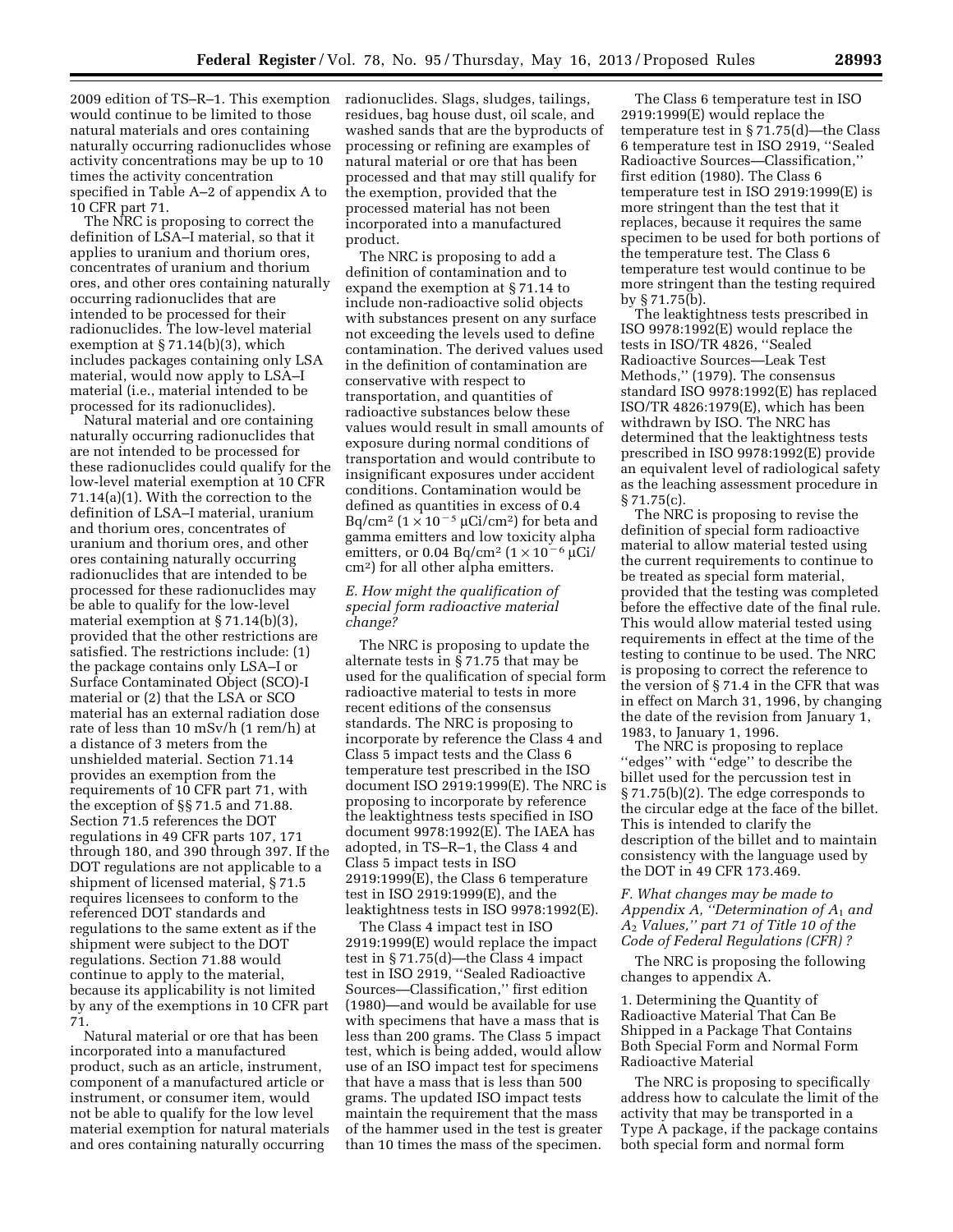radioactive material and the identities and activity limits for the radionuclides are known. By including this equation, the NRC would increase the consistency between 10 CFR part 71 and TS–R–1 and would provide additional clarity on how to address cases where a package will contain both special form and normal form material. The equation is similar to those already used in 10 CFR part 71 for mixtures of special form material and mixtures of normal form material.

2. Table A–1, " $A_1$  and  $A_2$  Values for Radionuclides''

The NRC is proposing to revise Table A–1 to make the values in 10 CFR part 71 consistent with the values in Table 2, ''Basic radionuclide values,'' in TS– R–1. Specifically, the NRC is proposing to—add an entry for Kr-79, which has been added to Table 2 in the 2009 edition of TS–R–1; adopt the  $A_1$  and  $A_2$ values for Cf-252; revise footnote a to include the list of parent radionuclides whose  $A_1$  and  $A_2$  values include contributions from daughter radionuclides with half-lives of less than 10 days; and move and revise footnote c, which applies to Ir-192, so that the footnote applies only to Ir-192 in special form material.

The  $A_1$  and  $A_2$  values are used for determining what type of package must be used for the transportation of radioactive material. The  $A_1$  values are the maximum amount of special form material allowed in a Type A package. The  $A_2$  values are the maximum activity of ''other than special form'' material allowed in a Type A package.  $A_1$  and  $A_2$ values are also used for several other packaging limits throughout TS–R–1, such as specifying Type B package activity leakage limits, low-specific activity limits, and excepted package contents limits. The values of  $A_1$  and  $A_2$ have been adopted in 10 CFR part 71 and are specified in appendix A.

The IAEA has added an entry for Kr-79 in the Table 2 of the 2009 edition of TS–R–1. The NRC is proposing to adopt these radionuclide-specific values for Kr-79 in Table A–1. The radionuclidespecific values would replace the generic values in Table A–3, which are currently used for Kr-79. The radiological criteria underlying the A1 and  $A<sub>2</sub>$  values for Kr-79 have not changed, but the radionuclide-specific values were derived using radionuclidespecific information and better reflect the radiological hazard of Kr-79 than the generic values that they would replace.

The IAEA has revised the  $A_1$  value for Cf-252 to the value that currently applies to domestic transportation. In the 2004 final rule for 10 CFR part 71

(69 FR 3698; January 26, 2004), the NRC did not adopt the  $A_1$  value for Cf-252 in TS–R–1 for domestic transportation, because the NRC was aware that the IAEA was considering changing the value back to the value that has been in 10 CFR part 71; the IAEA has subsequently made this change. The NRC is proposing to adopt the  $A_1$  value for Cf-252, which would apply to both international and domestic transportation, and to adopt the IAEA value for  $A_2$ . The NRC is proposing to delete the  $A_2$  value that applies only to domestic transportation. Making this change would improve the harmonization of 10 CFR part 71 with TS–R–1 by adopting the  $A_2$  value for Cf-252 in TS–R–1. Because the  $A_2$  value for Cf-252 was established by the IAEA using the Q-system and current data for Cf-252, the  $A_2$  value for Cf-252 would be consistent with the other values derived using the Q-system that has been incorporated into 10 CFR part 71.

The NRC is proposing to revise footnote a to Table A–1 to identify the  $A_1$  and  $A_2$  values that include contributions from daughter radionuclides that have a half-life that is less than 10 days. The proposed list corresponds to the radionuclides listed in footnote a to Table 2 in TS–R–1, with the exception of argon-42 (Ar-42) and tellurium-118 (Te-118). Ar-42 and Te-118 would not be included, because they do not appear within Table A–1.

The NRC is proposing to revise footnote c to Table A–1 to make clear that the activity of Ir-192 may be determined from a measurement of the rate of decay or a measurement of the radiation level at a prescribed distance from the source is appropriate for Ir-192 in special form.

3. Table A–2, ''Exempt Material Activity Concentrations and Exempt Consignment Activity Limits for Radionuclides''

The NRC is proposing to revise Table A–2 to make the values in 10 CFR part 71 consistent with the values in TS–R– 1 and to add an entry for Kr-79, which has been added to Table 2, ''Basic radionuclide values,'' in the 2009 edition of TS–R–1. The NRC is also proposing to update the list of parent radionuclides and their progeny in footnote b to Table A–2 by removing the chains for the parent radionuclides cerium-134 (Ce-134), radon-220 (Rn-220), thorium-226 (Th-226), and U–240 and adding the chain for the parent radionuclide silver-108m (Ag-108m) to make the footnote consistent with footnote (b) in Table 2 of TS–R–1. The NRC is proposing to update the activity

limit for exempt consignment for Te-121m to match the values in TS–R–1.

Material that has an activity concentration that is less than the activity concentration for exempt material would pose a very low radiological risk. The activity limit for exempt consignment has been established for the transportation of material in quantities small enough for which the total activity is unlikely to result in any significant radiological exposure. This would be the case even for material that exceeds the activity concentration for exempt material.

Krypton-79 is not listed in Table A– 2, and the values from Table A–3, "General Values for  $A_1$  and  $A_2$ ," in appendix A are used to determine the activity concentration for exempt material and the activity limit for exempt consignment for Kr-79. Radionuclide-specific values for the activity concentration for exempt material and the activity limit for exempt consignment have been derived for Kr-79 and are included in the 2009 edition of TS–R–1.

In the 2005 edition of TS–R–1, the IAEA revised the activity limit for exempt consignment for Te-121m. The change to the activity level for exempt consignment for Te-121m, which is based on new analyses and information, is consistent with the objectives of the exemption values. Also, to conform to International Commission on Radiological Assistance (ICRP) and IAEA changes, the activity limit for exempt consignment for Te-121m in Table A–2 is being changed from  $1 \times 10^5$ Bq  $(2.7 \times 10^{-6} \text{ Ci})$  to  $1 \times 10^{6}$  Bq  $(2.7 \times$  $10^{-5}$  Ci).

The IAEA has revised the list of parent radionuclides and their progeny included in secular equilibrium in footnote (b) to Table 2, ''Basic radionuclide values'' in TS–R–1. This revision arose from the adoption of the nuclide-specific basic radionuclide values from the Basic Safety Standards (IAEA Safety Series No. 115, ''International Basic Safety Standards for Protection against Ionizing Radiation and for the Safety of Radiation Sources'' (1996)) for use in transportation. The list of parent radionuclides and their progeny was modified by adding the decay chain for Ag-108m and removing the decay chain for Ce-134, Rn-220, Th-226, and U-240. The list of parent radionuclides and their progeny included in secular equilibrium presented in footnote b to Table A–2 would be revised to be consistent with the changes to the list in TS–R–1.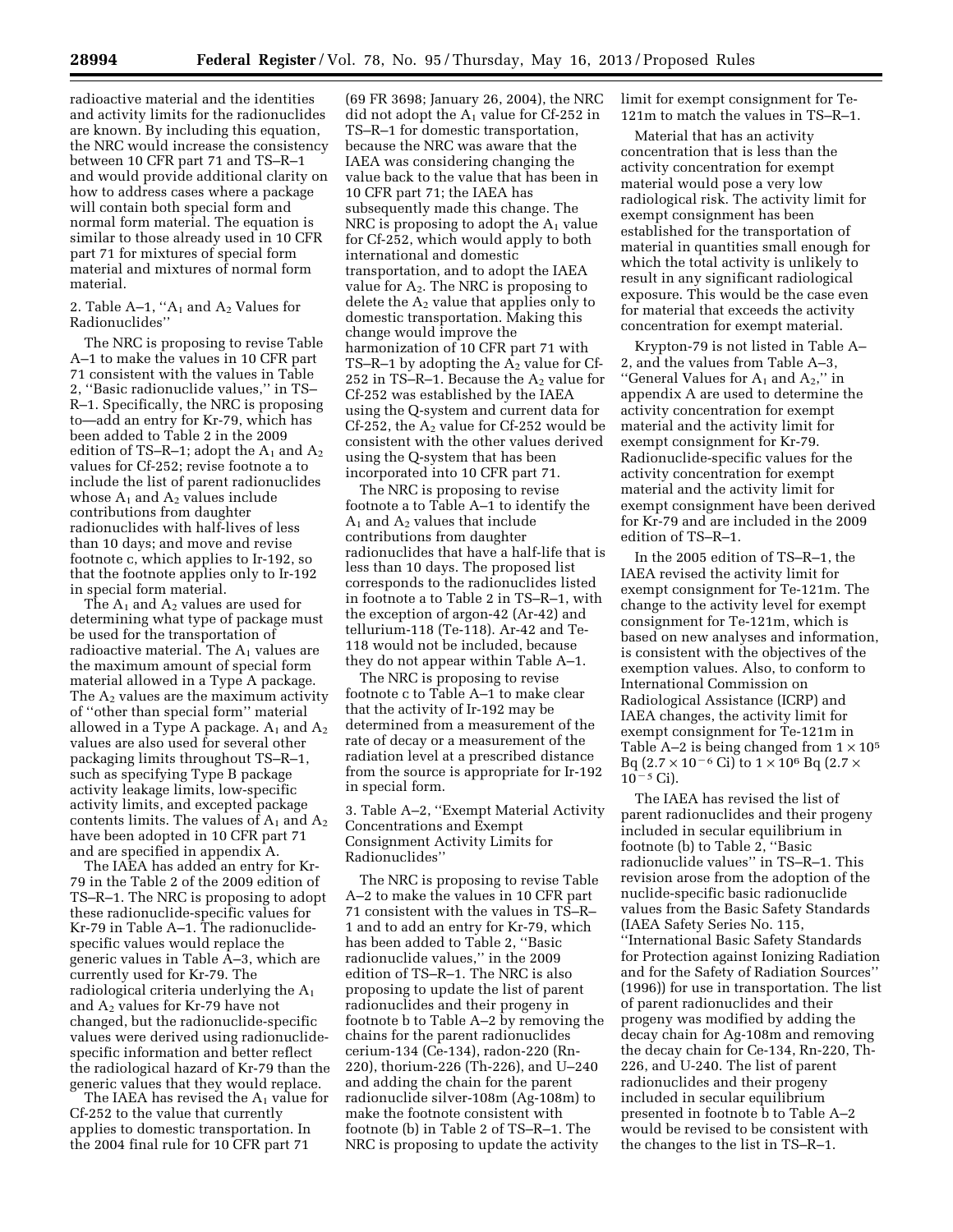4. Table A–3, "General Values for  $A_1$ and  $A<sub>2</sub>$ "

In the 2005 Edition of TS–R–1, the IAEA revised Table 2, ''Basic radionuclide values for unknown radionuclides or mixtures'' (Table 3 in the 2009 edition of TS–R–1). The table divides unknown radionuclides and mixtures into three groups, with a row for each group. The first column of each row provides a descriptive phrase for contents that are suitable for that group. The current descriptive phrases are: (1) ''only beta or gamma emitting radionuclides are known to be present,'' (2) ''only alpha emitting nuclides are known to be present,'' and 3) ''no relevant data are available.'' The NRC is proposing to adopt the descriptive phrases as revised by the IAEA in TS– R–1 in Table A–3.

The descriptive phrase for the first group, ''only beta or gamma emitting radionuclides are known to be present,'' is not being changed.

The phrase for the second group, ''only alpha emitting nuclides are known to be present,'' is being changed to ''alpha emitting nuclides, but no neutron emitters, are known to be present.'' The phrase for the third group, ''no relevant data are available,'' is being changed to ''neutron emitting nuclides are known to be present or no relevant data are available.'' Some users have assigned alpha-emitting radionuclides that also emit beta particles or gamma rays to the third group, when it was intended that they be assigned to the second group. The change in the descriptive phrase for the second group is intended to reduce the confusion caused by the current phrase, because all alpha emitting radionuclides also emit other particles and/or gamma rays. The change in the descriptive phrase for the third group is intended to clarify that neutron-emitting radionuclides, or alpha emitters that also emit neutrons, such as Cf-252, Cf-254 and curium-248 (Cm-248), should be assigned to the third group.

It is intended that when groups of radionuclides are based on the total alpha activity and the total beta and gamma activity, the lowest radionuclide values  $(A_1 \text{ or } A_2)$  for the alpha emitters or the beta or gamma emitters, respectively, would be used. Consequently, an  $A_1$  value of 1 TBq (2.7) Ci) and an  $A_2$  value of  $9 \times 10^{-5}$  TBq (2.4  $\times$  10<sup>-3</sup> Ci) would be used for a group containing both alpha emitting radionuclides and beta or gamma emitting radionuclides.

5. Other changes that correct formulas and their descriptions in Section IV, *Section-by-Section Analysis,* of this document

The NRC is proposing to make several corrections to the formulas and the descriptions of the formulas that address mixtures of radionuclides in Section IV of this document. These changes involve formatting and typographical changes in the formulas and their descriptions.

#### *G. How would the responsibilities of certificate holders and licensees change with these amendments?*

In the 1950s, the Atomic Energy Commission (AEC) issued package approvals to AEC licensees as amendments to their licenses and the DOT issued package approvals to non-AEC licensees. On March 22, 1973 (38 FR 8466), the AEC and the DOT entered into an MOU where the DOT agreed to adopt a requirement for AEC approval of designs of packages for the shipment of fissile material and other radioactive material exceeding Type A limits, with the exception of LSA material, and the AEC agreed to develop safety standards for the design and performance of packages and to impose these standards on AEC licensees and license-exempt contractors. Under the MOU, the AEC would issue an AEC license, an AEC CoC, or other AEC package approval directly to the person requesting the evaluation. Although the AEC, and subsequently the NRC, certified that the packages met the regulations, they did not have regulatory authority over the certificate holders under DOT jurisdiction. On July 2, 1979 (44 FR 38690), this MOU was superseded by an MOU between the DOT and the NRC. In this MOU, it was agreed that the NRC, in consultation with the DOT, would develop safety standards for the design and performance of the packages. As the NRC developed its safety standards for the packages, it gained regulatory authority over the certificate holders.

The requirements for making the preliminary determinations have remained largely unchanged since the 1979 MOU. In discussing the routine and preliminary determinations (48 FR 35600; August 5, 1983), the Commission indicated that the user of a package always had the regulatory responsibility for preliminary and routine determinations and recordkeeping, even though the user may not own the package. The Commission also indicated that although the user could contract with some other person, perhaps the owner, to satisfy those requirements for the user, the user's

records must demonstrate that the requirements have been satisfied. Although leaktightness tests related to the package design are required as a condition of the package design approval, the Commission has indicated that it considers that in the case of radioactive material packages, integrity of the containment (including closures, valves, and other routes of escape) should be demonstrated for each fabricated package before first use.

The NRC experience is that licensees have never made preliminary determinations themselves, unless they also happened to be certificate holders. Based on the NRC extensive experience inspecting the activities of certificate holders and NRC licensees who use packages, the NRC is not aware of any NRC licensee that performs preliminary determinations, unless they are also the certificate holder for the package design. The scope of user-only quality assurance program approvals, which are issued to licensees who are not also holders of a CoC, do not include the testing required to make the preliminary determinations. Licensees lease or buy these packages from the certificate holder, or fabricator, and most packages are already marked by the certificate holder. The NRC has identified cases where the durable marking of the packaging required by § 71.85 was done incorrectly by a certificate holder. Because the licensee is responsible for the preliminary determinations, enforcement could not be taken against the certificate holder for improperly marking the packaging.

The Commission is proposing to make changes to § 71.85 that would make certificate holders, not licensees, responsible for making the preliminary determinations before the first use of each package. The preliminary determinations involve evaluating, testing, and marking the packaging. The DOT requirements at 49 CFR 173.22 require that the person offering a hazardous material for shipping make determinations relating to the manufacturing, assembly, and marking of the packaging or container. The Commission is proposing to require the licensee to ascertain that the preliminary determinations involving evaluating, testing, and marking the packaging have been made. The licensee would still make the required routine determinations at § 71.87. As required by § 71.91(d), both licensees and certificate holders would still be required to maintain sufficient written records to furnish evidence of the quality of the packaging, which includes the results of the determinations required by § 71.85.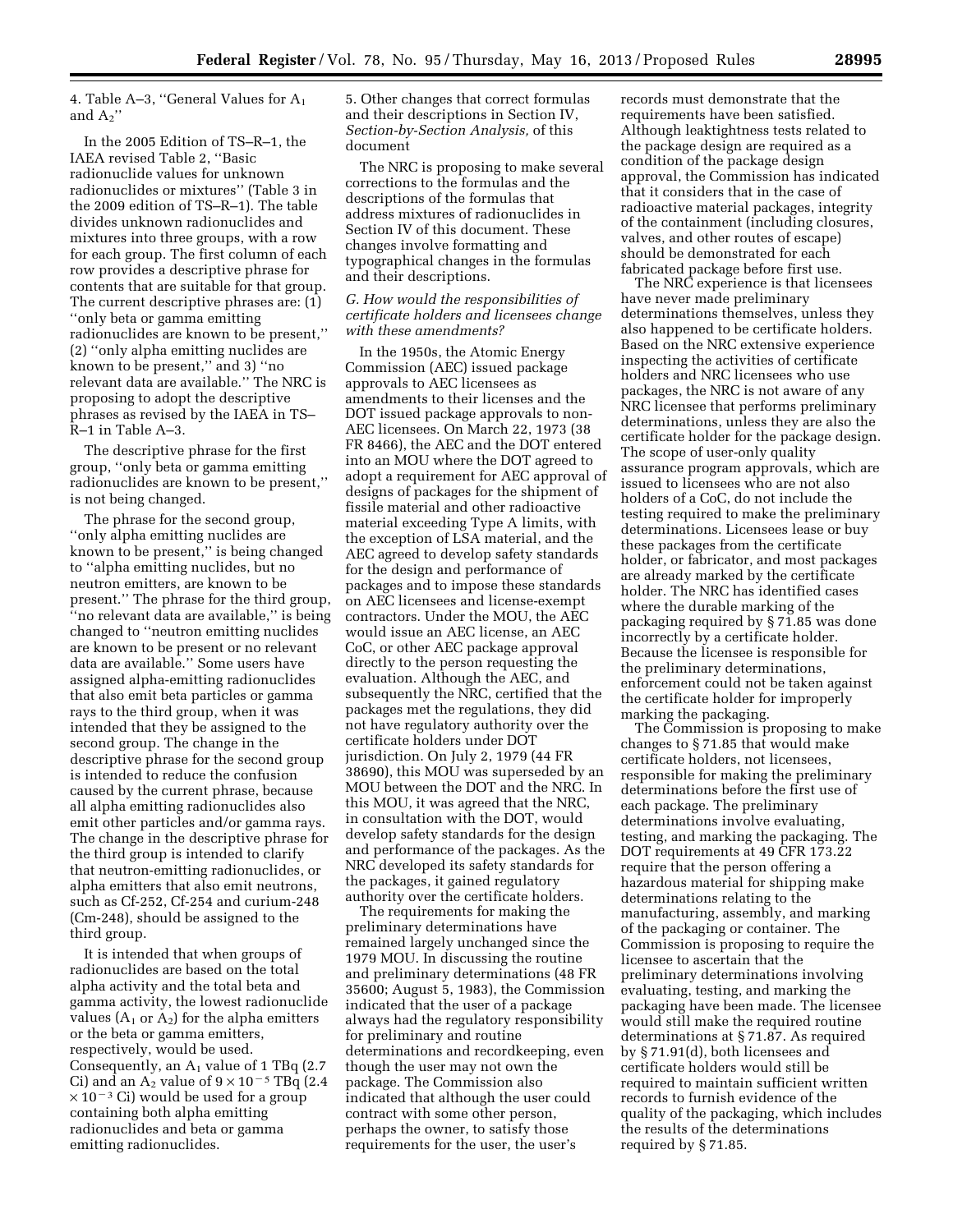The Commission is proposing to make these changes, because it is more appropriate to assign the responsibility to certificate holders for marking the packaging. Only certificate holders are authorized to design and fabricate packagings, and only certificate holders would have a full scope quality assurance program approval, which would allow them to perform the testing required as part of the preliminary determinations under an approved quality assurance program. However, licensees would need to retain their responsibility to determine that the packaging has been manufactured, assembled, and marked appropriately and that the packaging does not have any defects that could significantly reduce the effectiveness of the packaging. By assigning the responsibility for making the determinations to the certificate holder, the NRC would be able to streamline the implementation of its regulations and have the regulations better reflect current practice.

#### *H. Why would renewal of my quality assurance program description not be necessary?*

The duration of quality assurance program approvals issued under 10 CFR part 71 is a matter of practice and is not specified in the regulations. The NRC has limited the duration of the quality assurance program approval to provide an opportunity for the NRC staff to periodically review the quality assurance programs and for the NRC to maintain periodic contact with the quality assurance program approval holders. The limited duration of the approval facilitated the NRC recordkeeping relating to points of contact, package fabrication, use activities, and other administrative activities.

In 2004, the NRC extended the duration of its quality assurance program approvals from 5 years to 10 years, because the NRC had determined that the periodic contact associated with the 5-year renewal period was less important than it was previously, and the duration of the approval could be lengthened. The NRC announced this change in RIS 2004–18, ''Expiration Date for 10 CFR Part 71 Quality Assurance Program Approvals'' (December 1, 2004).

The NRC is changing its practice regarding the duration of its quality assurance program approvals. The NRC would no longer limit the duration of its quality assurance program approvals issued under 10 CFR part 71. The NRC is proposing changes to 10 CFR part 71 to implement this change and to

enhance the periodic communication between the NRC and the quality assurance program approval holders. The NRC would reissue its quality assurance program approval for Radioactive Material Packages (NRC Form 311) without an expiration date. As discussed in Section III, question I, ''What Changes Could be Made to a Quality Assurance Program Description without Seeking Prior NRC Approval?,'' and question J, ''How Frequently Would I Submit Periodic Updates on My Quality Assurance Program Description to the NRC?,'' the NRC is proposing to require quality assurance program approval holders to periodically report changes in their quality assurance program description to the NRC. The NRC has determined that with the continuing contact between the NRC and the quality assurance program approval holders, requiring the renewal of quality assurance program approvals is not necessary to provide the NRC with assurance that the quality assurance program approval holders would continue to be able to adequately maintain and implement their approved quality assurance program.

As discussed under question I, ''What changes could be made to a quality assurance program description without seeking prior NRC approval?,'' the NRC would continue to approve quality assurance program description changes that reduce commitments made to the NRC in quality assurance program descriptions that have been approved by the NRC. Every 24 months, each quality assurance program approval holder would be required to report those changes that do not reduce commitments made to the NRC in a quality assurance program description approved by the NRC. Holders of a CoC and applicants for a CoC are subject to periodic inspection of their quality assurance program (approximately every 3 years) by the NRC. Licensees who use packages are inspected on an as-needed basis.

As discussed under question P, ''What should I consider as I prepare my comments to the NRC?,'' the NRC is specifically requesting comment on the proposed approach to reporting changes to approved quality assurance program descriptions.

#### *I. What changes could be made to a quality assurance program description without seeking prior NRC approval?*

Currently, quality assurance program descriptions approved under 10 CFR part 71 cannot be changed without NRC approval. Therefore, all changes to 10 CFR part 71 quality assurance programs, irrespective of their significance or

importance to safety, must be submitted to the NRC for approval. Licensees with quality assurance programs approved under 10 CFR part 50, may make some changes to their quality assurance program without NRC approval, consistent with the requirements at § 50.54. The NRC is proposing to allow some changes to be made to quality assurance programs approved under 10 CFR part 71 without obtaining NRC approval. The process for making changes to approved quality assurance program descriptions would be similar to the process that the NRC has used to approve changes that are made to the quality assurance program descriptions for nuclear power plants licensed under 10 CFR part 50 through the provisions at § 50.54(a) and would result in a more consistent approach to allowing changes to approved quality assurance programs. The NRC is proposing to establish a process that would require NRC approval to be obtained for those changes that are most important to safety but would allow other changes to be implemented without obtaining NRC approval.

Quality assurance program approval holders would be required to obtain NRC approval before making any change to their quality assurance program description that would reduce the commitments that they have made to the NRC. Quality assurance program approval holders would not be required to submit changes to their quality assurance program descriptions, if those changes do not reduce the commitments that they have made to the NRC. Administrative changes (e.g., revisions to format, font size or style, paper size for drawings and graphics, or revised paper color) and clarifications, spelling corrections, and non-substantive editorial or punctuation changes would not require NRC approval. Changes to reporting responsibilities, functional responsibilities, functional relationships, and some editorial or punctuation changes may be substantive and have the potential to reduce commitments made to the NRC and, in these instances, would require prior NRC approval before being implemented. The following includes types of changes that the NRC would not consider as reducing a commitment made to the NRC:

1. The use of a quality assurance standard approved by the NRC, which is more recent than the quality assurance standard in the current quality assurance program at the time of the change;

2. The use of generic organizational position titles that clearly denote the function of the position, supplemented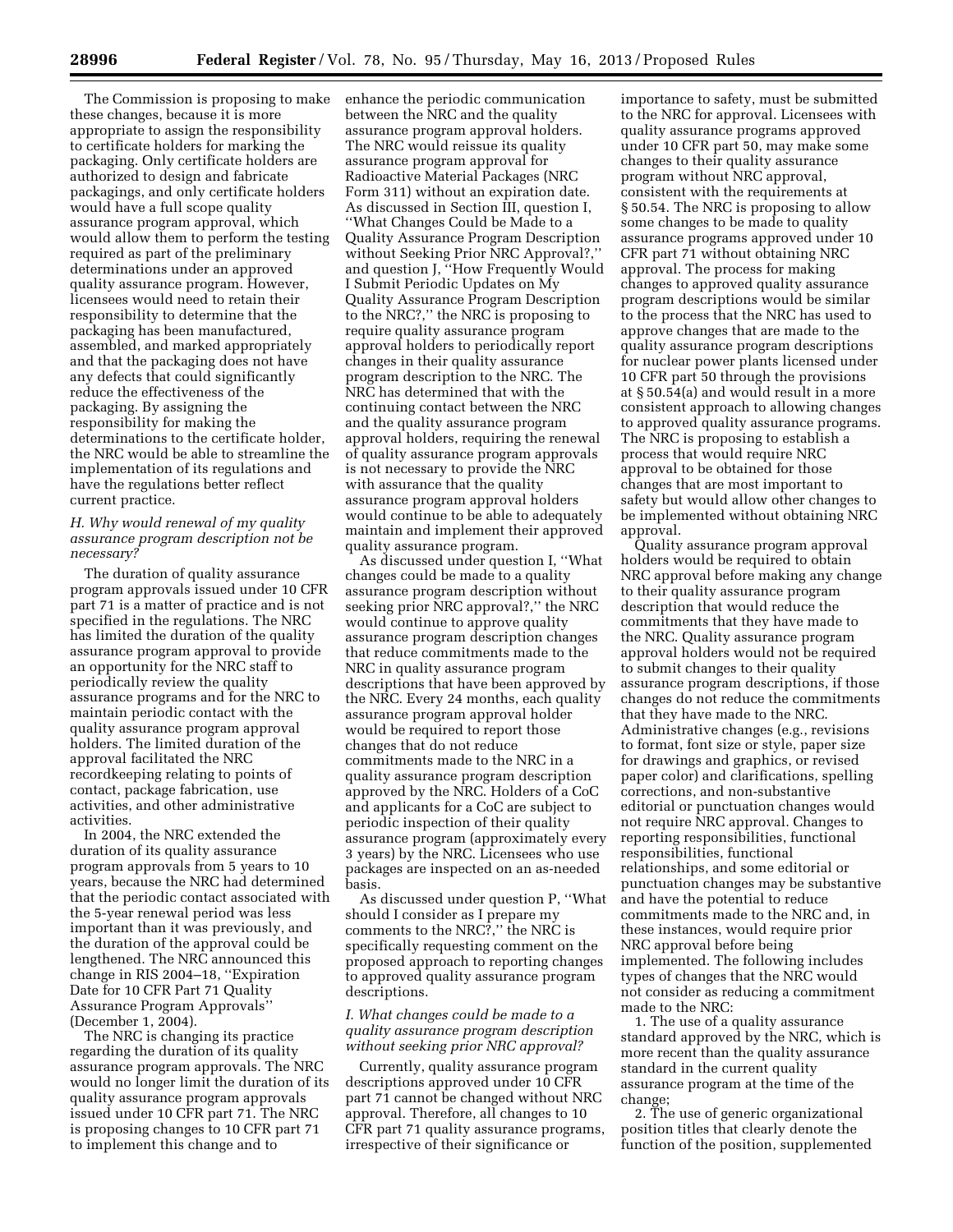as necessary by descriptive text, rather than specific titles, provided that there are no substantive changes to either the functions of the position or reporting responsibilities;

3. The use of generic organizational charts to indicate functional relationships, authorities, and responsibilities, or alternatively, the use of descriptive text;

4. The elimination of quality assurance program information that duplicates language in quality assurance regulatory guides and quality assurance standards to which the holder of the quality assurance program approval has committed on record; and

5. Organizational revisions that ensure that persons and organizations performing quality assurance functions continue to have the requisite authority and organizational freedom, including sufficient independence from cost and schedule when opposed to safety considerations.

Quality assurance program approval holders would also need to maintain records of all quality assurance program changes.

#### *J. How frequently would I submit periodic updates on my quality assurance program description to the NRC?*

The NRC would continue to require quality assurance program approval holders to obtain NRC approval of any change to their approved quality assurance program description that would reduce any commitment in the quality assurance program description approved by the NRC before they implement the change. The NRC would require the following information to be provided for its review: a description of the proposed changes to the approved quality assurance program description, the reason for the change, and the basis for concluding that the revised program incorporating the change continues to satisfy the requirements of subpart H.

The NRC is proposing to require that quality assurance program approval holders would report changes to their approved quality assurance program that do not reduce any commitments in the quality assurance program description approved by the NRC every 24 months. These changes would not require NRC approval before they can be implemented. If the quality assurance program approval holder has not made any changes to its approved quality assurance program description during the preceding 24-month period, it would report to the NRC that no changes have been made.

The NRC inspection program relies on having current information about the

quality assurance program available to the NRC. By requiring that the most important changes be submitted to the NRC before they are implemented and with the periodic reporting of the less significant changes every 24 months, the NRC would have current information for its inspection program. The NRC considers the 24-month reporting period as providing an appropriate balance between the burden placed on the quality assurance program approval holders and the need to ensure that the NRC has current information for its oversight of these quality assurance programs.

As discussed under question H, ''Why would renewal of my quality assurance program description not necessary?,'' the NRC would re-issue NRC Form 311 without an expiration date. The 24 month period for reporting of changes is proposed to begin on the date of the NRC approval of a quality assurance program issued with no expiration date, as specified by the date of signature at the bottom of NRC Form 311, ''Quality Assurance Program Approval for Radioactive Material Packages.''

As discussed under question P, ''What should I consider as I prepare my comments to the NRC?,'' the NRC is proposing to require quality assurance program approval holders to submit a report every 2 years that describes the changes that were made to their quality assurance program description that do not reduce a commitment in the quality assurance program description approved by the NRC. The NRC is seeking to balance the regulatory burden for submitting this information with the NRC need to ensure that the NRC has current information for its regulatory oversight of quality assurance program approval holders, which would include using the information for inspections. The NRC is requesting comment on the following issue: would a different frequency be more appropriate for reporting changes to approved quality assurance programs that do not reduce a commitment in a quality assurance program description approved by the NRC?

#### *K. How would the requirements in subpart H, ''Quality Assurance,'' change with the removal of the footnote in 10 CFR 71.103?*

The NRC is proposing to remove the footnote in § 71.103 regarding the use of the term ''licensee'' in subpart H, because it is no longer necessary. The removal of the footnote does not change the quality assurance requirements in subpart H. The footnote regarding use of the term ''licensee'' was included to clarify that the quality assurance

requirements in subpart H apply to whatever design, fabrication, assembly, and testing of a package is accomplished before a package approval is issued. The terms ''certificate holder'' and ''applicant for a CoC'' were added to the requirements in subpart H in a later rulemaking to make explicit the application of those quality assurance requirements to certificate holders and applicants for a CoC. Although removing the footnote would not change the quality assurance requirements, other proposed changes to subpart H in this proposed rulemaking would further clarify which requirements apply to users of NRC certified packaging and which apply to applicants for, or holders of, CoCs—the entities that would be performing design, fabrication, assembly, and testing of the package before a package approval is issued.

#### *L. What changes would be made to general licenses?*

The NRC is proposing to change the requirements for general licenses for the following: (1) use of an NRC-approved package (§ 71.17) and 2) use of a foreignapproved package (§ 71.21). In § 71.17, the NRC is revising the general license requirements to clarify the conditions for obtaining a general license and the responsibilities of the general licensee. A quality assurance program approved by the Commission as satisfying the provisions of subpart H of 10 CFR part 71 is required to be granted the general license. The proposed changes would clarify that the licensee is responsible for maintaining copies of the appropriate documents, such as the CoC, or other approval of the package, and the documents associated with the use and maintenance of the packaging and the actions that are to be taken before shipment with the package. The changes would also clarify that making the notification in  $\S 71.17(c)(3)$  to the NRC is a responsibility of the licensee, rather than a condition for obtaining the license. The proposed changes to §§ 71.17 and 71.21 would not change the current notification process and would not change the required timing or content of the notification required by § 71.17(c)(3) or any other reporting requirements relating to package use or, where required, the prior notification of shipments.

The proposed changes also include updating the reference in § 71.21(a) from 49 CFR 171.12 to 49 CFR 171.23. On May 3, 2007 (72 FR 25162), the DOT published a final rule that moved the requirements at 49 CFR 171.12 to paragraph (b)(11) at 49 CFR 171.23, ''Requirements for the specific materials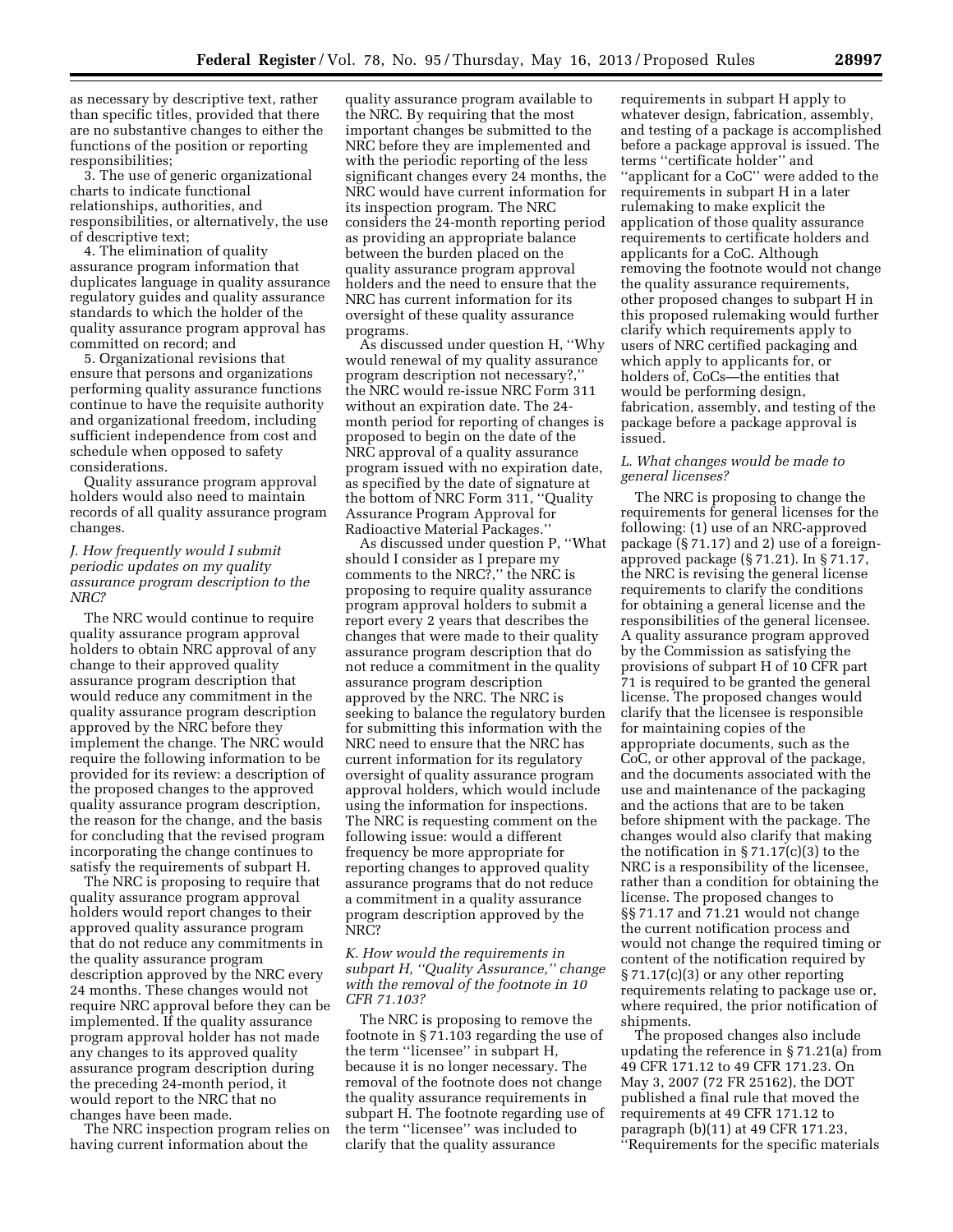and packagings transported under the [International Civil Aviation Organization] ICAO Technical Instructions, [International Maritime Dangerous Goods] IMDG Code, Transportation Canada [Transportation of Dangerous Goods] TDG Regulations, or the IAEA Regulations.''

#### *M. How would the exemption from classification as fissile material (10 CFR 71.15) change?*

The objective of the fissile material exemptions at § 71.15 is to facilitate the safe transport of low-risk (e.g., small quantities or low concentrations) of fissile material by exempting shipments of these materials from the packaging requirements and the criticality safety assessments required for fissile material transportation and to allow the shipments to take place without specific Commission approval. The lower amount of regulatory oversight is acceptable for these shipments, because the exemptions are established so as to ensure safety under all credible transportation conditions. Provided that the exempt material is packaged consistent with the radioactive and hazardous properties of the material, there would not be any additional packaging or transport requirements for exempt fissile material beyond that noted in the specific exemption. However, exempt fissile material would still have fewer restrictions imposed than if it were to be shipped as fissile material. Therefore, for purposes of ensuring criticality safety, the exemptions consider that the material can be released from any packaging during transport, may reconfigure into a worst-case geometric arrangement, may combine with material from other transport vehicles, and may be subject to the fire and water immersion conditions assumed as part of the criticality safety assessment for package designs approved to transport fissile material.

The reactivity of uranium enriched in U-235 will depend on the level of enrichment, the presence of moderators, and heterogeneity effects. Hydrogen is the most efficient moderator, and water is the most common material containing large quantities of hydrogen; therefore, water is the typical moderating material of interest in criticality safety. The maximum enrichment in U-235 allowed to qualify for the fissile material exemption at § 71.15(d) is 1 percent by weight, which is slightly less than the minimum critical enrichment for an infinite, homogeneous mixture of

enriched uranium and water.3 The minimum critical enrichment is the enrichment necessary for a system to have a neutron multiplication factor of one. Systems containing homogeneous mixtures of uranium enriched to less than the minimum critical enrichment (e.g., a homogenous mixture of uranium enriched to a maximum one percent) will not be critical, irrespective of the mass or size of the system. The fissile material exemption at § 71.15(d) also limits the quantity of some less common moderating materials (beryllium, graphite, hydrogenous material enriched in deuterium), because the presence of these materials has the potential to reduce the minimum critical enrichment, increasing the potential for criticality with uranium of lower enrichment. Thus, homogeneous materials containing uranium enriched to no more than 1 percent by weight and subject to the noted restrictions on moderators will be inherently safe from a potential criticality, because they do not need to be limited by mass or size to be subcritical during transport. However, uranium enriched to less than 5 percent by weight is most reactive when it is in a heterogeneous configuration; therefore, the minimum critical enrichment would be lower for an optimized heterogeneous system than for an optimized homogeneous system of the same material. In consideration of this fact, the current proposed change at § 71.15(d) is to add requirements to clarify the need for homogeneity in the material.

The exemption for uranium enriched to a maximum of 1 percent at § 71.15(d) includes a limit on moderators that increase the reactivity of the lowenriched fissile material, but the exemption does not include limits on heterogeneity. In contrast, TS–R–1 allows the uranium enriched to a maximum of 1 percent by weight to be distributed essentially homogeneously throughout the material and requires that if the U-235 is in metallic, oxide, or carbide forms, then it cannot form a lattice arrangement; however, TS–R–1 does not limit the amount of beryllium, graphite, or hydrogenous material enriched in deuterium. In its supplemental guidance to TS–R–1, ''Advisory Material for the IAEA Regulations for the Safe Transport of Radioactive Material'' (TS–G–1.1), the IAEA indicated that ''[t]here is agreement that homogeneous mixtures and slurries are those in which the

particles in the mixture are uniformly distributed and have a diameter no larger than 127  $\mu$ m [( $5 \times 10^{-3}$  in.)]." The homogeneity requirement in TS–R–1 is intended to prevent latticing of slightly enriched uranium in a moderating medium.

As described in Section II, *Background,* of this document, analyses performed by the DOE indicated that large arrays of uranium with enrichment of 1 percent by weight of U-235, which would qualify for the fissile material exemption at § 71.15(d), could exceed an effective neutron multiplication factor  $(k_{\text{eff}})$  of 0.95 when optimally moderated by water. The DOE analyses were performed assuming five shipments under normal conditions and two shipments under accident conditions. Shipping the material under the exemption would have resulted in a lower margin of safety with respect to criticality than is allowed for shipments using approved fissile material packages, because shipments using the fissile material packages, by design, would typically use a  $k_{\text{eff}}$  of 0.95 as an upper limit. Because such a shipment, as was analyzed by the DOE, could both qualify for the fissile material exemption for low-enriched fissile material and have a k<sub>eff</sub> greater than 0.95, the Commission believes that additional restrictions on low-enriched fissile material shipped under the fissile material exemption at § 71.15(d) are warranted.

When the Commission last identified a defect in its fissile exemption regulations, which allowed shipments to be made without prior Commission approval, the Commission published an emergency final rule to restrict the use of beryllium and other special moderators, such as graphite and hydrogenous material enriched in deuterium. In this instance, the Commission chose to use normal noticeand-comment rulemaking procedures and determined that the proposed change did not need to be effective immediately. Uranium enriched to a maximum of 1 percent by weight is rarely available in quantities that would allow  $k_{\text{eff}}$  to exceed 0.95. In the case of uranium enriched to a maximum of 1 percent by weight, k<sub>eff</sub> is not sensitive to changes in mass, so a significant amount of additional mass would be required to increase the  $k_{\text{eff}}$  from 0.95 to a value very close to 1.0, even when geometry and moderator conditions are optimal with respect to criticality. In addition, keff is very sensitive to moderator conditions. If the moderator conditions are not optimal,  $k_{\text{eff}}$  is less sensitive to changes in mass. Therefore, it is very unlikely that even in the case of large

<sup>3</sup>H.C. Paxton and N. L. Pruvost, Critical Dimensions of Systems Containing U-235, Pu-239, and U-233, LA-10860-MS, Los Alamos National Laboratory, (1987).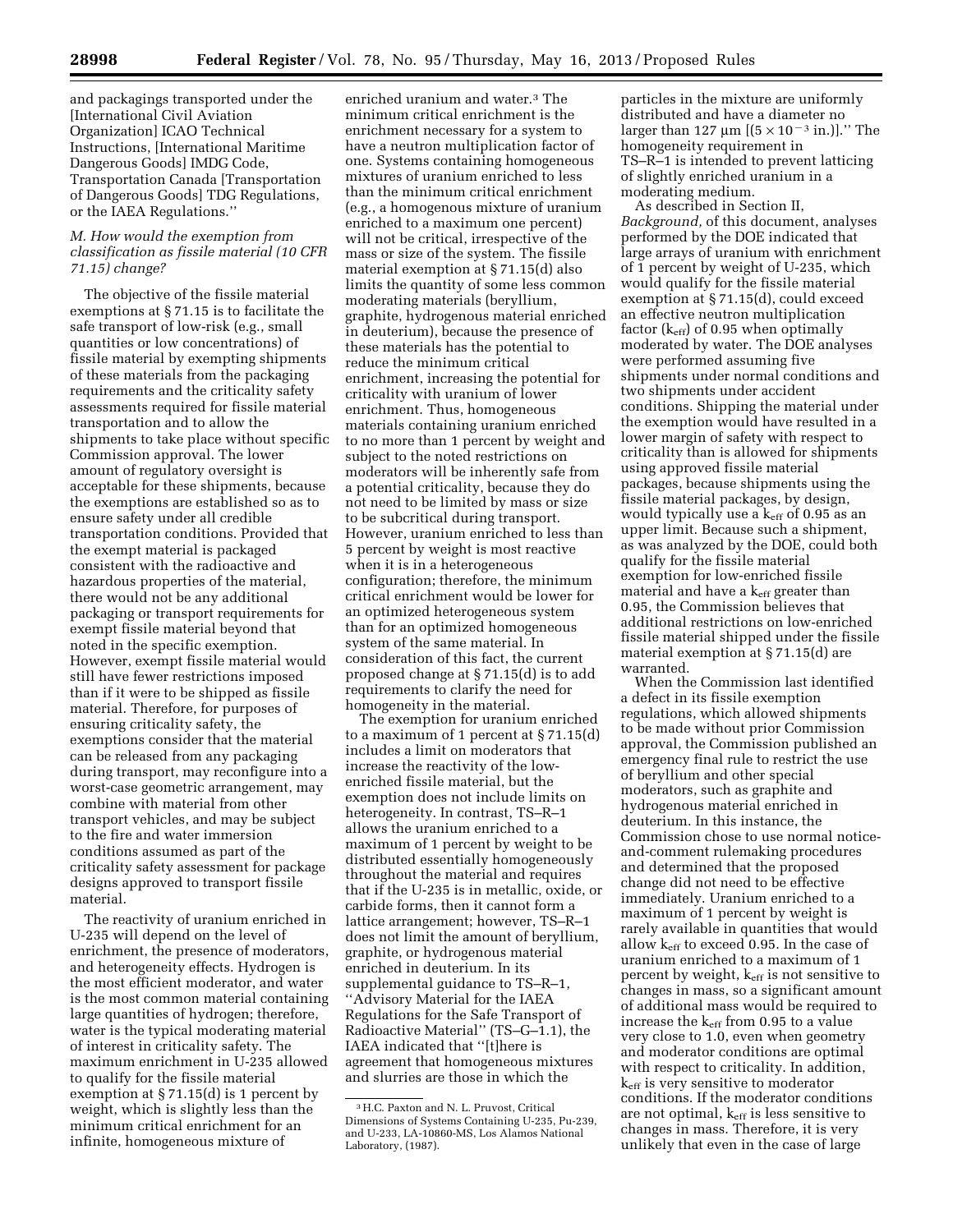quantities of uranium enriched to a maximum of 1 percent by weight that the moderator conditions would also be close to optimal with respect to criticality. The upper subcritical limit is the maximum allowed value of  $k_{\text{eff}}$  and includes a minimum margin of subcriticality. At a  $k_{\text{eff}}$  equal to 1, the system is considered critical.

As discussed in Section II of this document, the NRC removed both the requirement for uranium enriched to a maximum of 1 percent to be homogeneously distributed and the lattice prevention requirement. Although the NRC had determined that the limits on restricted moderators was sufficient to assure subcriticality for all moderators of concern, the NRC believes that additional restrictions are needed to have a sufficient margin of safety for shipments of material under the lowenriched fissile material exemption. Therefore, the NRC is proposing to reinstate the requirement that, for uranium enriched to a maximum of 1 percent to be exempted, the fissile material must be distributed homogeneously throughout the package contents and not form a lattice arrangement. Some variability in the distribution and enrichment of the uranium enriched to a maximum of 1 percent would be permissible, provided that the maximum enrichment does not exceed 1 percent. The total measured mass of U-233 and plutonium, plus two times the measurement uncertainty, should be less than 1.0 percent of the mass of U-235 in the material. The total measured mass of beryllium, graphite, and hydrogenous material enriched in deuterium, plus two times the measurement uncertainty, should be less than 5.0 percent of the uranium mass. Although there are heterogeneity effects at very small scales, the Commission does not believe that it is necessary to require homogeneity with respect to particle size. Further, the Commission does not consider it to be credible to accumulate the volume and regularity of fissile material particles necessary for small-scale heterogeneity to introduce criticality concerns. Small volumes of heterogeneity may exist for material shipped under this exemption, provided that a significant fraction of the fissile material is homogeneous and mixed with non-fissile material, or the lumps of fissile material are spaced in a largely irregular arrangement. The homogeneity criterion—allowing some variability in the distribution of fissile material—is consistent with the IAEA regulations, which require that the fissile nuclides be essentially homogenously distributed. Restricting

the variability in concentration is not sufficient for limiting the reactivity of the uranium enriched to a maximum of 1 percent. Therefore, the Commission is also proposing to reinstate the lattice prevention criterion. The contents of the package should not involve concentrations of fissile material separated by non-fissile material in a regular, lattice-like arrangement. Although the lattice prevention requirement in TS–R–1 is limited to uranium present in metallic, oxide, or carbide form, the Commission believes that this restriction is too narrow and should apply irrespective of the form of uranium. As discussed under question P, ''What should I consider as I prepare my comments to the NRC?,'' the NRC is seeking comment on the homogeneity and lattice prevention requirements for the exemption for uranium enriched to a maximum of 1 percent. The Commission is requesting comment on the clarity of the homogeneity and lattice prevention criteria for implementation.

#### *N. What other changes is the NRC proposing to make to its regulations for the packaging and transportation of radioactive material?*

A requirement in § 71.19(a) that implemented transitional arrangements (''grandfathering'') expired on October 1, 2008, and has been deleted. Paragraph 71.19(a) is currently reserved. Other paragraphs in § 71.19 would be redesignated. In redesignated paragraph 71.19(b)(2), transitional language that is no longer needed would be removed, because the transitional period has expired and the requirement now applies to all previously approved packages used for a shipment to a location outside of the United States.

References to § 71.20 in § 71.0 would be removed, because § 71.20 has expired and has been removed from the regulations.

In §71.31, the reference to §71.13 would be changed to § 71.19. In § 71.91, the reference to § 71.10 would be changed to § 71.14. These changes would correct references that were not updated when the requirements were redesignated in 2004.

In § 71.101, the NRC is proposing to make changes that would make the requirements more precise. Paragraphs 71.101(a) and 71.101(c)(2) would be revised to clarify the responsibilities of licensees and certificate holders and applicants for a CoC. The quality assurance requirements pertaining to the design, fabrication, testing, and modification of packaging apply to certificate holders and applicants for a CoC. Licensees are responsible for the

quality assurance requirements that apply to their use of the packaging for the shipment of licensed material. Paragraph 71.101(c) would be changed to remove the overlap between paragraphs  $(c)(1)$  and  $(c)(2)$ , by removing the reference to licensees in paragraph  $(c)(2)$ .

#### *O. When would these proposed amendments become effective?*

The NRC will coordinate the effective date for this rule with the DOT. As described under question P, ''What Should I Consider as I Prepare My Comments to the NRC?,'' the NRC is requesting comments on the cumulative effects of regulation (CER), including comments that would inform the amount of time that would be sufficient to implement the proposed amendments. The NRC intends that the new regulations would become effective no sooner than 90 days after the final rule is published in the **Federal Register.** 

#### *P. What should I consider as I prepare my comments to the NRC?*

Tips for preparing your comments when submitting your comments, remember to:

1. Identify the rulemaking (RIN 3150– AI11; NRC–2008–0198).

2. Explain why you agree or disagree; suggest alternatives and substitute language for your requested changes.

3. Describe any assumptions and provide any technical information and/ or data that you used.

4. If you estimate potential costs or burdens, explain how you arrived at your estimate in sufficient detail to allow for it to be reproduced.

5. Provide specific examples to illustrate your concerns, and suggest alternatives.

6. Explain your views as clearly as possible.

7. Make sure to submit your comments by the comment period deadline identified.

8. See Section VIII for the request for comments on the use of plain writing, Section IX for the request for comments on the adoption of voluntary consensus standards, Section XI for the request on the reporting and recordkeeping burden, and Section XII for the request for comments on the draft regulatory analysis.

9. The NRC is specifically requesting comments on the following items:

a. As discussed under question J, ''How frequently would I submit periodic updates on my quality assurance program to the NRC,'' the NRC is proposing to require quality assurance program approval holders to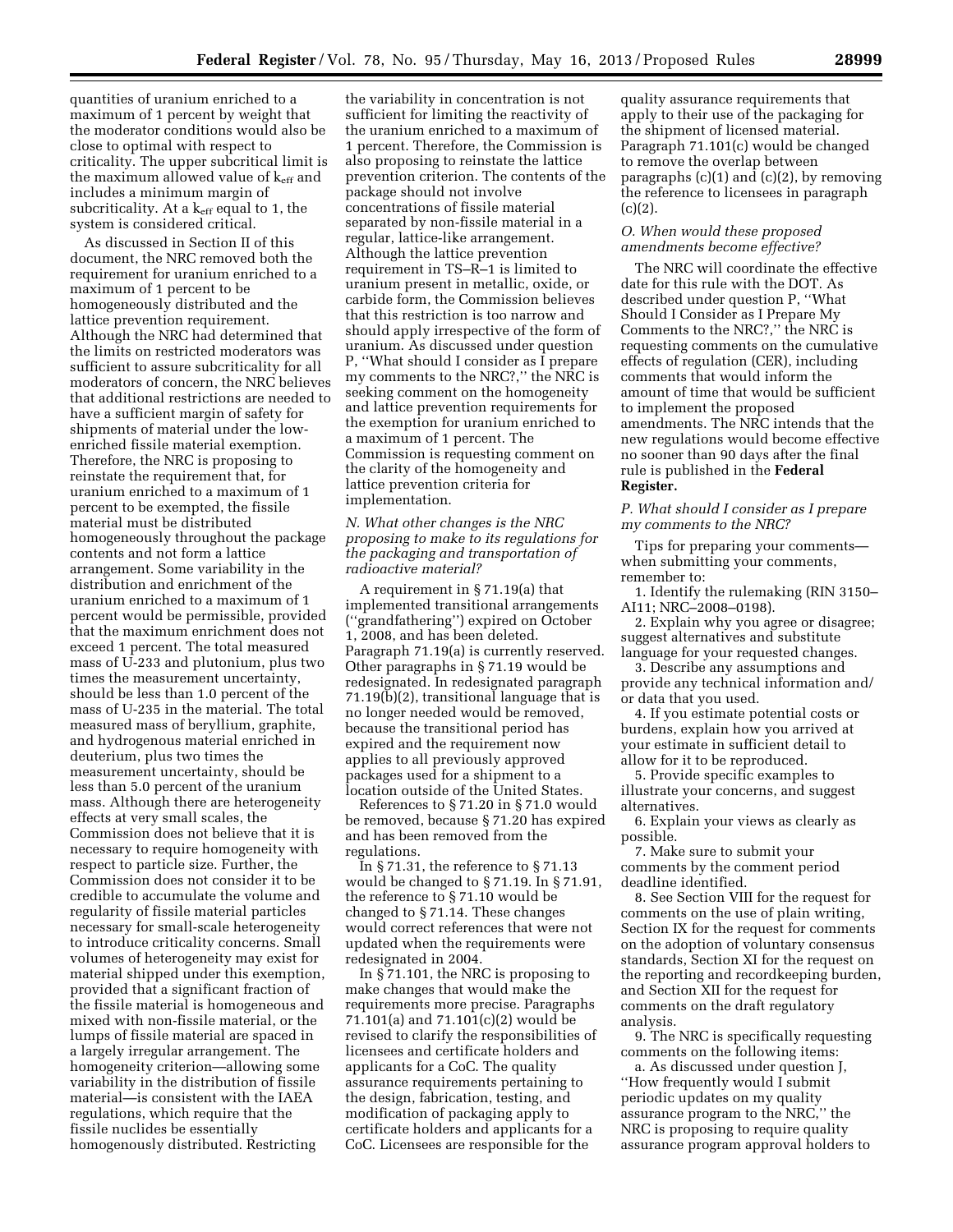submit a report every 2 years that describes the changes that were made to their quality assurance program that do not reduce a commitment in the quality assurance program description approved by the NRC. The NRC is seeking to balance the regulatory burden for submitting this information with the NRC need to ensure that the NRC has current information for its regulatory oversight of quality assurance program approval holders, which includes using the information for inspections. Inspections of certificate holders occur approximately every 3 years and inspections of licensees who use packages occur on an as-needed basis. The NRC is requesting comment on whether a different frequency would be more appropriate for reporting changes to an approved quality assurance program that do not reduce a commitment in a quality assurance program description approved by the NRC.

b. In § 71.15(d), the NRC is proposing to reintroduce restrictions on lowenriched fissile material—uranium enriched in U-235 to a maximum of 1 percent by weight, and with a total plutonium and U-233 content of up to 1 percent of the mass of uranium-235 by requiring that it be distributed homogeneously and not form a lattice arrangement. The NRC is seeking comment on the clarity of this requirement for implementation.

c. The CER describe the challenges that licensees, certificate holders, States, or other entities may encounter when implementing the new regulatory requirements (e.g., rules, generic letters, orders, backfits, inspections). The CER is an organizational effectiveness challenge that results from a licensee or impacted entity implementing a significant number of new or complex regulatory actions, within a limited implementation period and with available resources (which may include limited available expertise to address a specific issue). The CER can potentially distract licensee or other entity staff from executing other primary duties that ensure safety or security. The NRC is specifically requesting comment on the cumulative effects of this proposed rulemaking. In developing comments on the CER, consider the following questions:

i. In light of any current or projected CER challenges, would the proposed rule's effective date provide sufficient time to implement the new proposed requirements, including changes to programs and procedures?

ii. If current or projected CER challenges exist, what should be done to address this situation (e.g., if more time

is required to implement the new requirements, what period of time would be sufficient)?

iii. Do other (NRC or other agency) regulatory actions (e.g., orders, generic communications, license amendments requests, inspection findings of a generic nature) influence the implementation of the proposed requirements?

iv. Are there unintended consequences? Does the proposed rule create conditions that would be contrary to the proposed rule's purpose and objectives? If so, what are the unintended consequences and how should they be addressed?

v. Please comment on the NRC cost and benefit estimates in the regulatory analysis that supports the proposed rule.

#### **IV. Section-by-Section Analysis**

*Section 71.0 Purpose and Scope* 

Paragraph (d)(1) would be revised to delete § 71.20 from the list of sections that a general license is issued without requiring the NRC to issue a package approval, so the reference to ''§§ 71.20 through 71.23'' would be revised to ''§§ 71.21 through 71.23.''

#### *Section 71.4 Definitions*

The definition of ''*contamination''*  would be added and would be consistent with the definition of contamination in DOT regulations at 49 CFR 173 and TS–R–1.

The definition of ''*Criticality Safety Index (CSI)''* would be revised to be more consistent with the definition in DOT regulations at 49 CFR 173 and TS–R–1 by addressing overpacks and freight containers in the definition.

The definition of ''*Low Specific Activity (LSA) material''* would be revised to be more consistent with the definition in DOT regulations at 49 CFR 173 and TS–R–1 by revising paragraphs  $(1)(i)$  and  $(1)(ii)$ . In paragraph  $(1)(i)$ , the definition is changed to make the description of LSA–I material apply to material that is intended to be processed for the use of the uranium, thorium, and other naturally occurring radionuclides.

The definition of ''*Special form radioactive material''* would be revised to allow special form radioactive material that was successfully tested using the current requirements of § 71.75(d) to continue to qualify as special form material, if the testing was completed before the date of the final rule. The reference to the version of 10 CFR part 71 in effect on March 31, 1996, would be corrected by changing 1983 to 1996.

The definition of ''*Uranium—natural, depleted, enriched''* would be revised by adding ''(which may be chemically separated)'' to paragraph (1), which applies to natural uranium.

#### *Section 71.6 Information Collection Requirements: OMB Approval*

Paragraph (b) would be revised to add §71.106 to the list of sections with information collections.

#### *Section 71.14 Exemption for Low-Level Materials.*

Paragraph 71.14(a)(1) would be revised to allow natural material and ores that contain naturally occurring radionuclides and that have been processed for purposes other than the extraction of the radionuclides to qualify for the exemption. Natural material or ore that has been processed, but has not been incorporated into a manufactured product, such as an article, instrument, component of a manufactured article or instrument, or consumer item could qualify for the exemption. Slags, sludges, tailings, residues, bag house dust, oil scale, and washed sands that are the byproducts of processing or refining would be considered as a natural material and could qualify for the exemption, provided that they were not incorporated into a manufactured product. To qualify for this exemption, the activity concentration of the natural material or ore could not exceed 10 times the activity concentration values and the material is not intended to be processed for the use of the radionuclides.

A reference to Table A–3 in appendix A would be added in paragraphs  $71.14(a)(1)$  and  $(a)(2)$  as a source of activity concentration values that may be used to determine whether natural material or ore would qualify for the exemption. Table A–3 would provide activity concentration values for exempt material that would be used for individual radionuclides whose identities are known, but which are not listed in Table A–2.

Paragraph 71.14(a)(3) would be added to provide an exemption for nonradioactive solid objects that have radioactive substances present on the surfaces of the object, provided that the quantity of radioactive substances is below the quantity used to define contamination. The definition of ''contamination'' would be added to § 71.4.

#### *Section 71.15 Exemption From Classification as Fissile Material*

Paragraph 71.15(d), which applies to fissile material in the form of uranium enriched in U-235 to a maximum of 1 percent by weight, would be revised.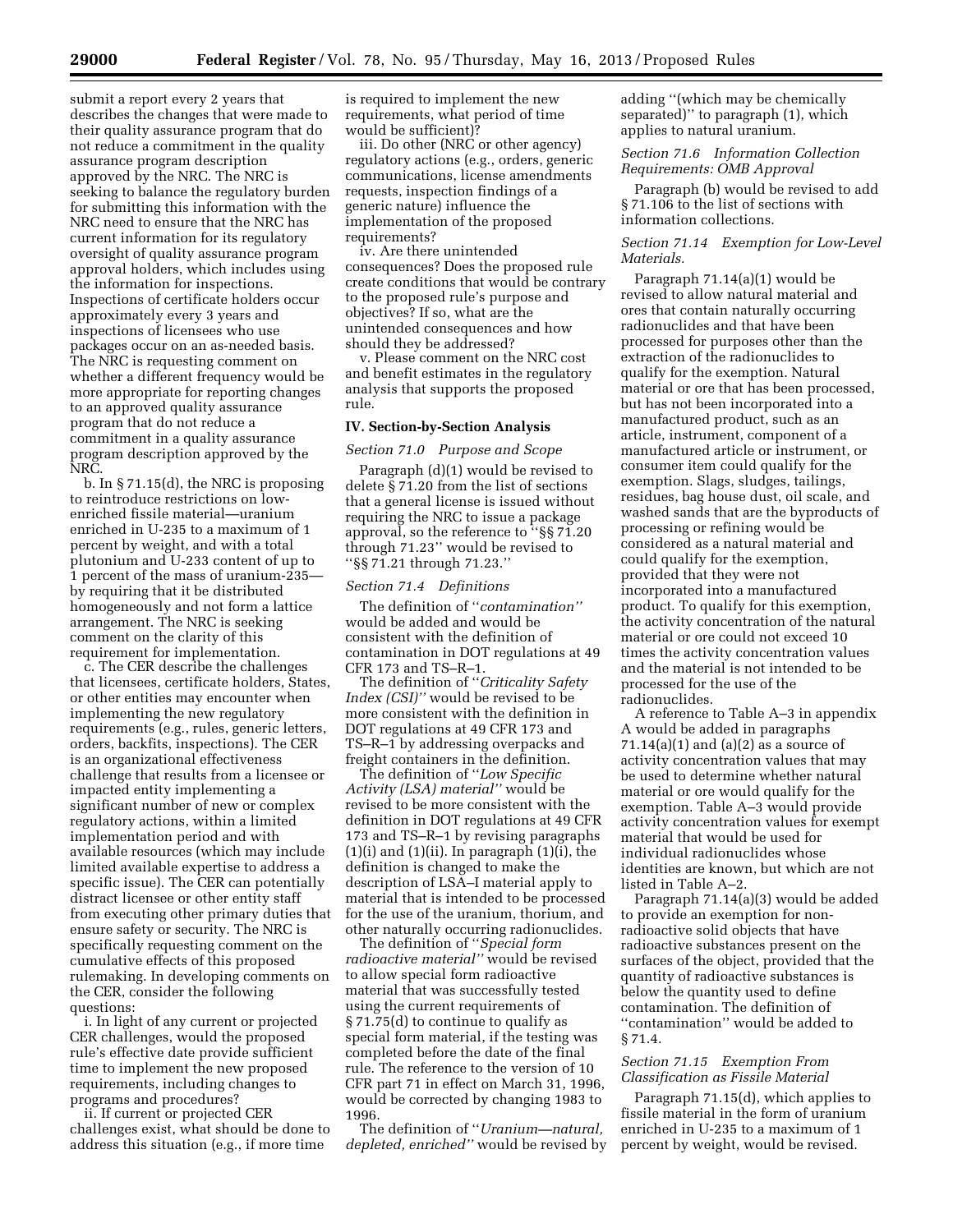The fissile material would be required to be distributed homogeneously and not form a lattice arrangement, where concentrated fissile material is separated by non-fissile material in a regular, repeating pattern.

#### *Section 71.17 General License: NRC-Approved Package*

Paragraph 71.17(c) would be revised to clarify that the general licensee must comply with the requirements in § 71.17(c)(1) through (c)(3).

#### *Section 71.19 Previously Approved Package*

Paragraphs 71.19(b) through (e) would be redesignated as §§ 71.19(a) through (d).

In redesignated  $\S 71.19(b)(2)$ , the phrase ''[a]fter December 31, 2003'' would be deleted. This would not change the requirement that packages used for a shipment to a location outside the United States would continue to be subject to multilateral approval as defined in the DOT regulations at 49 CFR 173.403, because all such shipments would occur after December 31, 2003.

#### *Section 71.21 General License: Use of Foreign Approved Package*

Paragraph 71.21(a) would be revised to update the reference to 49 CFR 171.12 to 49 CFR 171.23.

Paragraph 71.21(d) would be revised to clarify that the general licensee must comply with the requirements in § 71.21(d)(1) and (d)(2). Paragraph 71.21(d)(2) would be revised to delete the sentence regarding exemption from quality assurance provisions in subpart H for design, construction, and fabrication activities, because these requirements are not applicable to a general licensee. The general licensee would be required to comply with the quality assurance requirements in subpart H that do apply.

#### *Section 71.31 Contents of Application*

In paragraph 71.31(b), the reference to ''§ 71.13'' would be corrected to ''§ 71.19.'' This change was inadvertently omitted during a previous rulemaking, when certain sections were renumbered.

#### *Section 71.38 Renewal of a Certificate of Compliance*

The title of this section would be revised to remove the reference to the renewal of quality assurance program approvals. The section would be revised to be limited to the renewal of CoCs by removing all references to quality assurance program approvals. The NRC is changing its practice regarding the

duration of quality assurance program approvals. Quality assurance program approvals would not have an expiration date, and the NRC would revise the current quality assurance program approvals so that they would not have an expiration date. The renewal of a quality assurance program approval would be unnecessary. Paragraph 71.38(c) would also be revised for improved clarity.

#### *Section 71.70 Incorporations by Reference*

This section would be added to incorporate by reference the consensus standards referenced in § 71.75—ISO 9978:1992(E), ''Radiation protection— Sealed radioactive sources—Leakage test methods'' and ISO 2919:1999(E), ''Radiation protection—Sealed radioactive sources—General requirements and classification''—and would describe the availability of the documents.

#### *Section 71.75 Qualification of Special Form Radioactive Material*

In § 71.75(a)(5), the 1992 edition of ISO 9978 would be incorporated by reference for the alternate leak test methods for the qualification of special form material. The ISO/TR 4826 has been withdrawn by ISO and replaced by ISO 9978. This change would make 10 CFR part 71 consistent with the DOT requirements in 49 CFR 173, which incorporated ISO 9978:1992(E) in 2004.

In § 71.75(b)(2)(ii), the description of the billet used in the percussion test would be changed to provide better clarity and to maintain consistency with the language used by the DOT in 49 CFR 173.469 by replacing ''edges'' with "edge." The edge corresponds to the circular edge at the face of the billet.

In  $\S 71.75(b)(2)(iii)$ , the description of the sheet of lead used in the percussion test would be changed to correct the thickness of the sheet of lead used in the percussion test to indicate that the thickness must not be more than 25 mm (1 inch) thick to be consistent with the thickness in TS–R–1.

In § 71.75(d), §§ 71.75(d)(1)(i) and (d)(1)(ii) would be added. In § 71.75(d), the 1999 edition of ISO 2919 would be incorporated by reference, replacing the reference to the 1980 edition of ISO 2919 for the alternate Class 4 impact test in § 71.75(d)(1)(i) and the alternate Class 6 temperature test in § 71.75(d)(2). The availability and other language incorporating this standard by reference is moved to § 71.70. Paragraph 71.75(d)(1)(ii) would allow the Class 5 impact tests prescribed in the 1999 edition of ISO 2919 to be used in place of the impact and percussion tests in

§§ 71.75(b)(1) and (b)(2), if the specimen weighs less than 500 grams.

#### *Section 71.85 Preliminary Determinations*

In § 71.75(a), (b), and (c), ''licensee'' would be replaced by ''certificate holder.'' The NRC experience is that these determinations are performed by the certificate holders who manufacture the package. This change would make the requirements consistent with current practice, because only certificate holders would have a quality assurance program approval that would allow them to conduct the required tests under an approved quality assurance program. Paragraph 71.85(d) would be added to address the responsibilities of licensees using a package for transportation. Although certificate holders would be required to make the preliminary determinations under § 71.85(a), (b), and (c), the licensee would be responsible for ensuring that these determinations have been made before their first use of the packaging.

#### *Section 71.91 Records*

In § 71.91(a), the reference to ''§ 71.10'' would be corrected to ''§ 71.14.'' This reference was not updated when § 71.10 was redesignated as § 71.14.

#### *Section 71.101 Quality Assurance Requirements*

Paragraph 71.101(a) would be changed to clarify that certificate holders and applicants for a package approval are responsible for satisfying the quality assurance requirements that apply to design, fabrication, testing, and modification of packaging. The last two sentences would be revised to be more precise and to provide clarity.

Paragraph 71.101(c)(2) would be changed to remove the reference to licensees in the first sentence. This would remove the overlap between the two paragraphs, by making it clear that licensees would notify the NRC before their first use of any package as required under § 71.75(c)(1) and certificate holders and applicants for a CoC would notify the NRC before the fabrication, testing, or modification of a package as required under  $\S 71.75(c)(2)$ .

#### *Section 71.103 Quality Assurance Organization*

In § 71.75(a), footnote 2 would be removed. The activities described in the footnote are performed by certificate holders and applicants for a CoC. The footnote is unnecessary, because the requirements no longer rely on the use of the term ''licensee'' for those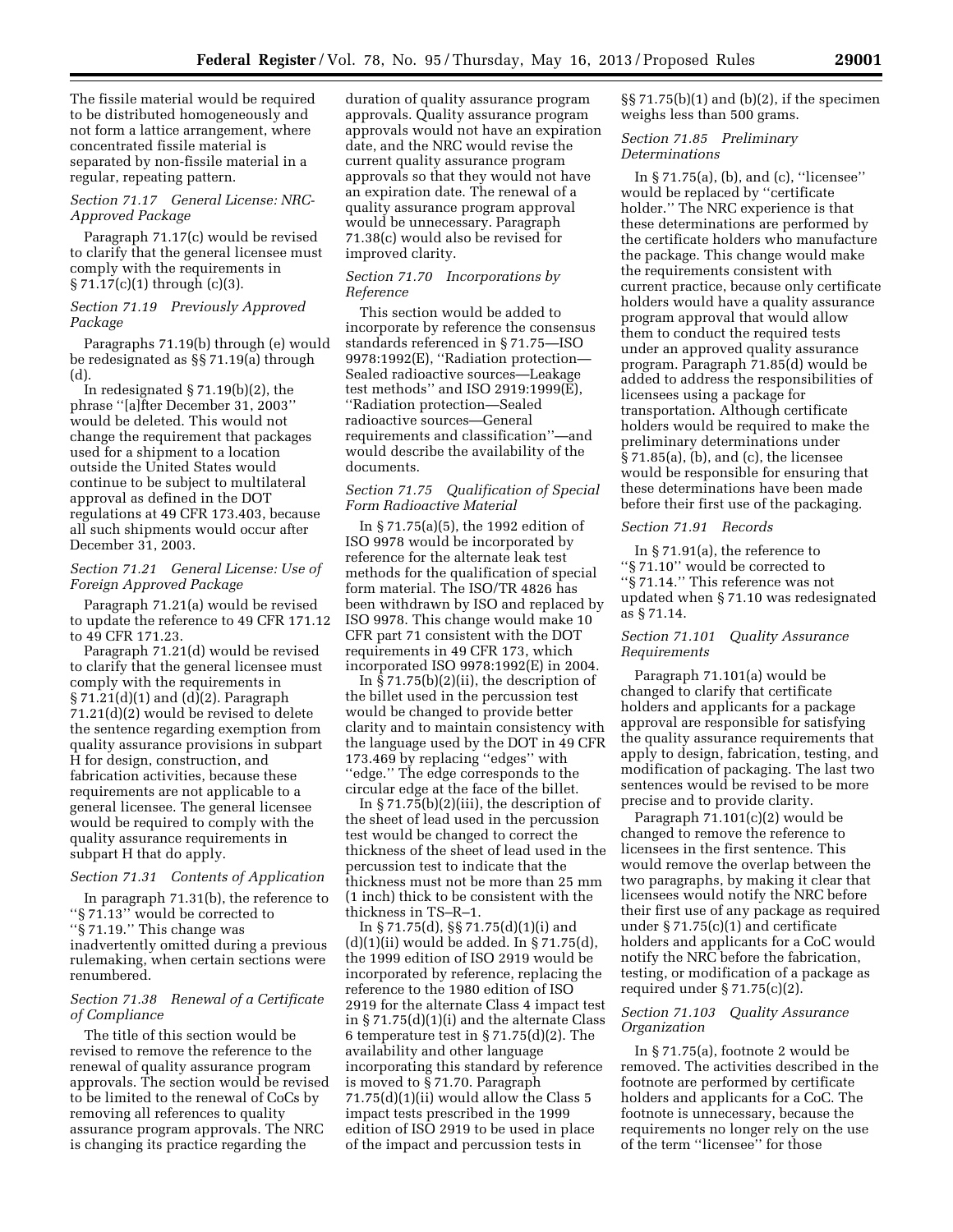activities performed by certificate holders and applicants for a CoC.

#### *Section 71.106 Changes to a Quality Assurance Program*

This section would be added to establish requirements that would apply to changes to quality assurance programs. It would allow some changes to a quality assurance program to be made without obtaining the prior approval of the NRC. Currently, all changes, no matter how insignificant, must be approved by the NRC before they can be implemented. These provisions would allow changes to quality assurance programs that do not reduce commitments, such as those that involve administrative improvements and clarifications and editorial changes, to be made and implemented without NRC approval. Quality assurance program approval holders would be required to get NRC approval before making changes to their quality assurance program that would reduce their commitments to the NRC.

Paragraph 71.106(a) would establish the requirements that would apply when a holder of a quality assurance program approval intends to make a change in its quality assurance program that would reduce their commitments to the NRC. The holder of a quality assurance program approval would be required to identify the change, the reason for the change, and the basis for concluding that the revised program incorporating the change would continue to satisfy the requirements of subpart H that apply.

Paragraph 71.106(a)(2) would require that each holder of a quality assurance program approval maintain quality assurance program changes as records. These records would need to be maintained as required in § 71.135.

Paragraph 71.106(b) would allow the holder of a quality assurance program approval to make changes to its quality assurance program that would not reduce its commitments to the NRC and identifies the changes that would not be considered as reducing its commitments to the NRC.

Paragraph 71.106(c) would require that records are maintained for any changes to the quality assurance program.

#### *Section 71.135 Quality Assurance Records*

This section would be revised to include those quality assurance records that apply to changes that are made to approved quality assurance programs. The second sentence is revised to include the changes to the quality assurance program as required by

§ 71.106 in the list of the types of records to be maintained.

#### *Appendix A—Determination of A*1 *and A*2.

In paragraphs IV.a. through IV.f., the equations and accompanying text would be revised to make minor corrections. In paragraphs IV.a. and IV.b., the description of the equations would make it explicit that B(i) is the activity of radionuclide i in special form and normal form in paragraphs IV.a. and IV.b., respectively.

Paragraph IV.c. would be added and paragraphs IV.c. through IV.f. would be redesignated as paragraphs IV.d. through IV.g., respectively. Paragraph IV.c. would provide an equation to be used for determining the quantity of radioactive material that can be shipped in a package that contains both special form and normal form radioactive material. This equation would increase the consistency between appendix A and TS–R–1.

In paragraph V., the existing text would be redesignated as paragraph V.a. Paragraph V.b. would be added to provide direction on calculating the exempt activity concentration for a mixture and the exempt consignment activity limit of a mixture, when the identity of each radionuclide is known, but the individual activities of some radionuclides are not known.

Table A–1 would be revised to change the A<sub>1</sub> value for Cf-252 from  $5.0 \times 10^{-2}$ TBq to  $1.0 \times 10^{-1}$  TBq, and from 1.4 Ci to 2.7 Ci. Footnote h would be deleted and the following corresponding changes would be made: 1) the reference to footnote h would be removed from Cf-252, 2) the entry for molybdenum-99 (Mo-99) would be revised to identify footnote h instead of footnote i, and 3) footnote i would be redesignated as footnote h. Footnote c in the entry for Ir-192 would be moved, so that it is clear that it applies only to iridium in special form. Footnote c would also be revised to specifically state that the activity of iridium in special form may be determined through measurement at a prescribed distance from the source. Table A–1 would be revised to include values for Kr-79. The  $A_1$  and  $A_2$  values for Kr-79 correspond to the  $A_1$  and  $A_2$ values in TS–R–1 (2009 edition) and the specific activity would be  $4.2 \times 10^4$  TBq/ g  $(1.1 \times 10^6 \text{ Ci/g})$ . The entry for Kr-81 would be revised to reflect that it is no longer the first entry for the isotopes of krypton. In addition, footnote a would be revised to identify the  $A_1$  and/or  $A_2$ values that include contributions from daughter radionuclides with half-lives of less than 10 days.

Table A–2 would be revised to include values for Kr-79, reflect changes in TS–R–1 for the activity limit for exempt consignment for Te-121m and in the list of parent radionuclides and their progeny included in secular equilibrium in Table A–2 in footnote b. The value for the activity concentration for exempt material for Kr-79 would be  $1.0 \times 0^3$  Bq/  $g$  (2.7  $\times$  10<sup>-8</sup> Ci/g) and the value for the activity limit for exempt consignment would be  $1.0 \times 10^5$  Bq  $(2.7 \times 10^{-6}$  Ci). The activity limit for exempt consignment for Te-121m would be revised from  $1 \times 10^5$  Bq  $(2.7 \times 10^{-6}$  Ci) to  $1 \times 10^6$  Bq  $(2.7 \times 10^{-5}$  Ci). In footnote b, the chains for the parent radionuclides cerium-134 (Ce-134), Rn-220, Th-226, and U–240 are proposed to be removed, and a chain for Ag-108m is proposed to be added. This would make footnote b to Table A–2 consistent with footnote b to Table 2 in TS–R–1. Changes in the list in footnote b were not initially made to TS–R–1 when the nuclide-specific basic radionuclide values from the International Basic Safety Standards (IAEA Safety Series No. 115, International Basic Safety Standards for Protection against Ionizing Radiation and for the Safety of Radiation Sources) were adopted for transportation purposes but were made in the 2005 edition of TS–R–1.

Table A–3 would be revised to reflect changes in TS–R–1. In the second entry, the descriptive phrase ''only alpha emitting radionuclides are known to be present'' would be changed to ''alpha emitting nuclides, but no neutron emitters, are known to be present'' to reduce the confusion caused by the current phrase, because all alpha emitting radionuclides also emit other particles and/or gamma rays. In the third entry, the descriptive phrase ''no relevant data are available'' would be changed to ''neutron emitting nuclides are known to be present or no relevant data are available'' to clarify that neutron-emitting radionuclides, or alpha emitters that also emit neutrons, such as Cf-252, Cf-254, and Cm-248, should be assigned to the third group. Footnote a would indicate the appropriate value of  $A_1$  for a group containing both alpha emitting radionuclides and beta or gamma emitting radionuclides when groups of radionuclides are based on the total alpha activity and the total beta and gamma activity.

#### **V. Criminal Penalties**

For the purpose of Section 223 of the Atomic Energy Act (AEA), the Commission is proposing to amend 10 CFR part 71 under one or more of Sections 161b, 161i, or 161o of the AEA.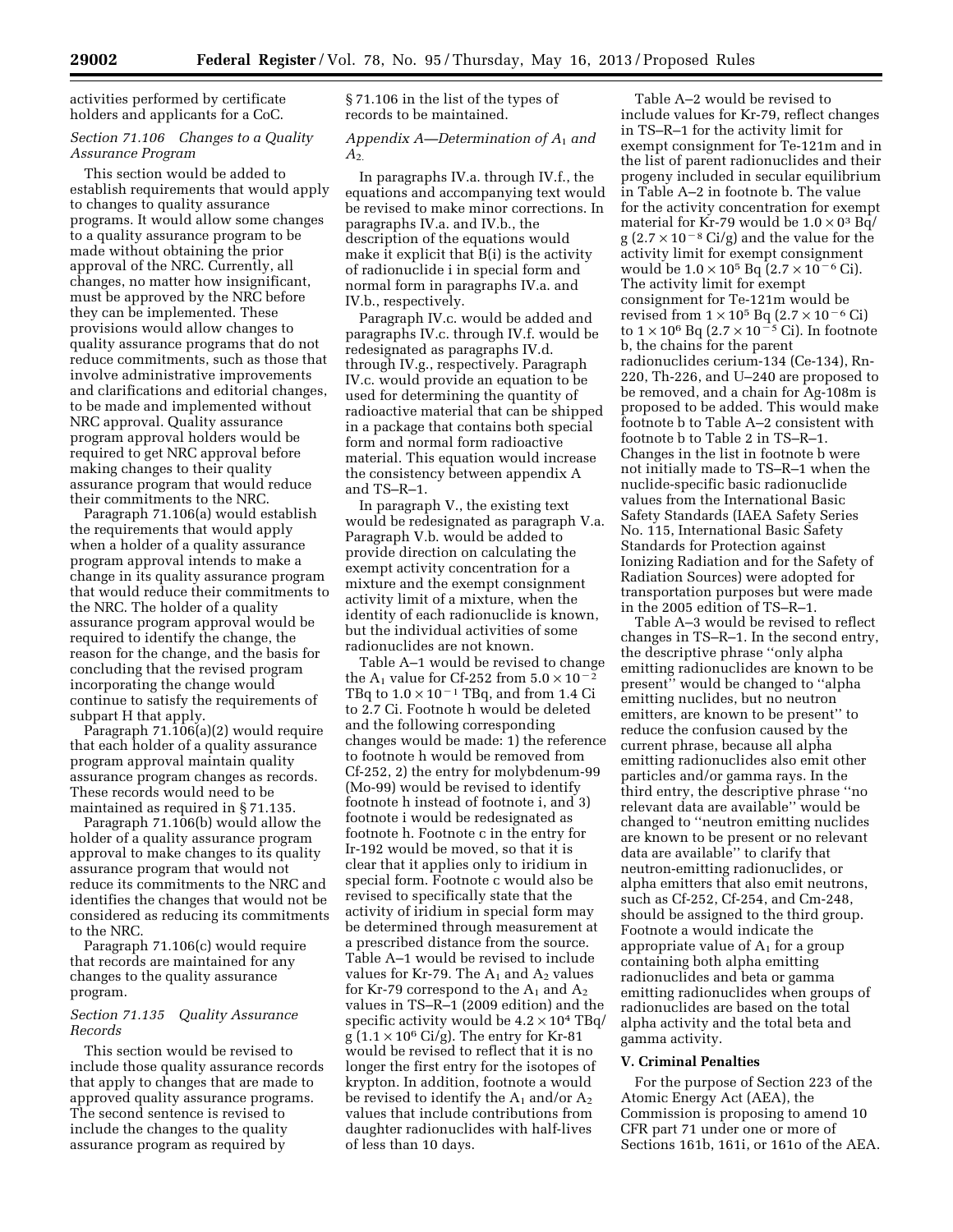Willful violations of the rule would be subject to criminal enforcement.

#### **VI. Agreement State Compatibility**

Under the ''Policy Statement on Adequacy and Compatibility of Agreement State Programs'' approved by the Commission on June 30, 1997, and published in the **Federal Register** (62 FR 46517; September 3, 1997), this rule would be a matter of compatibility between the NRC and the Agreement States, thereby providing consistency among the Agreement States' and the NRC requirements. The NRC staff analyzed the rule in accordance with the procedure established within part III, ''Categorization Process for NRC Program Elements,'' of Handbook 5.9 to Management Directive 5.9, ''Adequacy and Compatibility of Agreement State Programs'' (ADAMS Accession No. ML041770094). The proposed compatibility categories assigned to the affected sections of 10 CFR part 71 are presented in the Compatibility Table in this section.

There are four compatibility categories (A, B, C, and D). In addition, the NRC program elements can also be identified as having particular health and safety significance or as being reserved solely to the NRC. Compatibility Category A is assigned to those program elements that are basic radiation protection standards and

scientific terms and definitions that are necessary to understand radiation protection concepts. An Agreement State should adopt Compatibility Category A program elements in an essentially identical manner to provide uniformity in the regulation of agreement material on a nationwide basis. Compatibility Category B is assigned to those program elements that apply to activities that have direct and significant effects in multiple jurisdictions. An Agreement State should adopt Compatibility Category B program elements in an essentially identical manner. Compatibility Category C is assigned to those program elements that do not meet the criteria of Compatibility Category A or B, but the essential objectives of which an Agreement State should adopt to avoid conflict, duplication, gaps, or other conditions that would jeopardize an orderly pattern in the regulation of agreement material on a nationwide basis. An Agreement State should adopt the essential objectives of the Compatibility Category C program elements. Compatibility Category D is assigned to those program elements that do not meet any of the criteria of Compatibility Categories A, B, or C, and, thus, do not need to be adopted by Agreement States for purposes of compatibility.

#### COMPATIBILITY TABLE

Health and Safety (H&S) are program elements that are not required for compatibility but are identified as having a particular health and safety role (i.e., adequacy) in the regulation of agreement material within the State. Although not required for compatibility, the State should adopt program elements in this H&S category based on those of the NRC that embody the essential objectives of the NRC program elements because of particular health and safety considerations. Compatibility Category NRC is assigned to those program elements that address areas of regulation that cannot be relinquished to Agreement States under the AEA, as amended, or provisions of 10 CFR. These program elements are not adopted by the Agreement States.

The following table lists the parts and sections that would be revised and their corresponding categorization under the ''Policy Statement on Adequacy and Compatibility of Agreement State Programs.'' A bracket around a category means that the section may have been adopted elsewhere, and it is not necessary to adopt it again. The presence or absence of a bracket does not affect the compatibility category or the degree of uniformity required when an Agreement State adopts the requirement.

|                      | Section<br>Change |                                                                   | Compatibility |                  |  |  |
|----------------------|-------------------|-------------------------------------------------------------------|---------------|------------------|--|--|
|                      |                   | Subject                                                           | Existing      | New <sup>1</sup> |  |  |
| $71.0(d)(1)$<br>71.4 | Revised<br>New    | Purpose and Scope<br><b>Definition Contami-</b><br>nation.        |               | D.<br>[B].       |  |  |
|                      | 71.4  Revised     | <b>Definition Criticality</b><br>Safety Index<br>$(CSI)$ .        |               | $[B]$ .          |  |  |
|                      | 71.4  Revised     | Definition Low Spe-<br>cific Activity (LSA)<br>material.          |               | [B].             |  |  |
|                      | 71.4    Revised   | <b>Definition Special</b><br>Form Radioactive<br>Material.        |               | [B].             |  |  |
|                      | Revised           | Definition Ura-<br>nium-natural,<br>depleted, en-<br>riched.      |               | $[B]$ .          |  |  |
| 71.6                 | Revised           | Information Collec-<br>tion Require-<br>ments: OMB Ap-<br>proval. |               | D.               |  |  |
| $71.14(a)(1)$        | Revised           | Exemption for low-<br>level materials.                            |               | [B].             |  |  |
| 71.14(a)(2)          | Revised           | Exemption for low-<br>level materials.                            |               | [B].             |  |  |
| $71.14(a)(3)$        | New               | Exemption for low-<br>level materials.                            |               | [B].             |  |  |
|                      | 71.15(d)  Revised | Exemption from<br>classification as<br>fissile material.          |               | [B].             |  |  |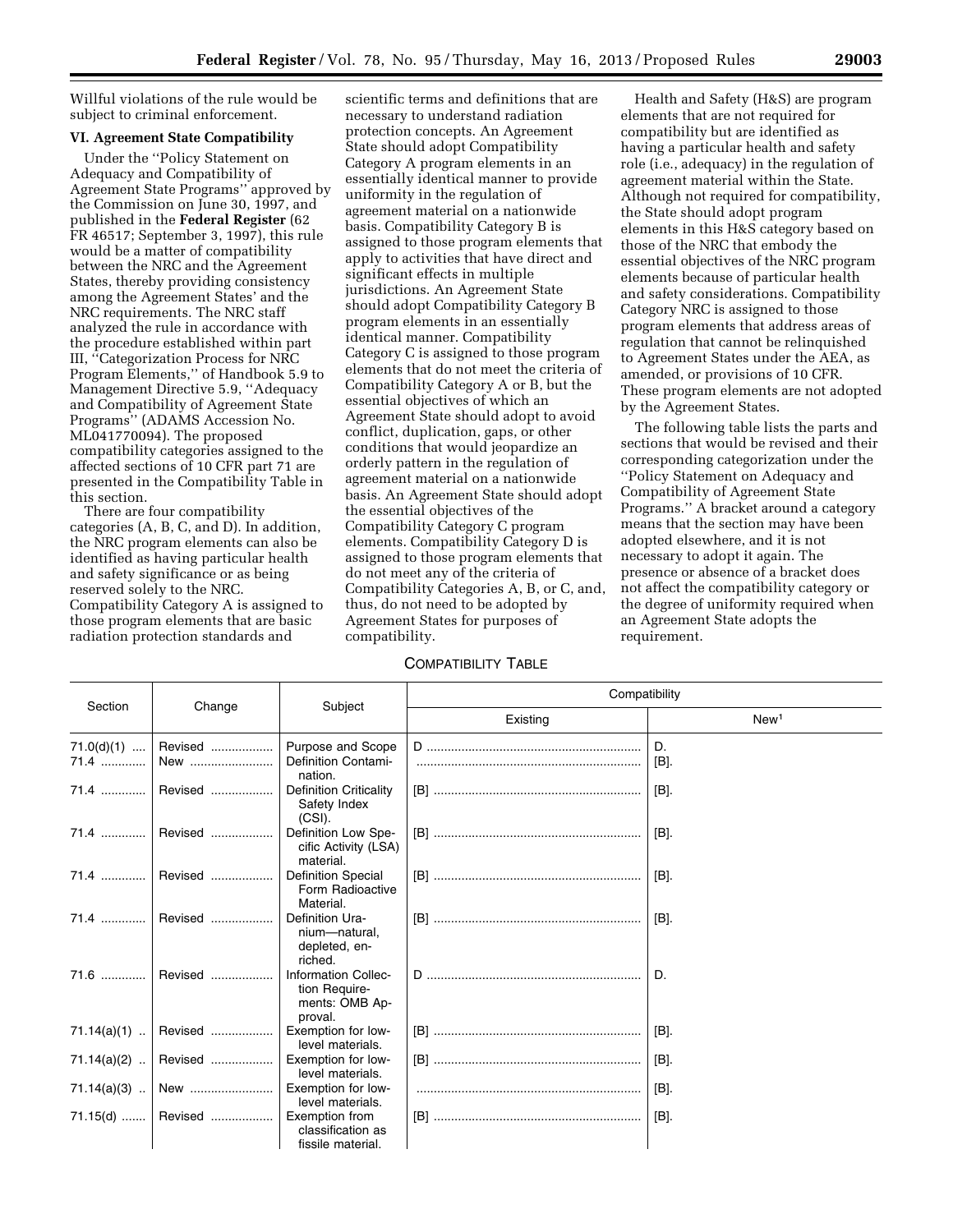$\equiv$ 

▀

|                            |                                                                  |                                                                          | Compatibility                                                                                                                                                                                                                                                                                                                                                                                                                                                                                                                                                                                                                                                                                                                                                                                                                                                                                                                                                                                                                                |                                                                                                                                                                                                                                                                                                                                                                                                                                                                                                                                                                                                                                                            |  |  |
|----------------------------|------------------------------------------------------------------|--------------------------------------------------------------------------|----------------------------------------------------------------------------------------------------------------------------------------------------------------------------------------------------------------------------------------------------------------------------------------------------------------------------------------------------------------------------------------------------------------------------------------------------------------------------------------------------------------------------------------------------------------------------------------------------------------------------------------------------------------------------------------------------------------------------------------------------------------------------------------------------------------------------------------------------------------------------------------------------------------------------------------------------------------------------------------------------------------------------------------------|------------------------------------------------------------------------------------------------------------------------------------------------------------------------------------------------------------------------------------------------------------------------------------------------------------------------------------------------------------------------------------------------------------------------------------------------------------------------------------------------------------------------------------------------------------------------------------------------------------------------------------------------------------|--|--|
| Section                    | Change                                                           | Subject                                                                  | Existing                                                                                                                                                                                                                                                                                                                                                                                                                                                                                                                                                                                                                                                                                                                                                                                                                                                                                                                                                                                                                                     | New <sup>1</sup>                                                                                                                                                                                                                                                                                                                                                                                                                                                                                                                                                                                                                                           |  |  |
| 71.17                      | Removal of brack-<br>ets on Compat-<br>ibility Category.         | General license:<br>NRC-approved                                         |                                                                                                                                                                                                                                                                                                                                                                                                                                                                                                                                                                                                                                                                                                                                                                                                                                                                                                                                                                                                                                              | <b>B.</b>                                                                                                                                                                                                                                                                                                                                                                                                                                                                                                                                                                                                                                                  |  |  |
| 71.17(c)                   | Revised                                                          | package.<br>General license:<br>NRC-approved                             |                                                                                                                                                                                                                                                                                                                                                                                                                                                                                                                                                                                                                                                                                                                                                                                                                                                                                                                                                                                                                                              | В.                                                                                                                                                                                                                                                                                                                                                                                                                                                                                                                                                                                                                                                         |  |  |
| 71.19                      | Revised                                                          | package.<br>Previously approved<br>package.                              |                                                                                                                                                                                                                                                                                                                                                                                                                                                                                                                                                                                                                                                                                                                                                                                                                                                                                                                                                                                                                                              | NRC.                                                                                                                                                                                                                                                                                                                                                                                                                                                                                                                                                                                                                                                       |  |  |
| 71.21                      | Removal of brack-<br>ets on Compat-                              | General license:<br>Use of foreign ap-                                   |                                                                                                                                                                                                                                                                                                                                                                                                                                                                                                                                                                                                                                                                                                                                                                                                                                                                                                                                                                                                                                              | В.                                                                                                                                                                                                                                                                                                                                                                                                                                                                                                                                                                                                                                                         |  |  |
| 71.21(a)                   | ibility Category.<br>Revised                                     | proved package.<br>General license:<br>Use of foreign ap-                |                                                                                                                                                                                                                                                                                                                                                                                                                                                                                                                                                                                                                                                                                                                                                                                                                                                                                                                                                                                                                                              | В.                                                                                                                                                                                                                                                                                                                                                                                                                                                                                                                                                                                                                                                         |  |  |
| 71.21(d)                   | Revised                                                          | proved package.<br>General license:<br>Use of foreign ap-                |                                                                                                                                                                                                                                                                                                                                                                                                                                                                                                                                                                                                                                                                                                                                                                                                                                                                                                                                                                                                                                              | В.                                                                                                                                                                                                                                                                                                                                                                                                                                                                                                                                                                                                                                                         |  |  |
| $71.31(b)$                 | Revised                                                          | proved package.<br>Contents of applica-<br>tion.                         |                                                                                                                                                                                                                                                                                                                                                                                                                                                                                                                                                                                                                                                                                                                                                                                                                                                                                                                                                                                                                                              | NRC.                                                                                                                                                                                                                                                                                                                                                                                                                                                                                                                                                                                                                                                       |  |  |
| 71.38                      | Retitled and revised                                             | Renewal of a certifi-<br>cate of compli-<br>ance.                        |                                                                                                                                                                                                                                                                                                                                                                                                                                                                                                                                                                                                                                                                                                                                                                                                                                                                                                                                                                                                                                              | NRC.                                                                                                                                                                                                                                                                                                                                                                                                                                                                                                                                                                                                                                                       |  |  |
| 71.70                      | New                                                              | Incorporations by<br>reference.                                          |                                                                                                                                                                                                                                                                                                                                                                                                                                                                                                                                                                                                                                                                                                                                                                                                                                                                                                                                                                                                                                              | NRC.                                                                                                                                                                                                                                                                                                                                                                                                                                                                                                                                                                                                                                                       |  |  |
| 71.75                      | Revised                                                          | Qualification of spe-<br>cial form radio-<br>active material.            |                                                                                                                                                                                                                                                                                                                                                                                                                                                                                                                                                                                                                                                                                                                                                                                                                                                                                                                                                                                                                                              | NRC.                                                                                                                                                                                                                                                                                                                                                                                                                                                                                                                                                                                                                                                       |  |  |
| $71.85(a)$                 | Revised                                                          | Preliminary deter-<br>minations.                                         |                                                                                                                                                                                                                                                                                                                                                                                                                                                                                                                                                                                                                                                                                                                                                                                                                                                                                                                                                                                                                                              | NRC.                                                                                                                                                                                                                                                                                                                                                                                                                                                                                                                                                                                                                                                       |  |  |
| $71.85(b)$                 | Revised                                                          | Preliminary deter-<br>minations.                                         |                                                                                                                                                                                                                                                                                                                                                                                                                                                                                                                                                                                                                                                                                                                                                                                                                                                                                                                                                                                                                                              | NRC.                                                                                                                                                                                                                                                                                                                                                                                                                                                                                                                                                                                                                                                       |  |  |
| 71.85(c)                   | Revised                                                          | Preliminary deter-<br>minations.                                         |                                                                                                                                                                                                                                                                                                                                                                                                                                                                                                                                                                                                                                                                                                                                                                                                                                                                                                                                                                                                                                              | NRC.                                                                                                                                                                                                                                                                                                                                                                                                                                                                                                                                                                                                                                                       |  |  |
| 71.85(d)                   | New                                                              | Preliminary deter-<br>minations.                                         |                                                                                                                                                                                                                                                                                                                                                                                                                                                                                                                                                                                                                                                                                                                                                                                                                                                                                                                                                                                                                                              | В.                                                                                                                                                                                                                                                                                                                                                                                                                                                                                                                                                                                                                                                         |  |  |
| 71.91(a)<br>$71.91(b)$     | Revised<br><b>Revised Compat-</b><br>ibility Category.           | Records<br>Records                                                       |                                                                                                                                                                                                                                                                                                                                                                                                                                                                                                                                                                                                                                                                                                                                                                                                                                                                                                                                                                                                                                              | C.<br>NRC.                                                                                                                                                                                                                                                                                                                                                                                                                                                                                                                                                                                                                                                 |  |  |
| $71.91(c)$                 | <b>Revised Compat-</b>                                           | Records                                                                  |                                                                                                                                                                                                                                                                                                                                                                                                                                                                                                                                                                                                                                                                                                                                                                                                                                                                                                                                                                                                                                              | C.                                                                                                                                                                                                                                                                                                                                                                                                                                                                                                                                                                                                                                                         |  |  |
| $71.91(d)$                 | ibility Category.<br><b>Revised Compat-</b><br>ibility Category. | Records                                                                  |                                                                                                                                                                                                                                                                                                                                                                                                                                                                                                                                                                                                                                                                                                                                                                                                                                                                                                                                                                                                                                              | C.                                                                                                                                                                                                                                                                                                                                                                                                                                                                                                                                                                                                                                                         |  |  |
| $71.101(a)$<br>$71.101(b)$ | Revised<br><b>Revised Compat-</b><br>ibility Category.           | Quality assurance<br>requirements.<br>Quality assurance<br>requirements. | D-For those States which have no<br>users of Type B packages-other<br>than industrial radiography.**.<br>C—Those States which have users of<br>Type B packages-other than indus-<br>trial radiography**.<br>**Note: 10 CFR 71.101 $(g)$ indicates that<br>QA programs for industrial radiog-<br>raphy Type B package users are cov-<br>ered by §34.31(b). It also indicated<br>that this section satisfies $§71.12(b)$<br>and thus would satisfy those sections<br>referenced in this provision $(\S$ §71.101<br>through 71.137)<br>D-For those States which have no<br>users of Type B packages—other<br>than industrial radiography.**.<br>C-Those States which have users of<br>Type B packages—other than indus-<br>trial radiography.**.<br>**Note: 10 CFR 71.101(g) indicates that<br>QA programs for industrial radiog-<br>raphy Type B package users are cov-<br>ered by §34.31(b). It also indicated<br>that this section satisfies $§71.12(b)$<br>and thus would satisfy those sections<br>referenced in this provision (§§ 71.101 | C.<br>**Note: 10 CFR 71.101 $(g)$ indicates that<br>QA programs for industrial radiog-<br>raphy Type B package users are cov-<br>ered by §34.31(b). It also indicated<br>that this section satisfies $\S 71.17(b)$<br>and thus would satisfy those sections<br>referenced in this provision (§§71.101<br>through 71.137)<br>C.<br>** <b>Note:</b> 10 CFR 71.101(g) indicates that<br>QA programs for industrial radiog-<br>raphy Type B package users are cov-<br>ered by §34.31(b). It also indicated<br>that this section satisfies $\S 71.17(b)$<br>and thus would satisfy those sections<br>referenced in this provision (§§71.101<br>through 71.137). |  |  |

# COMPATIBILITY TABLE—Continued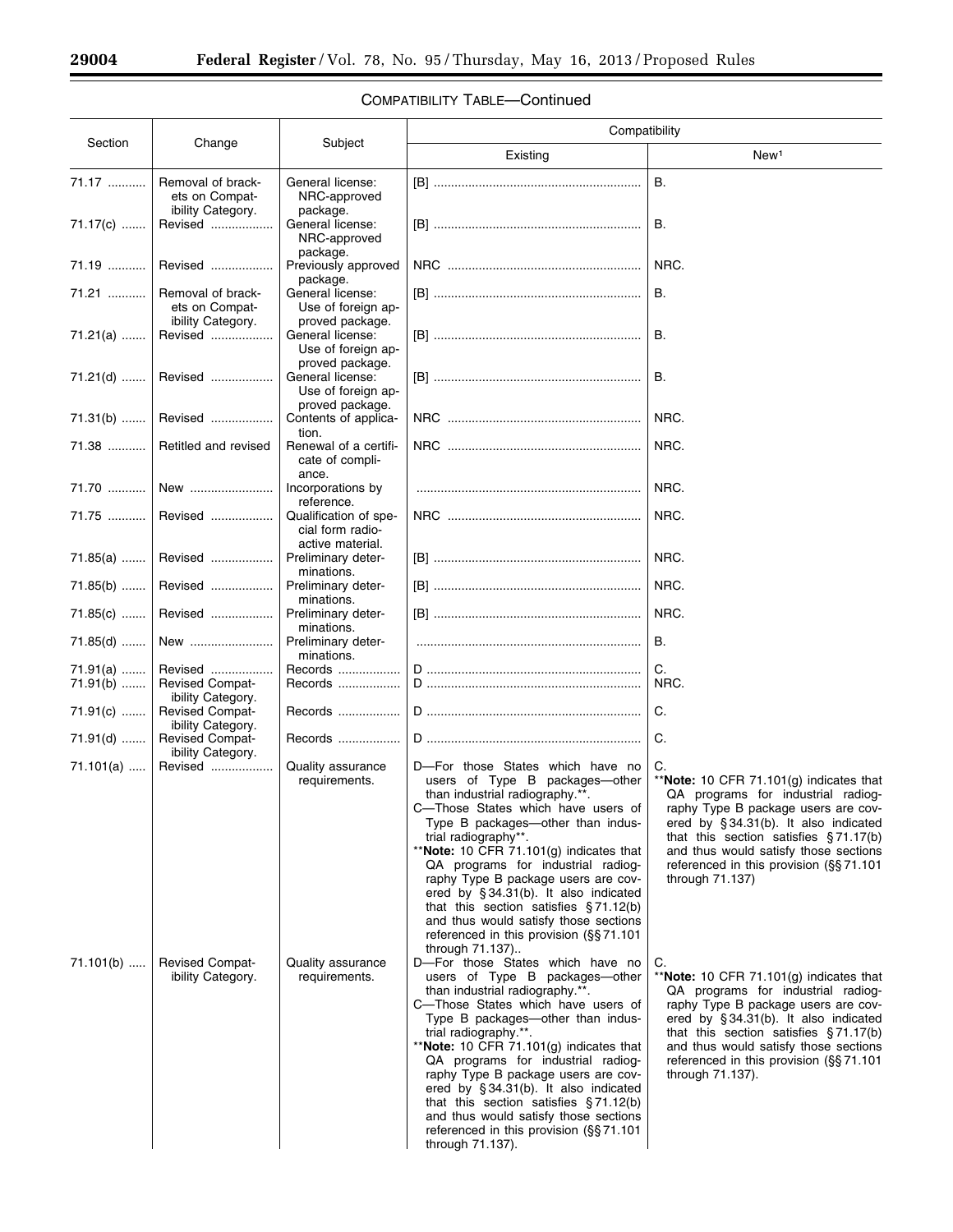# COMPATIBILITY TABLE—Continued

|              |                                                     |                                               | Compatibility                                                                                                                                                                                                                                                                                                                                                                                                                                                                                                                                  |                                                                                                                                                                                                                                                                                                                                     |  |  |  |
|--------------|-----------------------------------------------------|-----------------------------------------------|------------------------------------------------------------------------------------------------------------------------------------------------------------------------------------------------------------------------------------------------------------------------------------------------------------------------------------------------------------------------------------------------------------------------------------------------------------------------------------------------------------------------------------------------|-------------------------------------------------------------------------------------------------------------------------------------------------------------------------------------------------------------------------------------------------------------------------------------------------------------------------------------|--|--|--|
| Section      | Change                                              | Subject                                       | Existing                                                                                                                                                                                                                                                                                                                                                                                                                                                                                                                                       | New <sup>1</sup>                                                                                                                                                                                                                                                                                                                    |  |  |  |
| 71.101(c)(1) | <b>Revised Compat-</b><br>ibility Category.         | Quality assurance<br>requirements.            | D-For those States which have no<br>users of Type B packages-other<br>than industrial radiography**.<br>C-Those States which have users of<br>Type B packages-other than indus-<br>trial radiography.**.<br>**Note: 10 CFR 71.101 $(g)$ indicates that<br>QA programs for industrial radiog-<br>raphy Type B package users are cov-<br>ered by §34.31(b). It also indicated<br>that this section satisfies $\S 71.12(b)$<br>and thus would satisfy those sections<br>referenced in this provision (§§71.101<br>through 71.137).                | C.<br>**Note: 10 CFR 71.101(g) indicates that<br>QA programs for industrial radiog-<br>raphy Type B package users are cov-<br>ered by §34.31(b). It also indicated<br>that this section satisfies $\S 71.17(b)$<br>and thus would satisfy those sections<br>referenced in this provision (§§ 71.101<br>through 71.137).             |  |  |  |
| 71.101(c)(2) | Revised                                             | Quality assurance<br>requirements.            |                                                                                                                                                                                                                                                                                                                                                                                                                                                                                                                                                | NRC.                                                                                                                                                                                                                                                                                                                                |  |  |  |
| $71.101(g)$  | <b>Revised Compat-</b><br>ibility Category<br>Note. | Quality assurance<br>requirements.            | **Note: 10 CFR 71.101(g) indicates that<br>QA programs for industrial radiog-<br>raphy Type B package users are cov-<br>ered by §34.31(b). It also indicated<br>that this section satisfies $\S 71.12(b)$<br>and thus would satisfy those sections<br>referenced in this provision (§§71.101<br>through 71.137).                                                                                                                                                                                                                               | C.<br>**Note: 10 CFR 71.101 $(g)$ indicates that<br>QA programs for industrial radiog-<br>raphy Type B package users are cov-<br>ered by §34.31(b). It also indicated<br>that this section satisfies $\S 71.17(b)$<br>and thus would satisfy those sections<br>referenced in this provision (§§ 71.101<br>through 71.137).          |  |  |  |
| 71.103(a)    | Revised                                             | Quality assurance<br>organization.            | D-For those States which have no<br>users of Type B packages-other<br>than industrial radiography.**.<br>[C]-Those States which have users of<br>Type B packages-other than indus-<br>trial radiography.**.<br>**Note: $\S 71.101(g)$ indicates that QA<br>programs for industrial radiography<br>Type B package users are covered by<br>§34.31(b). It also indicated that this<br>section satisfies $§ 71.12(b)$ and thus<br>would satisfy those sections ref-<br>erenced in this provision $(S\ S 71.101)$<br>through 71.137).               | C.<br>**Note: $\S 71.101(q)$ indicates that QA<br>programs for industrial radiography<br>Type B package users are covered by<br>§34.31(b). It also indicated that this<br>section satisfies $\S 71.17(b)$ and thus<br>would satisfy those sections ref-<br>erenced in this provision (§§ 71.101<br>through 71.137).                 |  |  |  |
| $71.103(b)$  | <b>Revised Compat-</b><br>ibility Category<br>Note. | <b>Quality assurance</b><br>organization.     | C-Those States which have users of<br>Type B packages-other than indus-<br>trial radiography.**.<br>**Note: $\S 71.101(g)$ indicates that QA<br>programs for industrial radiography<br>Type B package users are covered by<br>§ 34.31(b). It also indicated that this<br>section satisfies $§71.12(b)$ and thus<br>would satisfy those sections ref-<br>erenced in this provision (§§71.101<br>through 71.137).                                                                                                                                | C.<br>**Note: §71.101(g) indicates that QA<br>programs for industrial radiography<br>Type B package users are covered by<br>§34.31(b). It also indicated that this<br>section satisfies §71.17(b) and thus<br>would satisfy those sections ref-<br>erenced in this provision (§§ 71.101<br>through 71.137).                         |  |  |  |
| 71.106       | New                                                 | Changes to quality<br>assurance pro-<br>gram. |                                                                                                                                                                                                                                                                                                                                                                                                                                                                                                                                                | C.                                                                                                                                                                                                                                                                                                                                  |  |  |  |
| 71.135       | Revised                                             | Quality assurance<br>records.                 | D-For those States which have no<br>users of Type B packages-other<br>than industrial radiography.**.<br>C-For those States which have users<br>of Type B packages—other than in-<br>dustrial radiography**.<br>**Note: 10 CFR 71.101 $(g)$ indicates that<br>QA programs for industrial radiog-<br>raphy Type B package users are cov-<br>ered by $\S 34.31(b)$ . It also indicated<br>that this section satisfies $\S 71.12(b)$<br>and thus would satisfy those sections<br>referenced in this provision $(\S\S 71.101)$<br>through 71.137). | C.<br>**Note: 10 CFR $71.101(g)$ indicates that<br>QA programs for industrial radiog-<br>raphy Type B package users are cov-<br>ered by $\S 34.31(b)$ . It also indicated<br>that this section satisfies $\S 71.17(b)$<br>and thus would satisfy those sections<br>referenced in this provision $(\S\S 71.101)$<br>through 71.137). |  |  |  |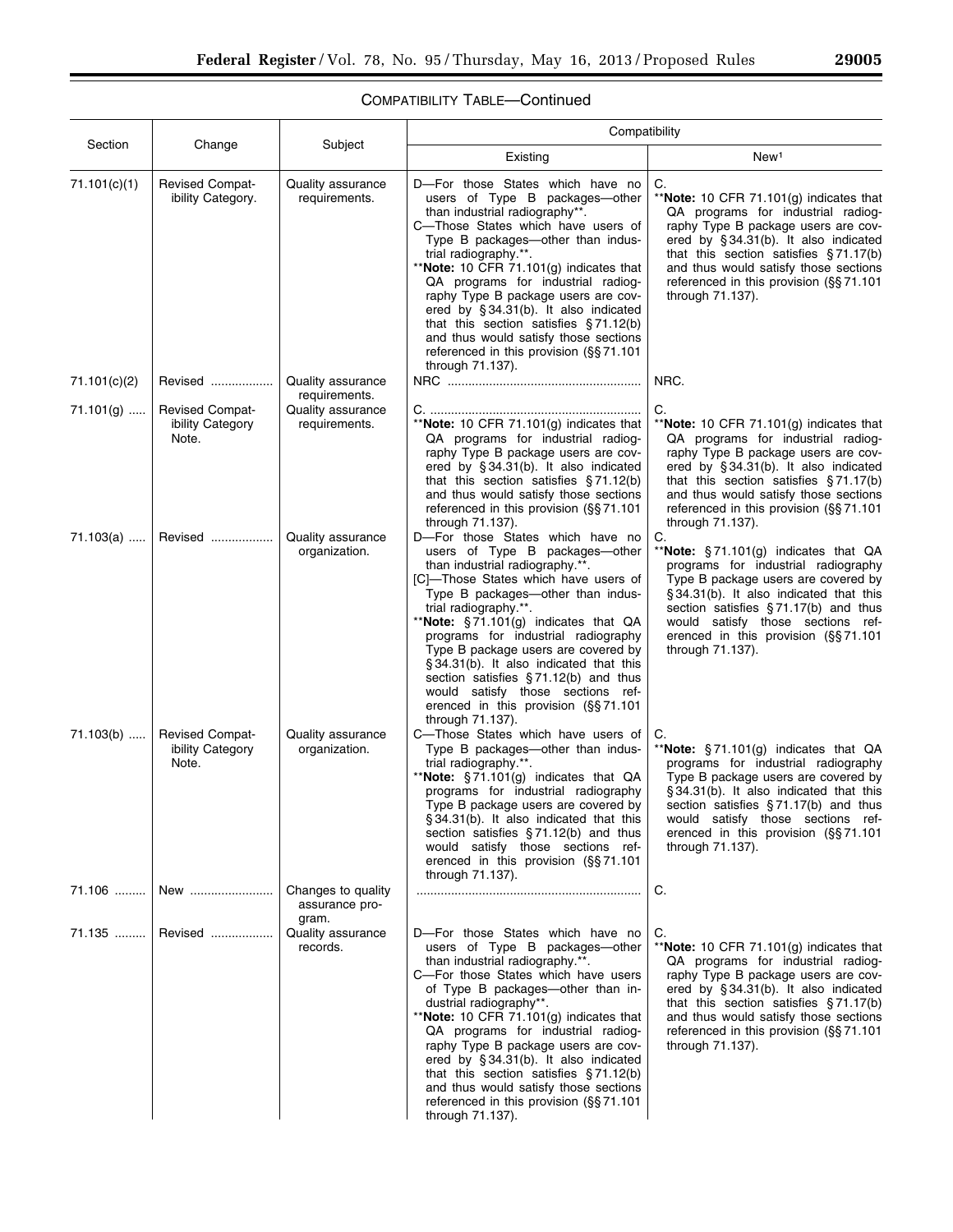|                           |                                                                                                                                                                                                                                         |                                                                                                                               | Compatibility |                  |
|---------------------------|-----------------------------------------------------------------------------------------------------------------------------------------------------------------------------------------------------------------------------------------|-------------------------------------------------------------------------------------------------------------------------------|---------------|------------------|
| Section                   | Change                                                                                                                                                                                                                                  | Subject                                                                                                                       | Existing      | New <sup>1</sup> |
| Appendix A                | Revise paragraphs<br>$IV.a.—IV.f.:$ re-<br>designate para-<br>graphs IV.c.-IV.f.<br>as paragraphs<br>IV.d.—IV.g.; add<br>paragraph IV.c.;<br>redesignate the<br>text of paragraph<br>V. as paragraph<br>V.a.; and add<br>paragraph V.b. | Determination of A <sub>1</sub><br>and $A_2$ .                                                                                |               | $[B]$ .          |
| Appendix A,<br>Table A-1. | Revise entries for<br>Cf-252, Ir-192, Kr-<br>81, and Mo-99;<br>revise footnote a:<br>delete footnote h;<br>and redesignate<br>footnote i as foot-<br>note h.<br>Add entry for Kr-79.                                                    | $A_1$ and $A_2$ Values<br>for Radionuclides.                                                                                  |               | [B].             |
| Appendix A,<br>Table A-2. | Add entry for Kr-79;<br>revise entries for<br>Kr-81 and Te-<br>121m; and revise<br>footnote b.                                                                                                                                          | <b>Exempt Material Ac-</b><br>tivity Concentra-<br>tions and Exempt<br>Consignment Ac-<br>tivity Limits for<br>Radionuclides. |               | [B].             |
| Appendix A,<br>Table A-3. | Revise entries for<br>column 1, "Con-<br>tents," and add<br>footnote a.                                                                                                                                                                 | <b>General Values for</b><br>$A_1$ and $A_2$ .                                                                                |               | [B].             |

#### COMPATIBILITY TABLE—Continued

1Where there would be a change in the assigned compatibility category, a compatibility category is assigned, or the content of the section has been significantly changed, a summary of the analysis is presented in the following paragraphs. Changes in the assigned compatibility category are being made in §§ 71.4 (added for the definition of contamination), 71.70, 71.85, 71.91, 71.101, 71.103, 71.106, and 71.135.

In § 71.4, the definition of contamination would be designated Compatibility Category [B], because it applies to activities that have direct and significant effects in multiple jurisdictions and it is also defined in the corresponding DOT regulations.

In §§ 71.17, 71.21, and 71.103, the compatibility category is unchanged, but the brackets were not retained because there are no corresponding DOT regulations.

The new § 71.70, ''Incorporations by reference,'' would be designated Compatibility Category NRC, because the documents incorporated by reference are incorporated for use in § 71.75, which addresses activities under Federal jurisdiction.

Section 71.85, ''Preliminary determinations,'' would be changed to make the requirements in § 71.85(a) through (c) apply to holders of a CoC. Paragraphs 71.85(a) through (c) would be designated as Compatibility Category NRC, because they apply exclusively to certificate holders and the granting of the package approval is reserved to the NRC. Paragraph 71.85(d) would be added and applies to licensees.

Paragraph 71.85(d) would be designated as Compatibility Category B because it applies to activities that have direct and significant effects in multiple jurisdictions and there is no corresponding DOT requirement.

The compatibility category for § 71.91, ''Records,'' would be changed from Compatibility Category D to Compatibility Category C. In reaching an agreement with the NRC, the States would have a general provision relating to records and for incident reporting. The recordkeeping requirements in § 71.91 include requirements associated with transportation, which may involve multiple jurisdictions. With the exception of § 71.91(b), the NRC is proposing to designate the compatibility of the requirements in § 71.91 as Compatibility Category C to require that the essential objectives of the requirements be adopted to avoid conflict, duplication, gaps, or other conditions that would jeopardize the orderly pattern in the regulation of agreement material on a nationwide basis, including creating an undue burden on interstate commerce through additional recordkeeping requirements;

§ 71.91(b) only applies to CoC holders and applicants and would be designated as compatibility category NRC. The States would not be required to adopt them in an essentially identical manner as might be necessary if the requirements had a more direct and significant impact on multiple jurisdictions.

In § 71.101, the compatibility category would be simplified by removing the separate compatibility category for States that do not have a user of a Type B package. If a State does not have a user of a Type B package, the State is able to seek an exemption from the requirement to make their requirement compatible. The State requirements only need to be essentially compatible with respect to the requirements as they apply to licensees, because the application of the requirements to CoC holders and applicants would be performed by the NRC. The note that references the quality assurance programs for industrial radiographers would be updated by changing § 71.12(b) to § 71.17(b).

In § 71.103, the compatibility category for some users of packages was not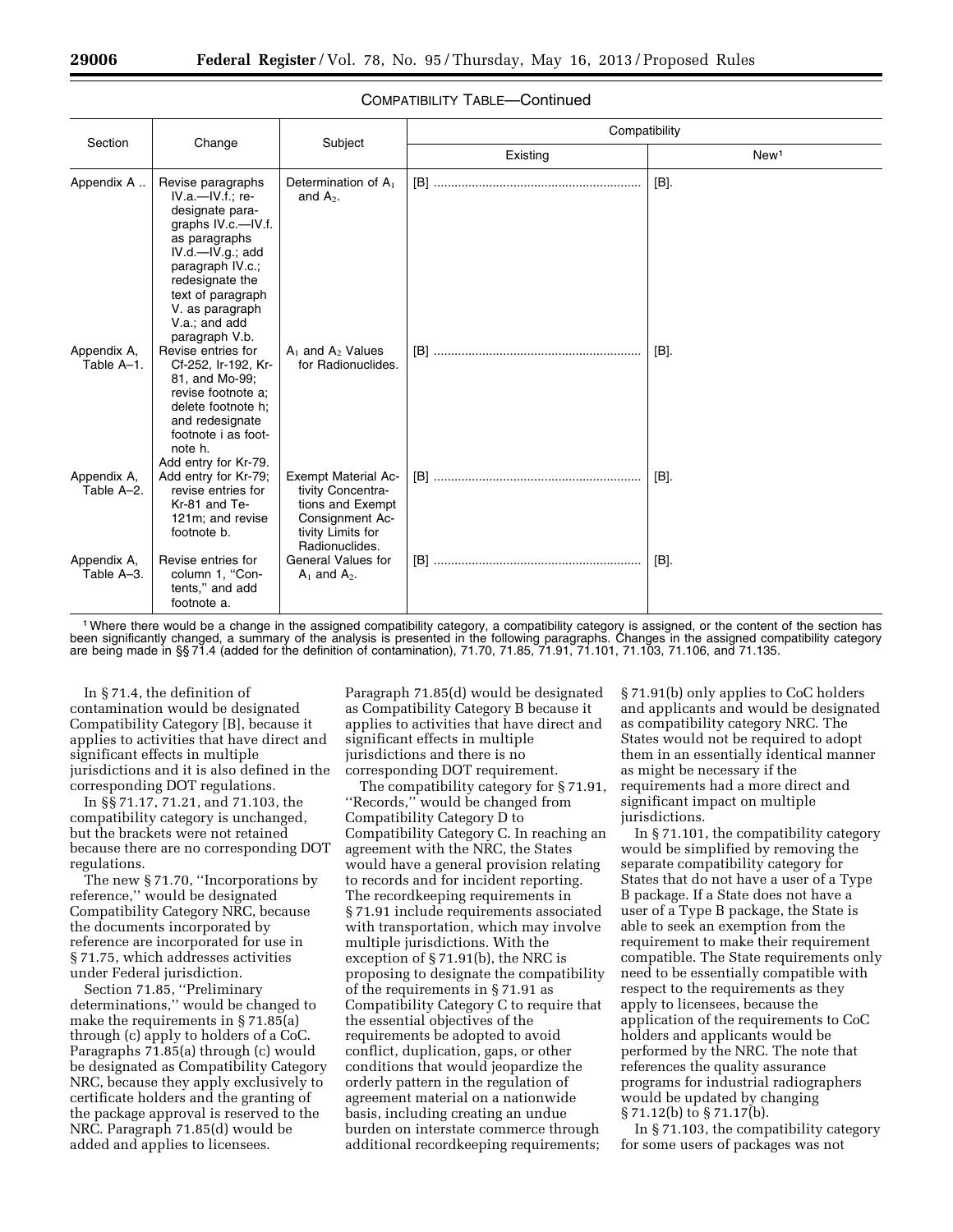designated. The compatibility category would be simplified by removing the separate compatibility category for States that do not have a user of a Type B package and by removing the bracket around the compatibility category for § 71.103(a). If a State does not have a user of a Type B package, the State would be able to seek an exemption from the requirement to make their requirement compatible. The State requirements only need to be essentially compatible with respect to the requirements as they apply to licensees, because the application of the requirements to CoC holders and applicants would be performed by the NRC. The note that references the quality assurance programs for industrial radiographers would be

updated by changing § 71.12(b) to  $§ 71.17(b).$ 

The new §71.106, "Changes to quality" assurance program,'' would apply to licensees and holders of, or applicants for, a CoC. The assigned compatibility category would be consistent with the other quality assurance requirements that apply to licensees. The State requirements only need to be essentially compatible with respect to the requirements as they apply to licensees, because the application of the requirements to CoC holders and applicants would be performed by the NRC.

In § 71.135, the compatibility category would be simplified by removing the separate compatibility category for States that do not have a user of a Type B package. If a State does not have a

user of a Type B package, the State would be able to seek an exemption from the requirement to make their requirement compatible. The State requirements only need to be essentially compatible with respect to the requirements as they apply to licensees, because the application of the requirements to CoC holders and applicants would be performed by the NRC. The note that references the quality assurance programs for industrial radiographers would be updated by changing § 71.12(b) to § 71.17(b).

#### **VII. Availability of Documents**

The following documents referenced in this proposed rulemaking are available either through ADAMS or at the NRC PDR:

| Document                                                                                                                                                                                     | <b>PDR</b> | <b>ADAMS</b>             | <b>ADAMS Acces-</b><br>sion No. |
|----------------------------------------------------------------------------------------------------------------------------------------------------------------------------------------------|------------|--------------------------|---------------------------------|
| Management Directive 5.9, "Adequacy and Compatibility of Agreement State Programs."<br>NRC Information Notice 2002–035: "Changes to 10 CFR Parts 71 and 72 Quality Assurance Pro-<br>arams." |            | Yes    Yes<br>Yes    Yes | ML041770094<br>ML023520339      |
| NRC Regulatory Issue Summary 2004–018: "Expiration Date for 10 CFR Part 71 Quality Assur-<br>ance Program Plan Approvals.".                                                                  |            | Yes    Yes               | ML042160293                     |
| NUREG/CR-5342, "Assessment and Recommendations for Fissile-Material Packaging Exemptions<br>and General Licenses within 10 CFR Part 71," July 1998.                                          |            | Yes ……….   Yes ……….      | ML12139A419                     |
| Draft Environmental Assessment and Finding of No Significant Impact for the Proposed Rule   Yes    Yes<br>Amending 10 CFR Part 71.                                                           |            |                          | ML12187A109                     |
| Draft Regulatory Analysis for Proposed Rulemaking-Compatibility with IAEA Transportation Stand-<br>ards (10 CFR Part 71).                                                                    | Yes        | l Yes                    | ML12187A110                     |

#### **VIII. Plain Writing**

The Plain Writing Act of 2010 (Pub. L. 111–274) requires Federal agencies to write documents in a clear, concise, well-organized manner that also follows other best practices appropriate to the subject or field and the intended audience. The NRC has attempted to use plain language in promulgating this rule consistent with the Federal Plain Writing Act as well as the Presidential Memorandum, ''Plain Language in Government Writing,'' published June 10, 1998 (63 FR 31883). The NRC requests comments on the proposed rule with respect to the clarity and effectiveness of the language used. Comments should be sent to the NRC as explained in the **ADDRESSES** section of this document.

#### **IX. Voluntary Consensus Standards**

The National Technology Transfer and Advancement Act of 1995 (Pub. L. 104–113) requires that Federal agencies use technical standards that are developed or adopted by voluntary consensus standards bodies unless the use of such a standard is inconsistent with applicable law or otherwise impractical. In this proposed rule, the

NRC proposes to use and incorporate by reference the following consensus standards: International Organization for Standardization, ISO 2919:1999(E), ''Radiation protection—Sealed radioactive sources—General requirements and classification,'' Second Edition (February 15, 1999), for the Class 4 and Class 5 impact tests and the Class 6 temperature test; and International Organization for Standardization, ISO 9978:1992(E), ''Radiation protection—Sealed radioactive sources—Leakage test methods,'' First Edition (February 15, 1992), for the leaktightness tests. The NRC invites comment on the applicability and use of other standards.

In other portions of this proposed rule, the NRC is revising requirements that do not constitute the establishment of a standard that establishes generally applicable requirements. These revisions to the NRC requirements include changes to: (1) The scope of material falling under an existing exemption for natural materials and ores containing naturally occurring radionuclides at an activity concentration below a specified value; (2) conditions on general licenses; (3)

the oversight of quality assurance programs, and (4) the removal of transitional arrangements for previously approved packages.

#### **X. Finding of No Significant Environmental Impact: Availability**

The Commission has determined under the National Environmental Policy Act of 1969, as amended, and the Commission's regulations in subpart A of 10 CFR part 51, not to prepare an environmental impact statement for this proposed rule because the Commission has concluded on the basis of an Environmental Assessment (ADAMS Accession No. ML12187A109) that this proposed rule, if adopted, would not be a major federal action significantly affecting the quality of the human environment.

Many of the proposed changes fall under a categorical exclusion for which the Commission has previously determined that such actions, neither individually nor cumulatively, would have significant impacts on the human environment. The categorical exclusions in 10 CFR 51.22(c)(2) and 10 CFR 51.22(c)(3) were used in the Environmental Assessment. The categorical exclusion at 10 CFR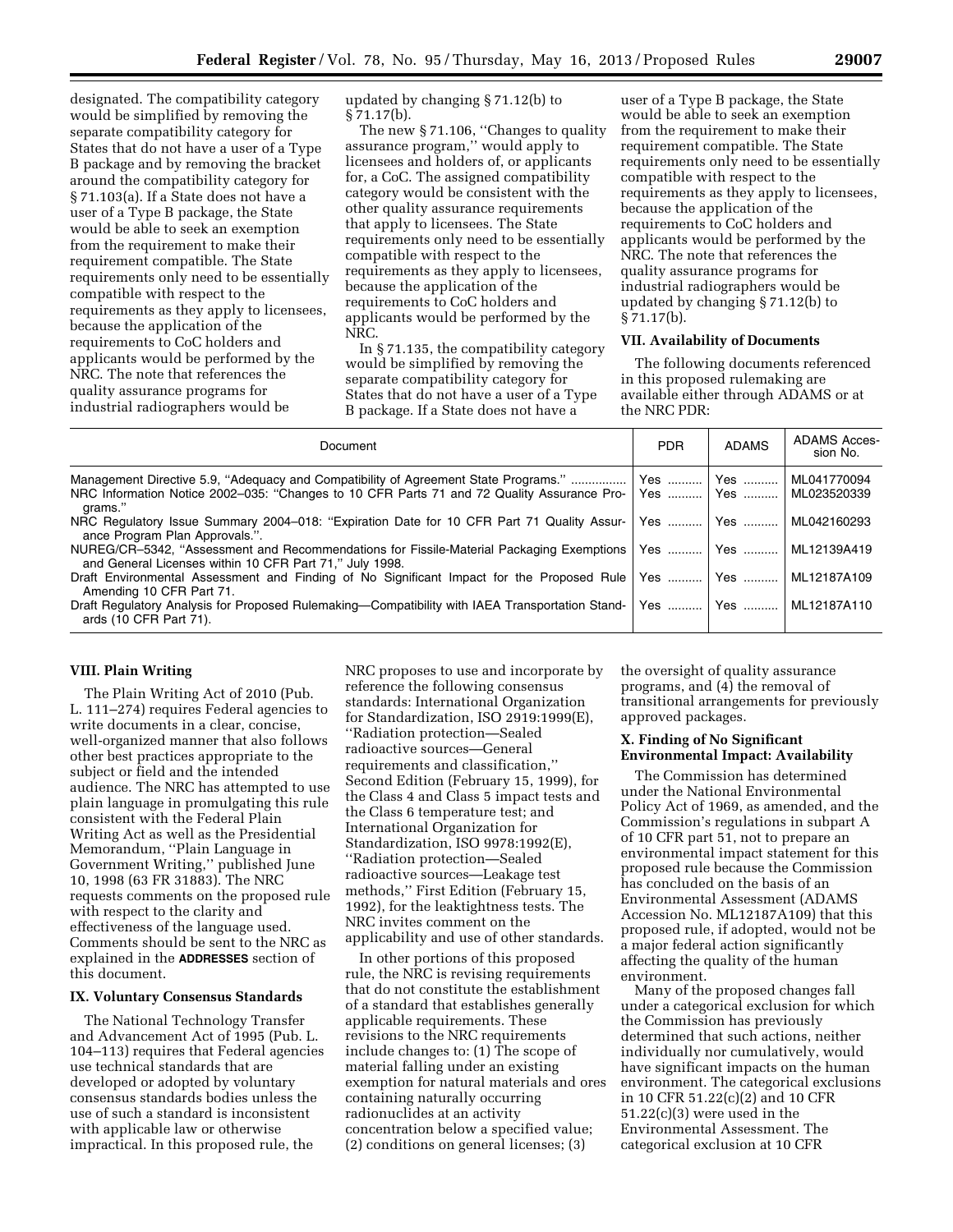51.22(c)(2) applies to amendments to 10 CFR part 71 that are corrective or of a minor or non-policy nature and do not substantially modify the regulations. The categorical exclusion at 10 CFR 51.22(c)(3) applies to amendments to 10 CFR part 71 that relate to: (i) Procedures for filing and reviewing applications for licenses or construction permit or early site permit or other forms of permission or for amendments to or renewals of licenses or construction permits or early site permits or other forms of permission; (ii) recordkeeping requirements; (iii) reporting requirements; (iv) education, training, experience, qualification, or other employment suitability requirements; or (v) actions on petitions for rulemaking relating to these amendments.

Those changes not qualifying for a categorical exclusion were evaluated for their environmental impacts and include changes to: (1) Definitions; (2) the exemption of low-level materials; (3) the fissile material exemption for lowenriched fissile material; (4) alternate tests that may be used for the qualification of special form material; (5) preliminary determinations; (6) the  $A_1$  and  $A_2$  values for radionuclides; and (7) the exempt material activity concentrations and exempt consignment activity limits for radionuclides. The effects of these changes are addressed in more detail in the Environmental Assessment. The changes to the fissile material exemption would further reduce the potential for criticality during the transport of low-enriched fissile material under the fissile material exemption. Other changes, such as those relating to the exemption of low-level material, the  $A_1$  and  $A_2$  values for radionuclides, and the exempt material activity concentrations and exempt consignment activity limits for radionuclides have been found to have small or very small impacts. Some natural material and ore may be shipped without being regulated as hazardous material. The low-level material exemption would be changed to allow some additional material to be transported without being regulated as hazardous material. The amount of transported material affected by this change is a very small fraction of the material that already qualifies for the exemption and would be allowed no greater activity than is already allowed for material that may already be transported under the exemption. Although there are changes to  $A_1$  and  $A_2$ values—used to determine the type of packaging, the exempt material activity concentrations, and the exempt consignment activity limits for some

radionuclides, the approach for determining the appropriate values has not changed, so there would be very small impacts from these changes.

The determination of this Environmental Assessment is that there will be no significant impact to the public from this action. However, the NRC is providing an opportunity to comment on the Environmental Assessment. Comments on any aspect of the Environmental Assessment may be submitted to the NRC as indicated under the **ADDRESSES** section of this document.

The NRC has sent a copy of the Environmental Assessment and this proposed rule to every State Liaison Officer and requested their comments on the Environmental Assessment.

#### **XI. Paperwork Reduction Act Statement**

This proposed rule contains new or amended information collection requirements that are subject to the Paperwork Reduction Act of 1995 (44 U.S.C. 3501 et seq). This proposed rule has been submitted to the Office of Management and Budget (OMB) for review and approval of the information collection requirements.

*Type of submission, new or revision:*  Revision.

*The title of the information collection:*  10 CFR part 71, Revisions to Transportation Safety Requirements and Harmonization with International Atomic Energy Agency Transportation Requirements.

*The form number if applicable:* Not applicable.

*How often the collection is required:*  On occasion, for reports of changes reducing commitments to the NRC on quality assurance plans. Every 24 months for all changes to quality assurance plans.

*Who will be required or asked to report:* General licensees or users of packages, certificate holders and certificate applicants.

*An estimate of the number of annual responses:* 31.

*The estimated number of annual respondents:* 250.

*An estimate of the total number of hours needed annually to complete the requirement or request:*  $-1,700$  hours (a decrease of 1,925 hours reporting + an increase of 100 third party disclosure hours and 125 hours recordkeeping).

*Abstract:* The NRC is proposing to amend its regulations for the packaging and transportation of radioactive material, including changes to information collections that would affect persons with a quality assurance program approved under 10 CFR part

71. Rather than submitting all quality assurance program changes to the NRC for approval, licensees, certificate holders, and applicants would only need to submit changes to their quality assurance program that would reduce their commitments to the NRC. They would be required to keep records of all quality assurance program changes and submit a report of these changes to the NRC every 24 months. Burden on licensees would be reduced for renewing quality assurance programs, as future approvals of these programs would not expire.

The NRC is seeking public comment on the potential impact of the information collections contained in this proposed rule (or proposed policy statement) and on the following issues:

1. Is the proposed information collection necessary for the proper performance of the functions of the NRC, including whether the information will have practical utility?

2. Is the estimate of burden accurate? 3. Is there a way to enhance the quality, utility, and clarity of the information to be collected?

4. How can the burden of the information collection be minimized, including the use of automated collection techniques?

A copy of the OMB clearance package may be viewed free of charge at the NRC PDR, Room O1–F21, One White Flint North, 11555 Rockville Pike, Rockville, MD 20852. The OMB clearance package and rule are available at the NRC public Web site: *[http://www.nrc.gov/public](http://www.nrc.gov/public-involve/doc-comment/omb/index.html)[involve/doc-comment/omb/index.html,](http://www.nrc.gov/public-involve/doc-comment/omb/index.html)*  for 60 days after the signature date of this document.

Send comments on any aspect of these proposed information collections, including suggestions for reducing the burden and on the previously stated issues, by June 17, 2013 to the Information Services Branch (T–5 F53), U.S. Nuclear Regulatory Commission, Washington, DC 20555–0001, or by email to

*[INFOCOLLECTS.RESOURCE@NRC.GOV](mailto:INFOCOLLECTS.RESOURCE@NRC.GOV)*  and to the Desk Officer, Chad Whiteman, Office of Information and Regulatory Affairs, NEOB–10202, (3150–0008), Office of Management and Budget, Washington, DC 20503. Comments on the proposed information collections may also be submitted via the Federal rulemaking Web site *[http://www.regulations.gov,](http://www.regulations.gov) docket # NRC–2008–0198.* Comments received after this date will be considered if it is practical to do so, but assurance of consideration cannot be given to comments received after this date. Comments can also be emailed to *Chad*\_*S*\_*[Whiteman@omb.eop.gov](mailto:Chad_S_Whiteman@omb.eop.gov)* or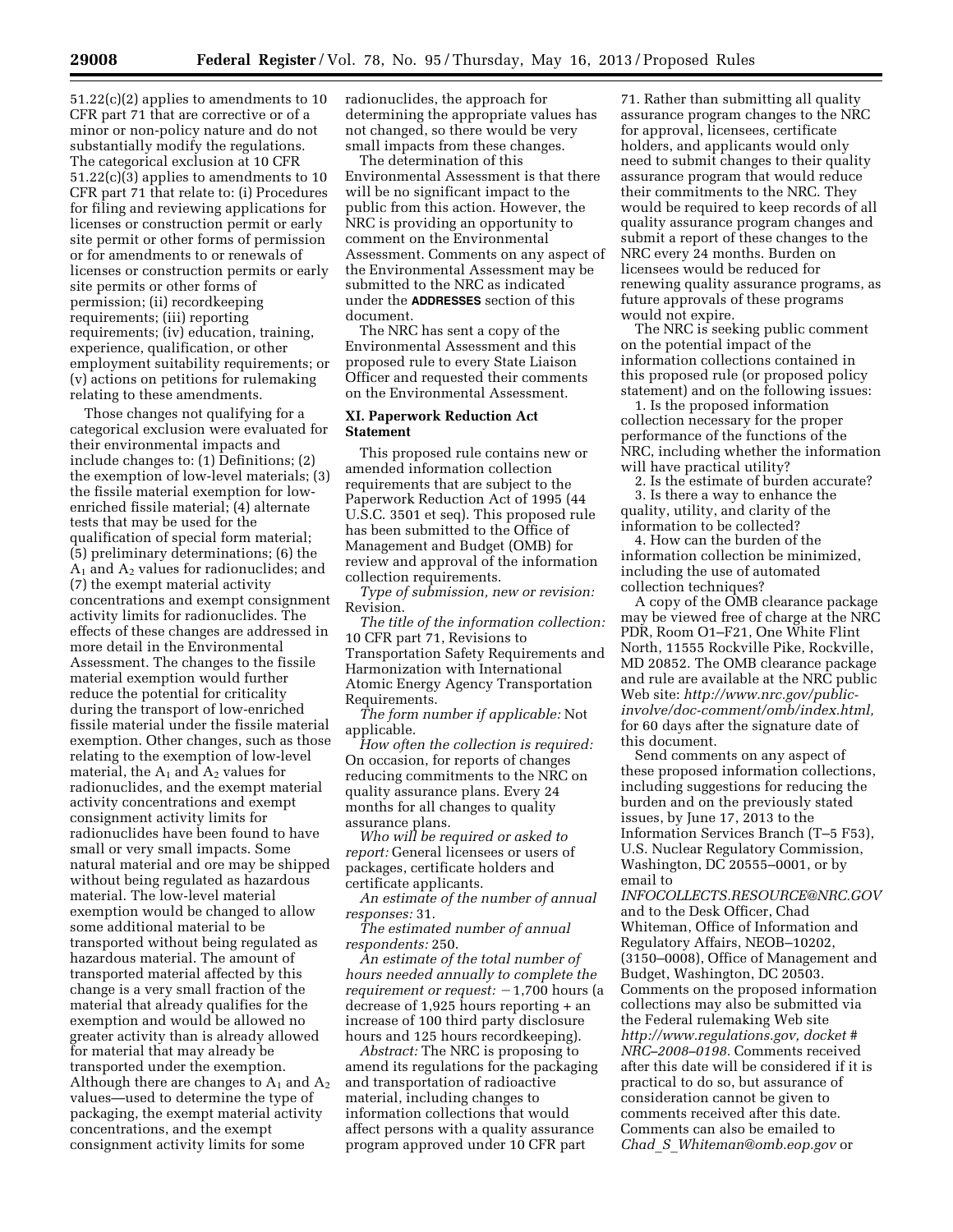submitted by telephone at 202–395– 4718.

#### *Public Protection Notification*

The NRC may not conduct or sponsor, and a person is not required to respond to, a request for information or an information collection requirement unless the requesting document displays a currently valid OMB control number.

#### **XII. Regulatory Analysis**

The Commission has prepared a draft regulatory analysis (ADAMS Accession No. ML12187A110) on this proposed regulation. The analysis examines the costs and benefits of the alternatives considered by the Commission. The Commission requests public comment on the draft regulatory analysis. Comments on the draft analysis may be submitted to the NRC as indicated under the **ADDRESSES** section of this document.

#### **XIII. Regulatory Flexibility Certification**

In accordance with the Regulatory Flexibility Act of 1980 (5 U.S.C. 605(b)), the Commission certifies that this rule would not, if promulgated, have a significant economic impact on a substantial number of small entities. This rule affects NRC licensees who transport or deliver to a carrier for transport, relatively large quantities of radioactive material in a single package; holders of a quality assurance program description issued under 10 CFR parts 50, 71, or 72; and holders of a certificate of compliance for a transportation package. These companies do not typically fall within the scope of the definition of ''small entities'' set forth in the Regulatory Flexibility Act or the size standards adopted by the NRC at 10 CFR 2.810. Also, a draft regulatory analysis was performed for this proposed rule. The regulatory analysis included an evaluation of the costs associated with the proposed requirements. The proposed rulemaking includes changes that would reduce the regulatory burden for licensees and certificate holders. Based on the information developed in the regulatory analysis, it is believed that there will not be significant economic impacts on a substantial number of small entities.

#### **XIV. Backfitting**

The NRC has determined that the backfit rule (50.109, 70.76, 72.62, or 76.76) and the issue finality provisions in 10 CFR part 52 do not apply to this proposed rule because this amendment would not involve any provisions that would impose backfits as defined in 10 CFR Chapter I. Therefore, a backfit analysis is not required for this proposed rule, and the NRC did not prepare a backfit analysis for this proposed rule.

### **List of Subjects in 10 CFR Part 71**

Criminal penalties, Hazardous materials transportation, Nuclear materials, Nuclear materials, Packaging and containers, Reporting and recordkeeping requirements.

For the reasons set out in the preamble and under the authority of the Atomic Energy Act of 1954, as amended; the Energy Reorganization Act of 1974, as amended; and 5 U.S.C. 553; the NRC is proposing to adopt the following amendments to 10 CFR part 71:

#### **PART 71—PACKAGING AND TRANSPORTATION OF RADIOACTIVE MATERIAL**

■ 1. The authority citation for part 71 continues to read as follows:

**Authority:** Atomic Energy Act secs. 53, 57, 62, 63, 81, 161, 182, 183, 223, 234, 1701 (42 U.S.C. 2073, 2077, 2092, 2093, 2111, 2201, 2232, 2233, 2273, 2282, 2297f); Energy Reorganization Act secs. 201, 202, 206, 211 (42 U.S.C. 5841, 5842, 5846, 5851); Nuclear Waste Policy Act sec. 180 (42 U.S.C. 10175); Government Paperwork Elimination Act sec. 1704 (44 U.S.C. 3504 note); Energy Policy Act of 2005, Pub. L. No. 109–58, 119 Stat. 594 (2005). Section 71.97 also issued under sec. 301, Pub. L. 96–295, 94 Stat. 789–790.

#### **§ 71.0 [Amended]**

 $\blacksquare$  2. In § 71.0, paragraph  $(d)(1)$ , remove the reference to ''§§ 71.20 through 72.23'' and add, in its place, the reference ''§§ 71.21 through 71.23''. ■ 3. In § 71.4, add in alphabetical order the definition of ''*contamination,''* and revise the definitions of ''*Criticality Safety Index (CSI),''* ''*Low Specific Activity (LSA) material,''* ''*Special form radioactive material,'' and* ''*Uranium natural, depleted, enriched''* to read as follows:

#### **§ 71.4 Definitions.**

\* \* \* \* \* *Contamination* means the presence of a radioactive substance on a surface in quantities in excess of 0.4 Bq/cm2 for beta and gamma emitters and low toxicity alpha emitters, or 0.04 Bq/cm2 for all other alpha emitters.

(1) *Fixed contamination* means contamination that cannot be removed from a surface during normal conditions of transport.

(2) *Non-fixed contamination* means contamination that can be removed from a surface during normal conditions of transport.

\* \* \* \* \*

*Criticality Safety Index (CSI)* means the dimensionless number (rounded up to the next tenth) assigned to and placed on the label of a fissile material package, to designate the degree of control of accumulation of packages, overpacks or freight containers containing fissile material during transportation. Determination of the criticality safety index is described in §§ 71.22, 71.23, and 71.59 of this part. The criticality safety index for an overpack, freight container, consignment or conveyance containing fissile material packages is the arithmetic sum of the criticality safety indices of all the fissile material packages contained within the overpack, freight container, consignment or conveyance.

\* \* \* \* \*

*Low Specific Activity (LSA) material*  means radioactive material with limited specific activity which is nonfissile or is excepted under § 71.15 of this part, and which satisfies the descriptions and limits set forth below. Shielding materials surrounding the LSA material may not be considered in determining the estimated average specific activity of the package contents. The LSA material must be in one of three groups:

(1) LSA–I.

(i) Uranium and thorium ores, concentrates of uranium and thorium ores, and other ores containing naturally occurring radionuclides that are intended to be processed for the use of these radionuclides;

(ii) Natural uranium, depleted uranium, natural thorium or their compounds or mixtures, provided they are unirradiated and in solid or liquid form;

(iii) Radioactive material other than fissile material, for which the  $\rm A_{2}$  value is unlimited; or

(iv) Other radioactive material in which the activity is distributed throughout and the estimated average specific activity does not exceed 30 times the value for exempt material activity concentration determined in accordance with appendix A.

(2) LSA–II.

(i) Water with tritium concentration up to 0.8 TBq/liter (20.0 Ci/liter); or

(ii) Other material in which the activity is distributed throughout and the average specific activity does not exceed  $10^{-4}$  A<sub>2</sub>/g for solids and gases, and  $10^{-5}$  A<sub>2</sub>/g for liquids.

(3) LSA–III. Solids (e.g., consolidated wastes, activated materials), excluding powders, that satisfy the requirements of § 71.77 of this part, in which:

(i) The radioactive material is distributed throughout a solid or a collection of solid objects, or is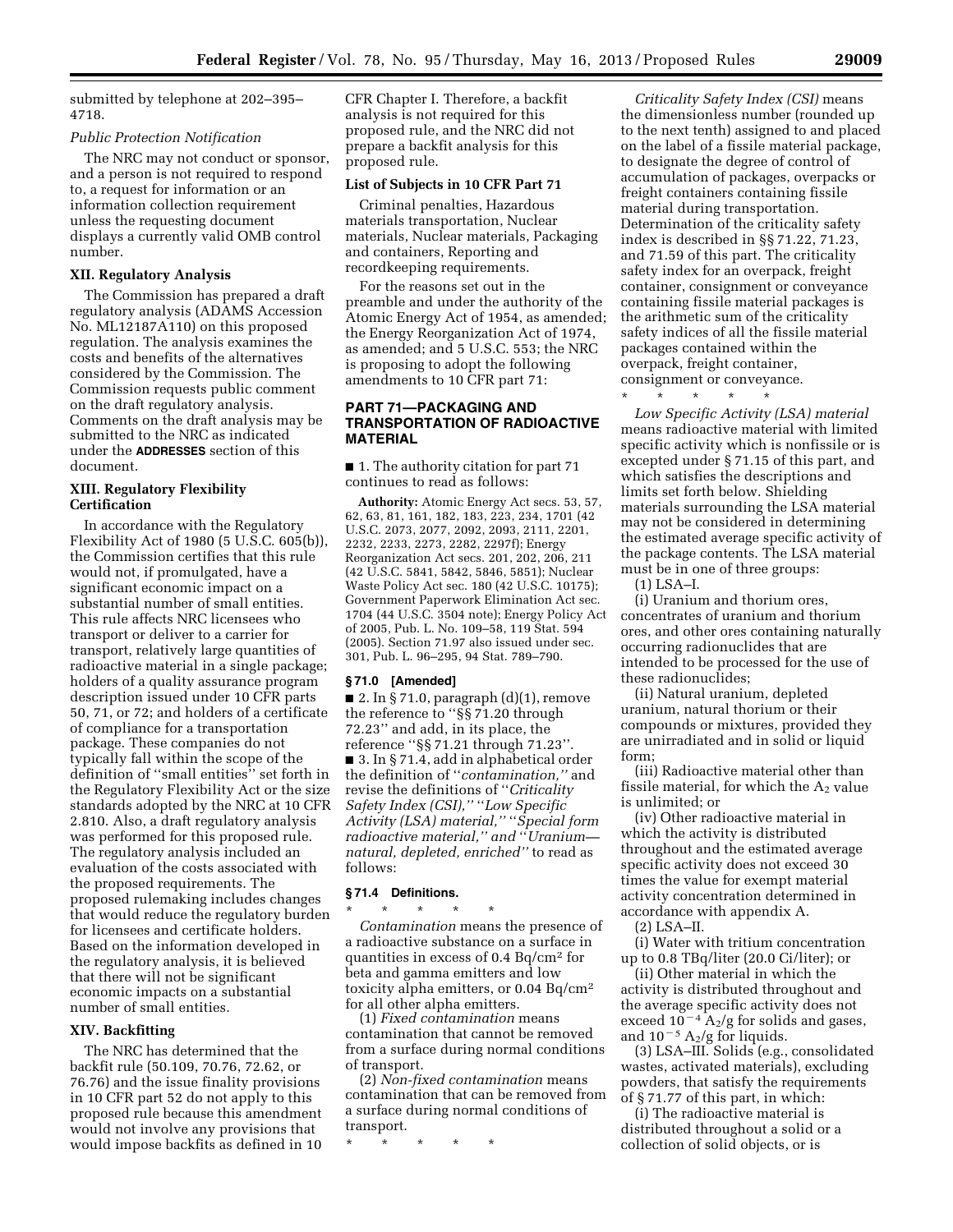essentially uniformly distributed in a solid compact binding agent (such as concrete, bitumen, ceramic, etc.);

(ii) The radioactive material is relatively insoluble, or it is intrinsically contained in a relatively insoluble material, so that even under loss of packaging, the loss of radioactive material per package by leaching when placed in water for 7 days would not exceed  $0.1 A<sub>2</sub>$ ; and

(iii) The estimated average specific activity of the solid, excluding any shielding material, does not exceed 2 ×  $10^{-3}$  A<sub>2</sub>/g.

\* \* \* \* \* *Special form radioactive material*  means radioactive material that satisfies the following conditions:

(1) It is either a single solid piece or is contained in a sealed capsule that can be opened only by destroying the capsule;

(2) The piece or capsule has at least one dimension not less than 5 mm (0.2 in); and

(3) It satisfies the requirements of § 71.75 of this part. A special form encapsulation designed in accordance with the requirements of § 71.4 of this part in effect on June 30, 1983 (see 10 CFR part 71, revised as of January 1, 1983), and constructed before July 1, 1985; a special form encapsulation designed in accordance with the requirements of § 71.4 of this part in effect on March 31, 1996 (see 10 CFR part 71, revised as of January 1, 1996), and constructed before April 1, 1998; and special form material that was successfully tested before [EFFECTIVE DATE OF FINAL RULE] in accordance with the requirements of § 71.75(d) of this part in effect before [EFFECTIVE DATE OF FINAL RULE] may continue to be used. Any other special form encapsulation must meet the specifications of this definition.

\* \* \* \* \* Uranium—natural, depleted, enriched:

(1) Natural uranium means uranium (which may be chemically separated) with the naturally occurring distribution of uranium isotopes (approximately 0.711 weight percent uranium-235, and the remainder by weight essentially uranium-238).

(2) Depleted uranium means uranium containing less uranium-235 than the naturally occurring distribution of uranium isotopes.

(3) Enriched uranium means uranium containing more uranium-235 than the naturally occurring distribution of uranium isotopes.

■ 4. In § 71.6, paragraph (b) is revised to read as follows:

#### **§ 71.6 Information collection requirements: OMB approval.**  \* \* \* \* \*

(b) The approved information collection requirements contained in this part appear in §§ 71.5, 71.7, 71.9, 71.12, 71.17, 71.19, 71.22, 71.23, 71.31, 71.33, 71.35, 71.37, 71.38, 71.39, 71.41, 71.47, 71.85, 71.87, 71.89, 71.91, 71.93, 71.95, 71.97, 71.101, 71.103, 71.105, 71.106, 71.107, 71.109, 71.111, 71.113, 71.115, 71.117, 71.119, 71.121, 71.123, 71.125, 71.127, 71.129, 71.131, 71.133, 71.135, 71.137, and appendix A, paragraph II.

 $\bullet$  5. In § 71.14, paragraphs (a)(1) and (2) are revised,and paragraph (a)(3) is added to read as follows:

#### **§ 71.14 Exemption for low-level materials.**   $(a) * * * *$

(1) Natural material and ores containing naturally occurring radionuclides that are either in their natural state, or have only been processed for purposes other than for the extraction of the radionuclides, and which are not intended to be processed for the use of these radionuclides, provided the activity concentration of the material does not exceed 10 times the applicable radionuclide activity concentration values specified in appendix A, Table A–2, or Table A–3, of this part.

(2) Materials for which the activity concentration is not greater than the activity concentration values specified in appendix A, Table A–2, or Table A– 3 of this part, or for which the consignment activity is not greater than the limit for an exempt consignment found in appendix A, Table A–2, or Table A–3, of this part.

(3) Non-radioactive solid objects with radioactive substances present on any surfaces in quantities not in excess of the levels cited in the definition of contamination in § 71.4 of this part. \* \* \* \* \*

■ 6. In § 71.15, paragraph (d) is revised to read as follows:

#### **§ 71.15 Exemption from classification as fissile material.**

\* \* \* \* \* (d) Uranium enriched in uranium-235 to a maximum of 1 percent by weight, and with total plutonium and uranium-233 content of up to 1 percent of the mass of uranium-235, provided that the mass of any beryllium, graphite, and hydrogenous material enriched in deuterium constitutes less than 5 percent of the uranium mass, and that the fissile material is distributed homogeneously and does not form a lattice arrangement within the package.

\* \* \* \* \*

 $\blacksquare$  7. In § 71.17, paragraph  $(c)$ introductory text, (c)(1), and (c)(2) are revised to read as follows:

**§ 71.17 General license: NRC-approved package.** 

\* \* \* \* \*

(c) Each licensee issued a general license under paragraph (a) of this section shall—

(1) Maintain a copy of the CoC, or other approval of the package, and the drawings and other documents referenced in the approval relating to the use and maintenance of the packaging and to the actions to be taken before shipment;

(2) Comply with the terms and conditions of the license, certificate, or other approval, as applicable, and the applicable requirements of subparts A, G, and H of this part; and

\* \* \* \* \* ■ 8. In § 71.19, paragraphs (b) through (e) are redesignated as paragraphs (a) through (d), and redesignated paragraph (b)(2) is revised to read as follows:

#### **§ 71.19 Previously approved package.**

- \* \* \* \* \*
	- (b)  $* * * *$

(2) A package used for a shipment to a location outside the United States is subject to multilateral approval as defined in the DOT regulations at 49 CFR 173.403.

\* \* \* \* \*  $\blacksquare$  9. In § 71.21, paragraphs (a) and (d)

are revised to read as follows:

#### **§ 71.21 General license: Use of foreign approved package.**

(a) A general license is issued to any licensee of the Commission to transport, or to deliver to a carrier for transport, licensed material in a package, the design of which has been approved in a foreign national competent authority certificate, that has been revalidated by DOT as meeting the applicable requirements of 49 CFR 171.23.

\* \* \* \* \* (d) Each licensee issued a general license under paragraph (a) of this section shall—

(1) Maintain a copy of the applicable certificate, the revalidation, and the drawings and other documents referenced in the certificate, relating to the use and maintenance of the packaging and to the actions to be taken before shipment; and

(2) Comply with the terms and conditions of the certificate and revalidation, and with the applicable requirements of subparts A, G, and H of this part.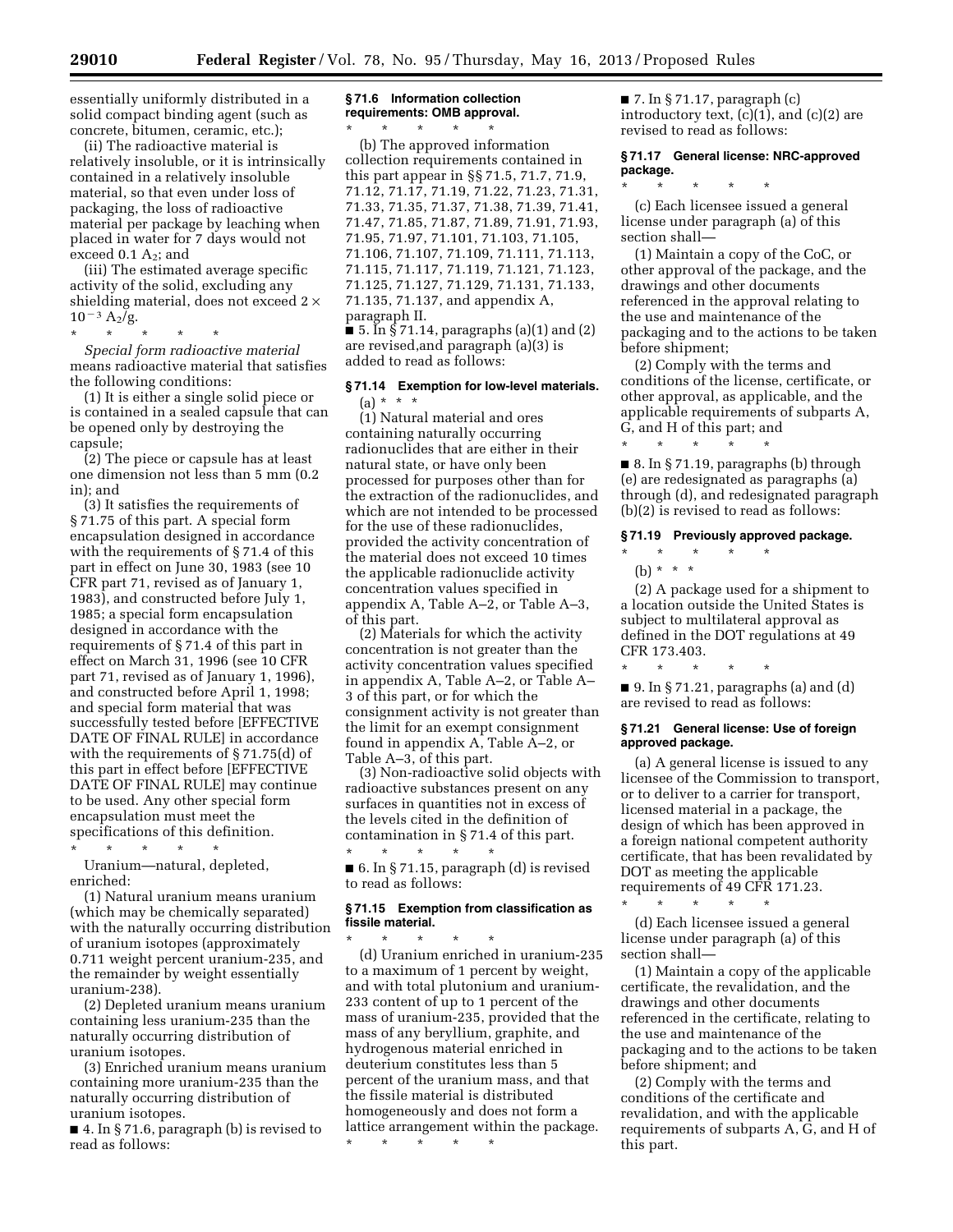#### **§ 71.31 [Amended]**

■ 1. In § 71.31, paragraph (b), remove the reference to ''§ 71.13'' and add, in its place, the reference to ''§ 71.19''. ■ 2. Section 71.38 is revised to read as follows:

#### **§ 71.38 Renewal of a certificate of compliance.**

(a) Except as provided in paragraph (b) of this section, each Certificate of Compliance expires at the end of the day, in the month and year stated in the approval.

(b) In any case in which a person, not less than 30 days before the expiration of an existing Certificate of Compliance issued pursuant to the part, has filed an application in proper form for renewal, the existing Certificate of Compliance for which the renewal application was filed shall not be deemed to have expired until final action on the application for renewal has been taken by the Commission.

(c) In applying for renewal of an existing Certificate of Compliance, an applicant may be required to submit a consolidated application that is comprised of as few documents as possible. The consolidated application should incorporate all changes to its certificate, including changes that are incorporated by reference in the existing certificate.

■ 3. Add § 71.70 to subpart F to read as follows:

#### **§ 71.70 Incorporations by reference.**

(a) The materials listed in this section are incorporated by reference in the corresponding sections noted and made a part of the regulations in 10 CFR part 71. These incorporations by reference were approved by the Director of the Federal Register under 5 U.S.C. 552(a) and 1 CFR part 51. These materials are incorporated as they exist on the date of the approval. A notice of any changes made to the material incorporated by reference will be published in the **Federal Register** and the material must be available to the public. The materials are available for purchase at the corresponding address noted in this section. The materials can also be examined at the NRC Public Document Room, O1–F21, 11555 Rockville Pike, Rockville, Maryland 20852 or at the NRC Library, Two White Flint North, 11545 Rockville Pike, Rockville, Maryland 20852; telephone: 301–415– 5610; email: *[Library.Resource@nrc.gov.](mailto:Library.Resource@nrc.gov)*  The materials are also available for inspection at the National Archives and Records Administration (NARA). For information on the availability of this material at NARA, call 202–741–6030,

or go to *[http://www.archives.gov/](http://www.archives.gov/federal-register/cfr/ibr-locations.html)  [federal-register/cfr/ibr-locations.html.](http://www.archives.gov/federal-register/cfr/ibr-locations.html)* 

(b) The following material is available for purchase from the American National Standards Institute, 25 West 43rd Street, 4th floor, New York, NY 10036, 212–642–4900, *[http://](http://www.ansi.org) [www.ansi.org,](http://www.ansi.org)* or *[Info@ansi.org.](mailto:Info@ansi.org)* 

(1) International Organization for Standardization, ISO 9978:1992(E), ''Radiation protection—Sealed radioactive sources—Leakage test methods,'' First Edition (February 15, 1992), incorporation by reference approved for § 71.75(a) of this part.

(2) International Organization for Standardization, ISO 2919:1999(E), ''Radiation protection—Sealed radioactive sources—General requirements and classification,'' Second Edition (February 15, 1999), incorporation by reference approved for § 71.75(d) of this part.

■ 4. In § 71.75, paragraphs (a)(5),  $(b)(2)(ii)$ ,  $(b)(2)(iii)$ ,  $(d)(1)$ , and  $(d)(2)$  are revised to read as follows:

#### **§ 71.75 Qualification of special form radioactive material.**

 $(a) * * * *$ 

(5) A specimen that comprises or simulates radioactive material contained in a sealed capsule need not be subjected to the leaktightness procedure specified in this section, provided it is alternatively subjected to any of the tests prescribed in ISO 9978:1992(E), ''Radiation protection—Sealed radioactive sources—Leakage test methods'' (incorporated by reference in § 71.70 of this part).

(b)  $* * *$  $(2)^*$  \* \* \*

(ii) The flat face of the billet must be 25 millimeters (mm) (1 inch) in diameter with the edge rounded off to a radius of 3 mm  $\pm$  0.3 mm (.12 in  $\pm$ 0.012 in);

(iii) The lead must be hardness number 3.5 to 4.5 on the Vickers scale and not more than 25 mm (1 inch) thick, and must cover an area greater than that covered by the specimen;

\* \* \* \* \* (d) \* \* \*

(1) The impact test and the percussion test of this section, provided that the specimen is:

(i) Less than 200 grams and alternatively subjected to the Class 4 impact test prescribed in ISO 2919:1999(E), ''Radiation protection— Sealed radioactive sources—General requirements and classification'' (incorporated by reference in § 71.70 of this part); or

(ii) Less than 500 grams and alternatively subjected to the Class 5 impact test prescribed in ISO

2919:1999(E), ''Radioactive protection— Sealed radioactive sources—General requirements and classification'' (incorporated by reference in § 71.70 of this part); and

 $(2)$  The heat test of this section, provided the specimen is alternatively subjected to the Class 6 temperature test specified in ISO 2919:1999(E), ''Radioactive protection—Sealed radioactive sources—General requirements and classification'' (incorporated by reference in § 71.70 of this part).

 $\blacksquare$  5. In § 71.85, paragraphs (a), (b), and (c) are revised and paragraph (d) is added to read as follows:

#### **§ 71.85 Preliminary determinations.**

 $\star$   $\qquad$   $\star$   $\qquad$   $\star$ 

(a) The certificate holder shall ascertain that there are no cracks, pinholes, uncontrolled voids, or other defects that could significantly reduce the effectiveness of the packaging;

(b) Where the maximum normal operating pressure will exceed 35 kPa (5 lbf/in2) gauge, the certificate holder shall test the containment system at an internal pressure at least 50 percent higher than the maximum normal operating pressure, to verify the capability of that system to maintain its structural integrity at that pressure;

(c) The certificate holder shall conspicuously and durably mark the packaging with its model number, serial number, gross weight, and a package identification number assigned by the NRC. Before applying the model number, the certificate holder shall determine that the packaging has been fabricated in accordance with the design approved by the Commission; and

(d) The licensee shall ascertain that the determinations in paragraphs (a) through (c) of this section have been made.

#### **§ 71.91 [Amended]**

■ 1. In § 71.91, paragraph (a), remove the reference to ''§ 71.10'' and add, in its place, the reference to ''§ 71.14''.  $\blacksquare$  2. In § 71.101, paragraphs (a) and (c)(2) are revised to read as follows:

#### **§ 71.101 Quality assurance requirements.**

(a) *Purpose.* This subpart describes quality assurance requirements applying to design, purchase, fabrication, handling, shipping, storing, cleaning, assembly, inspection, testing, operation, maintenance, repair, and modification of components of packaging that are important to safety. As used in this subpart, ''quality assurance'' comprises all those planned and systematic actions necessary to provide adequate confidence that a system or component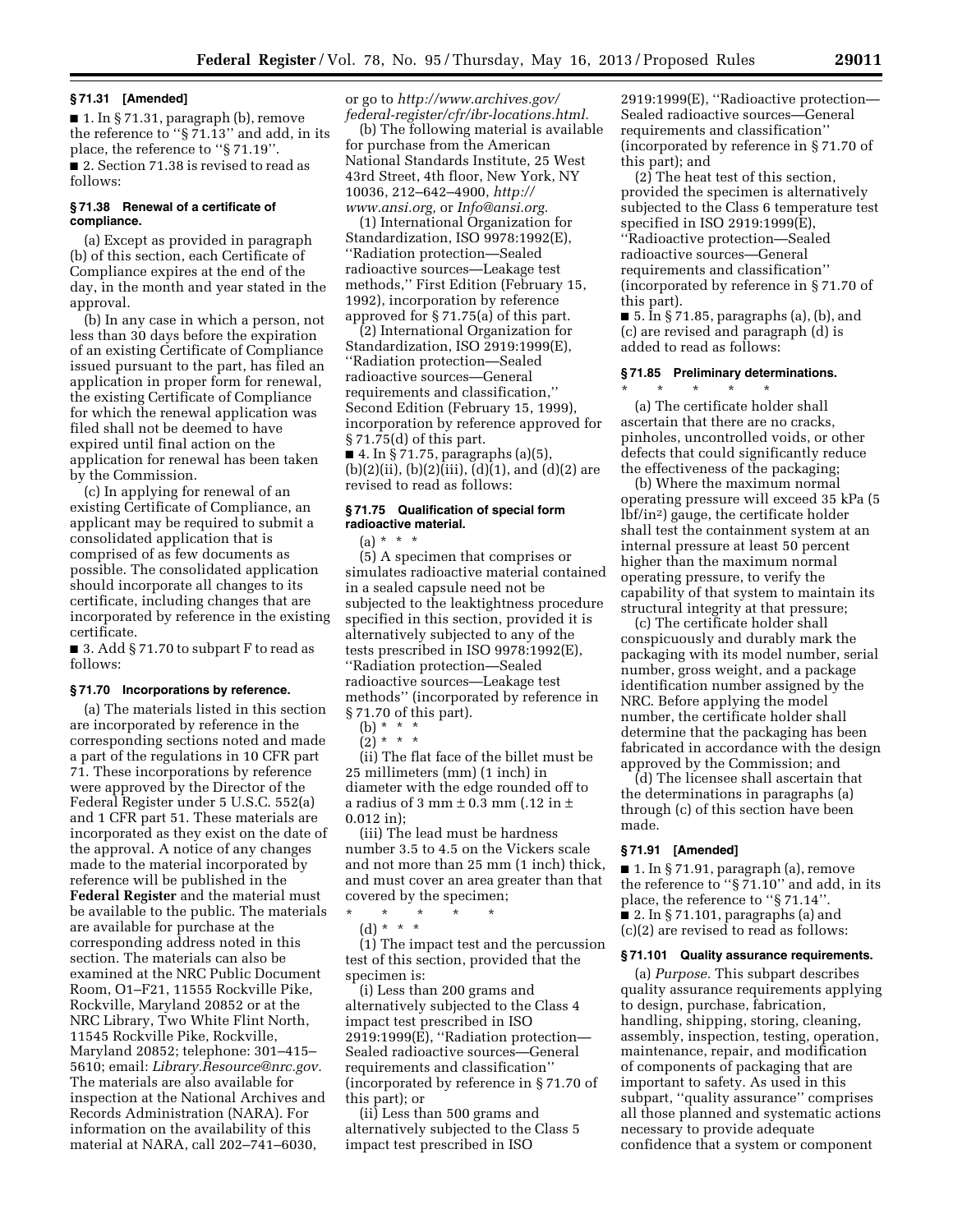will perform satisfactorily in service. Quality assurance includes quality control, which comprises those quality assurance actions related to control of the physical characteristics and quality of the material or component to predetermined requirements. Each certificate holder and applicant for a package approval is responsible for satisfying the quality assurance requirements that apply to design, fabrication, testing, and modification of packaging subject to this subpart. Each licensee is responsible for satisfying the quality assurance requirements that apply to its use of a packaging for the shipment of licensed material subject to this subpart.

- \* \* \* \* \*
- (c) \* \* \*

(2) Before the fabrication, testing, or modification of any package for the shipment of licensed material subject to this subpart, each certificate holder, or applicant for a Certificate of Compliance (CoC) shall obtain Commission approval of its quality assurance program. Each certificate holder or applicant for a CoC shall, in accordance with § 71.1 of this part, file a description of its quality assurance program, including a discussion of which requirements of this subpart are applicable and how they will be satisfied.

\* \* \* \* \*

■ 3. In § 71.103, paragraph (a) is revised to read as follows:

#### **§ 71.103 Quality assurance organization.**

(a) The licensee, certificate holder, and applicant for a Certificate of Compliance (CoC) shall be responsible for the establishment and execution of the quality assurance program. The licensee, certificate holder, and applicant for a CoC may delegate to others, such as contractors, agents, or consultants, the work of establishing and executing the quality assurance program, or any part of the quality assurance program, but shall retain responsibility for the program. These activities include performing the functions associated with attaining quality objectives and the quality assurance functions.

\* \* \* \* \*

■ 4. Add § 71.106 to subpart H to read as follows:

#### **§ 71.106 Changes to quality assurance program.**

(a) Each quality assurance program approval holder shall submit, in accordance with § 71.1(a) of this part, a description of a proposed change to its NRC-approved quality assurance program that would reduce commitments in the program

description as approved by the NRC. The quality assurance program approval holder shall not implement the change before receiving NRC approval.

(1) The description of a proposed change to the NRC-approved quality assurance program must identify the change, the reason for the change, and the basis for concluding that the revised program incorporating the change continues to satisfy the applicable requirements of subpart H of this part.

(2) [Reserved]

(b) Each quality assurance program approval holder may change a previously approved quality assurance program without prior NRC approval, if the change does not reduce the commitments in the quality assurance program previously approved by the NRC. Changes to the quality assurance program that do not reduce the commitments shall be submitted to the NRC every 24 months, in accordance with § 71.1(a) of this part. In addition to quality assurance program changes involving administrative improvements and clarifications; spelling corrections; and non-substantive changes to punctuation or editorial items; the following changes are not considered reductions in commitment:

(1) The use of a quality assurance standard approved by the NRC that is more recent than the quality assurance standard in the certificate holder's or applicant's current quality assurance program at the time of the change;

(2) The use of generic organizational position titles that clearly denote the position function, supplemented as necessary by descriptive text, rather than specific titles, provided that there is no substantive change to either the functions of the position or reporting responsibilities;

(3) The use of generic organizational charts to indicate functional relationships, authorities, and responsibilities, or alternatively, the use of descriptive text, provided that there is no substantive change to the functional relationships, authorities, or responsibilities;

(4) The elimination of quality assurance program information that duplicates language in quality assurance regulatory guides and quality assurance standards to which the quality assurance program approval holder has committed to on record; and

(5) Organizational revisions that ensure that persons and organizations performing quality assurance functions continue to have the requisite authority and organizational freedom, including sufficient independence from cost and schedule when opposed to safety considerations.

(c) Each quality assurance program approval holder shall maintain records of quality assurance program changes. ■ 5. Section 71.135 is revised to read as follows:

#### **§ 71.135 Quality assurance records.**

The licensee, certificate holder, and applicant for a Certificate of Compliance (CoC) shall maintain sufficient written records to describe the activities affecting quality. These records must include changes to the quality assurance program as required by § 71.106 of this part, the instructions, procedures, and drawings required by § 71.111 of this part to prescribe quality assurance activities and closely related specifications such as required qualifications of personnel, procedures, and equipment. The records must include the instructions or procedures that establish a records retention program that is consistent with applicable regulations and designates factors such as duration, location and assigned responsibility. The licensee, certificate holder, and applicant for a CoC shall retain these records for 3 years beyond the date when the licensee, certificate holder, and applicant for a CoC last engage in the activity for which the quality assurance program was developed. If any portion of the quality assurance program, written procedures or instructions is superseded, the licensee certificate holder and applicant for a CoC shall retain the superseded material for 3 years after it is superseded. ■ 6. In appendix A to part 71, IV.a. and

IV.b. are revised, paragraphs IV.c. through IV.f. are redesignated as paragraphs IV.d. through IV.g. and are revised, new paragraph IV.c. is added, paragraph V. is redesignated as paragraph V.a., and new paragraph V.b. is added to read as follows:

**Appendix A to Part 71—Determination of A**1 **and A**2

- \* \* \* \* \*
	- IV. \* \* \*

a. For special form radioactive material, the maximum quantity transported in a Type A package is as follows:

$$
\sum_{i} \frac{\mathbf{B}(i)}{\mathbf{A}(i)} \le 1
$$

Where B(i) is the activity of radionuclide i in special form, and  $A_1(i)$  is the  $A_1$  value for radionuclide i.

b. For normal form radioactive material, the maximum quantity transported in a Type A package is as follows:

$$
\sum_{i} \frac{\mathbf{B}(i)}{\mathbf{A}^2(i)} \le 1
$$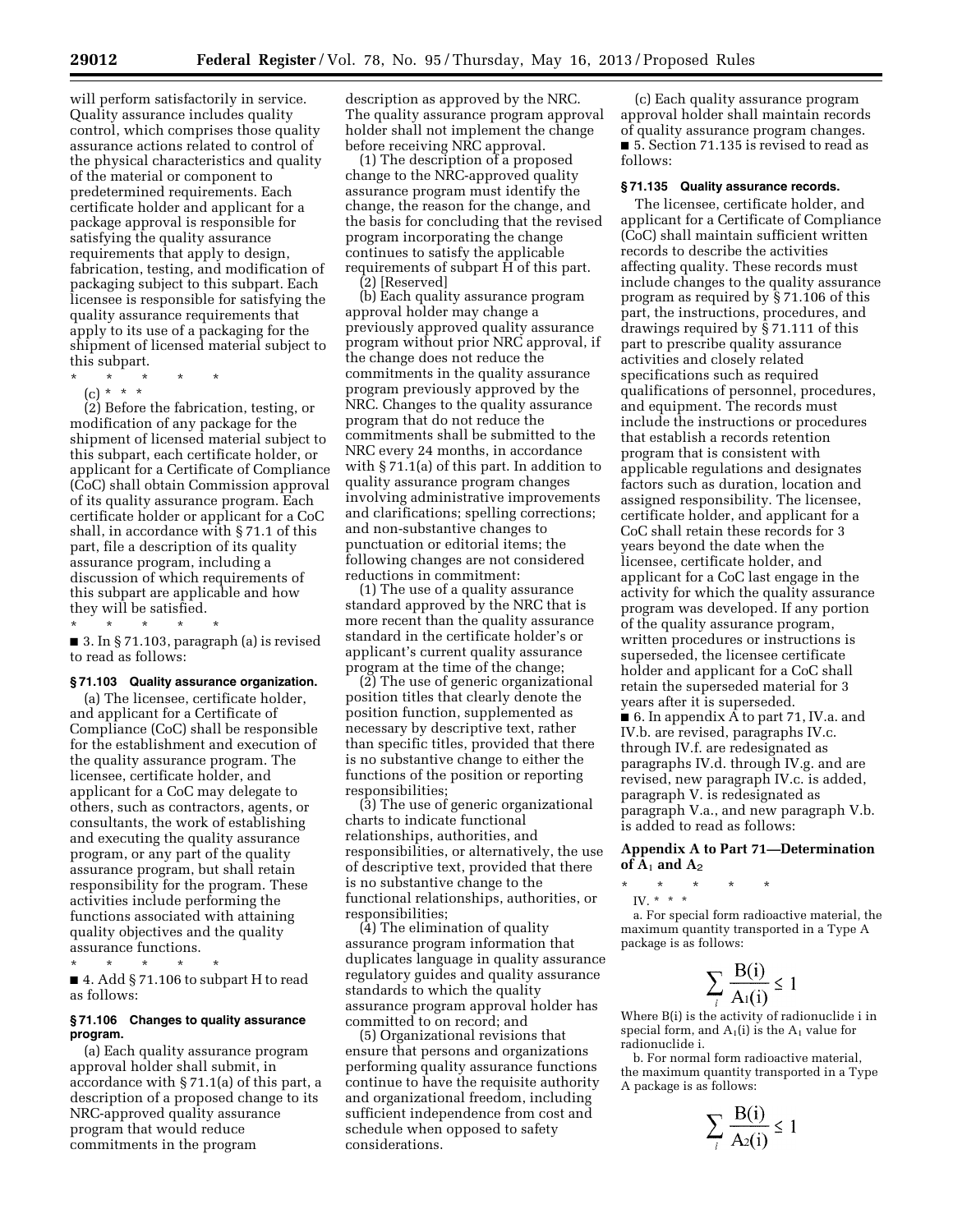Where B(i) is the activity of radionuclide i in normal form, and  $A_2(i)$  is the  $A_2$  value for radionuclide i.

c. If the package contains both special and normal form radioactive material, the activity that may be transported in a Type A package is as follows:

$$
\sum_{i} \frac{\mathbf{B}(i)}{\mathbf{A}_1(i)} + \sum_{j} \frac{C(j)}{A_2(j)} \le 1
$$

Where B(i) is the activity of radionuclide i as special form radioactive material,  $A_1(i)$  is the  $\Lambda_1$  value for radionuclide i, C(j) is the activity



d. Alternatively, the  $A_1$  value for mixtures of special form material may be determined as follows:

$$
A_1 \text{ for mixture } = \frac{1}{\sum_{n=1}^{n} f(i)}
$$

Where f(i) is the fraction of activity for radionuclide i in the mixture and  $A_1(i)$  is the appropriate  $A_1$  value for radionuclide i.

Exempt activity concentration for mixture = 
$$
\frac{1}{2}
$$

\nOutput

\nDescription:

Where f(i) is the fraction of activity concentration of radionuclide i in the mixture and [A](i) is the activity

concentration for exempt material containing radionuclide i.

# Exempt consignment activity limit for mixture  $=$

Where f(i) is the fraction of activity of radionuclide i in the mixture and A(i) is the activity limit for exempt consignments for radionuclide i.

V.a.  $* * * *$ 

b. When the identity of each radionuclide is known but the individual activities of some of the radionuclides are not known, the radionuclides may be grouped and the lowest [A] (activity concentration for exempt material) or A (activity limit for exempt consignment) value, as appropriate, for the

radionuclides in each group may be used in applying the formulas in paragraph IV of this appendix. Groups may be based on the total alpha activity and the total beta/gamma activity when these are known, using the lowest [A] or A values for the alpha emitters and beta/gamma emitters, respectively.

\* \* \* \* \* ■ 7. In appendix A to part 71, Table A–

- 1:
- a. Add entry for Kr-79 in alphanumeric order;

e. Alternatively, the  $A_2$  value for mixtures of normal form material may be determined as follows:

A<sub>2</sub> for mixture 
$$
=
$$
  $\frac{1}{\sum_{i} \frac{f(i)}{A_2(i)}}$ 

Where f(i) is the fraction of activity for radionuclide i in the mixture and  $A_2(i)$  is the appropriate A2 value for radionuclide i.

f. The exempt activity concentration for mixtures of nuclides may be determined as follows:

$$
\frac{1}{\sum_{i} \frac{f(i)}{[A](i)}}
$$

g. The activity limit for an exempt consignment for mixtures of radionuclides may be determined as follows:

$$
\frac{1}{\sum_{i} \frac{f(i)}{A(i)}}
$$

■ b. Revise the entries for Cf-252, Ir-192, Kr-81, and Mo-99;

- c. Revise footnotes a and c; and
- d. Remove footnote h; and
- e. Redesignate footnote i as footnote h. The revisions read as follows:

#### **Appendix A to Part 71—Determination of A**1 **and A**2

\* \* \* \* \*

|                        | Element and |                      |                            |                      |                               | Specific activity    |                      |
|------------------------|-------------|----------------------|----------------------------|----------------------|-------------------------------|----------------------|----------------------|
| Symbol of radionuclide | atomic No.  | $A_1$ (TBq)          | $A_1$ (Ci) <sup>b</sup>    | $A_2$ (TBq)          | $A_2$ (Ci) <sup>b</sup>       | (TBq/g)              | (Ci/g)               |
|                        |             |                      |                            |                      |                               |                      |                      |
|                        |             | $1.0 \times 10^{-1}$ | 2.7                        | $3.0 \times 10^{-3}$ | 8.1 $\times$ 10 <sup>-2</sup> | $2.0 \times 10^{1}$  | $5.4 \times 10^{2}$  |
|                        |             | $\star$              |                            |                      |                               |                      |                      |
|                        |             | $^{\circ}$ 1.0       | $^{\circ}$ 2.7 $\times$ 10 | $6.0 \times 10^{-1}$ | $1.6 \times 10^{1}$           | $3.4 \times 10^{2}$  | $9.2 \times 10^3$    |
|                        |             | $\star$              |                            |                      |                               |                      |                      |
|                        |             | 4.0                  | $1.1 \times 10^{2}$        | 2.0                  | $5.4 \times 10^{1}$           | $4.2 \times 10^4$    | $1.1 \times 10^6$    |
| Kr-81                  |             | $4.0 \times 10^{1}$  | $1.1 \times 10^{3}$        | $4.0 \times 10^{1}$  | $1.1 \times 10^{3}$           | $7.8 \times 10^{-4}$ | $2.1 \times 10^{-2}$ |
|                        |             | $\star$              |                            |                      |                               |                      |                      |
|                        |             | 1.0                  | $2.7 \times 10^{1}$        | $6.0 \times 10^{-1}$ | $1.6 \times 10^{1}$           | $1.8 \times 10^4$    | $4.8 \times 10^5$    |
|                        |             |                      |                            |                      |                               |                      |                      |

a A<sub>1</sub> and/or A<sub>2</sub> values include contributions from daughter nuclides with half-lives less than 10 days, as listed in the following:

Mg-28 Al-28<br>Ca-47 Sc-47

Ca-47<br>Ti-44 Sc-44

Fe-52 Mn-52m

Fe-60 Co-60m<br>Zn-69m Zn-69

 $Zn-69m$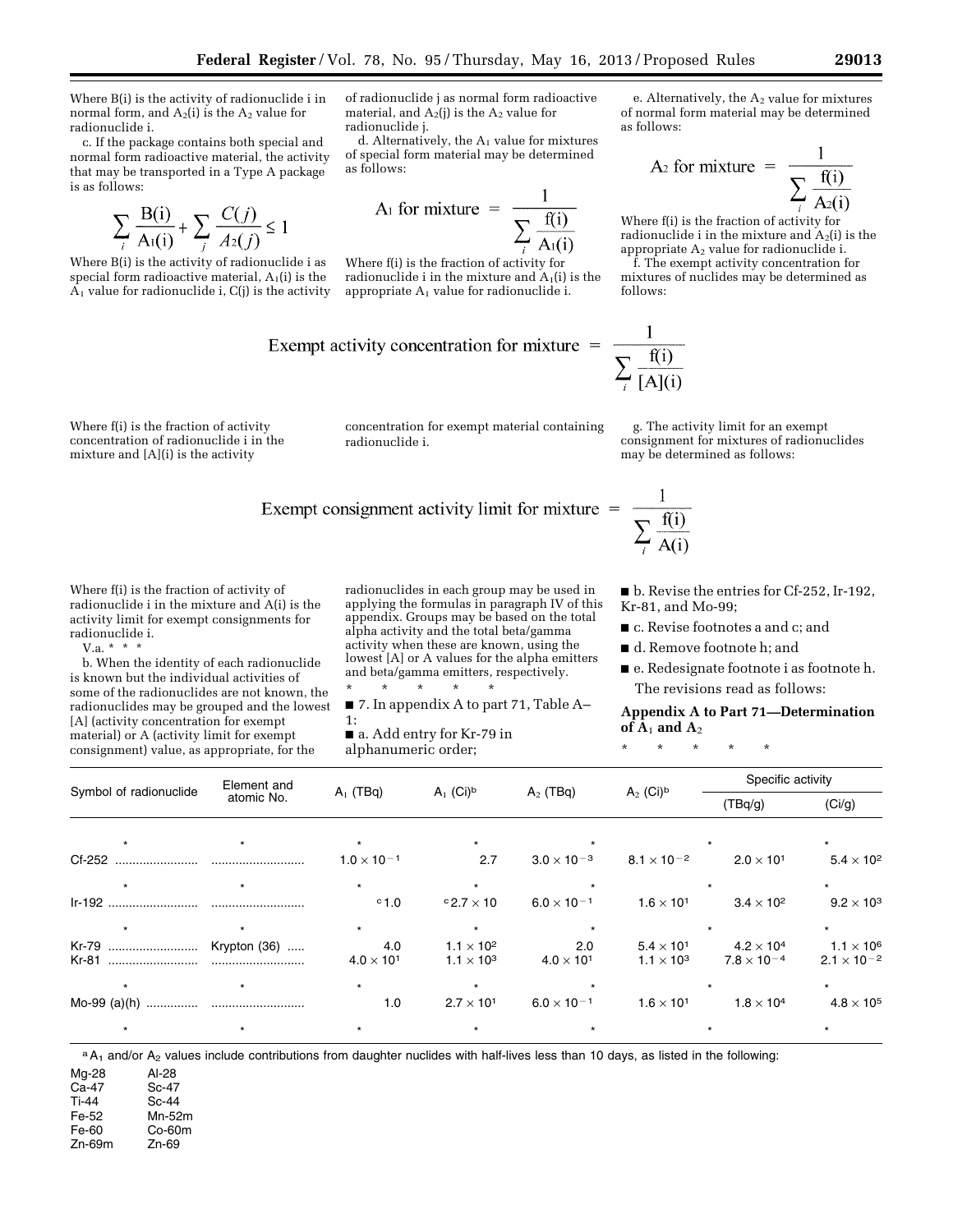| Ge-68          | Ga-68                                                  |
|----------------|--------------------------------------------------------|
|                |                                                        |
| Rb-83          | Kr-83m                                                 |
|                | Rb-82                                                  |
| Sr-82          |                                                        |
| Sr-90          | Y-90                                                   |
|                |                                                        |
| Sr-91          | Y-91m                                                  |
| Sr-92          | Y-92                                                   |
|                |                                                        |
| $Y-87$         | Sr-87m                                                 |
| Zr-95          | Nb-95m                                                 |
|                |                                                        |
| Zr-97          | Nb-97m, Nb-97                                          |
| Mo-99          | Tc-99m                                                 |
|                |                                                        |
| Tc-95m         | Tc-95                                                  |
| Tc-96m         | Tc-96                                                  |
|                |                                                        |
| Ru-103         | Rh-103m                                                |
|                |                                                        |
| Ru-106         | Rh-106                                                 |
| Pd-103         | Rh-103m                                                |
|                |                                                        |
| Ag-108m        | Ag-108                                                 |
| Ag-110m        | Ag-110                                                 |
|                |                                                        |
| Cd-115         | In-115m                                                |
| $ln-114m$      | $In-114$                                               |
|                |                                                        |
| Sn-113         | $ln-113m$                                              |
| Sn-121m        | Sn-121                                                 |
|                |                                                        |
| Sn-126         | Sb-126m                                                |
| Te-127m        |                                                        |
|                | Te-127                                                 |
| Te-129m        | Te-129                                                 |
|                |                                                        |
| Te-131m        | Te-131                                                 |
| Te-132         | I-132                                                  |
|                |                                                        |
| I-135          | Xe-135m                                                |
| Xe-122         | $1-122$                                                |
|                |                                                        |
| Cs-137         | Ba-137m                                                |
| Ba-131         | Cs-131                                                 |
|                |                                                        |
| Ba-140         | La-140                                                 |
| Ce-144         | Pr-144m, Pr-144                                        |
|                |                                                        |
| Pm-148m        | Pm-148                                                 |
| Gd-146         | Eu-146                                                 |
|                |                                                        |
| Dy-166         | Ho-166                                                 |
| Hf-172         | Lu-172                                                 |
|                |                                                        |
| W-178          | Ta-178                                                 |
| W-188          | Re-188                                                 |
|                |                                                        |
| Re-189         | Os-189m                                                |
|                |                                                        |
| Os-194         | Ir-194                                                 |
| Ir-189         | Os-189m                                                |
|                |                                                        |
| Pt-188         | Ir-188                                                 |
| Hg-194         | Au-194                                                 |
|                |                                                        |
| Hg-195m        | Hg-195                                                 |
| Pb-210         | Bi-210                                                 |
|                |                                                        |
| Pb-212         | Bi-212, Tl-208, Po-212                                 |
| <b>Bi-210m</b> | TI-206                                                 |
|                |                                                        |
| <b>Bi-212</b>  | TI-208, Po-212                                         |
| At-211         | Po-211                                                 |
|                |                                                        |
| Rn-222         | Po-218, Pb-214, At-218, Bi-214, Po-214                 |
| Ra-223         | Rn-219, Po-215, Pb-211, Bi-211, Po-211, Tl-207         |
|                |                                                        |
| Ra-224         | Rn-220, Po-216, Pb-212, Bi-212, Tl-208, Po-212         |
| Ra-225         | Ac-225, Fr-221, At-217, Bi-213, Tl-209, Po-213, Pb-209 |
|                |                                                        |
| Ra-226         | Rn-222, Po-218, Pb-214, At-218, Bi-214, Po-214         |
| Ra-228         | Ac-228                                                 |
|                |                                                        |
| Ac-225         | Fr-221, At-217, Bi-213, Tl-209, Po-213, Pb-209         |
| Ac-227         | Fr-223                                                 |
|                |                                                        |
| Th-228         | Ra-224, Rn-220, Po-216, Pb-212, Bi-212, Tl-208, Po-212 |
| Th-234         | Pa-234m, Pa-234                                        |
|                |                                                        |
| Pa-230         | Ac-226, Th-226, Fr-222, Ra-222, Rn-218, Po-214         |
| U-230          | Th-226, Ra-222, Rn-218, Po-214                         |
|                |                                                        |
| U-235          | Th-231                                                 |
| Pu-241         | U-237                                                  |
|                |                                                        |
| Pu-244         | U-240, Np-240m                                         |
| Am-242m        | Am-242, Np-238                                         |
|                |                                                        |
| Am-243         | Np-239                                                 |
| Cm-247         | Pu-243                                                 |
|                |                                                        |
| Bk-249         | Am-245                                                 |
| Cf-253         | Cm-249                                                 |
|                |                                                        |

\* \* \* \* \* \* \* \* \* \* \* \* \* \* <sup>c</sup>The activity of Ir-192 in special form may be determined from a measurement of the rate of decay or a measurement of the radiation level at a prescribed distance from the source.

 $A_2 = 0.74$  TBq (20 Ci) for Mo-99 for domestic use.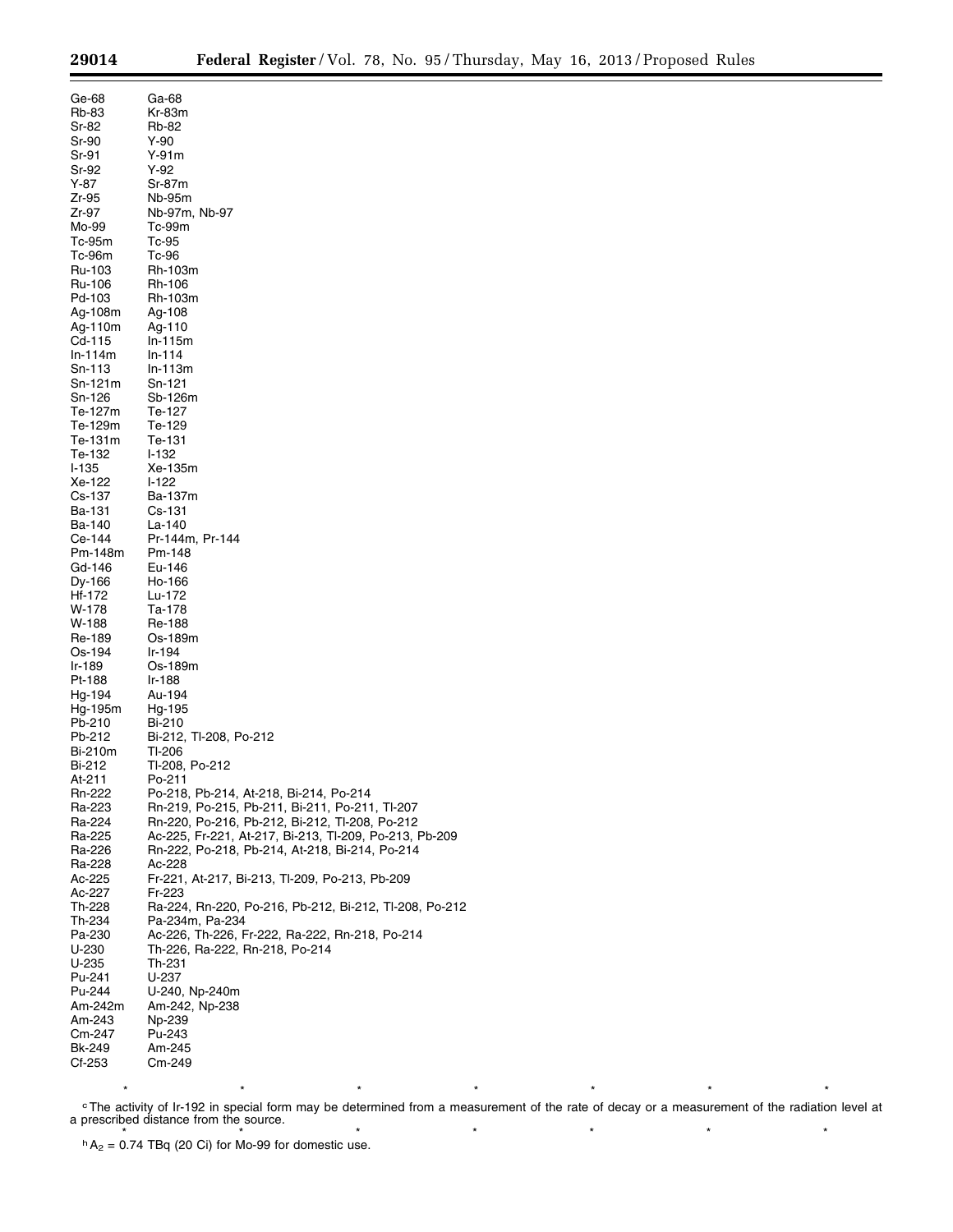# \* \* \* \* \*

■ 8. In appendix A, Table A-2, the entry for Kr-79 is added, in alphanumeric

order, the entries for Kr-81 and Te-121m **Appendix A to Part 71—Determination**  are revised, and footnote b is revised to read as follows:

 $of \overline{A}_1$  and  $A_2$ 

\* \* \* \* \*

#### TABLE A–2—EXEMPT MATERIAL ACTIVITY CONCENTRATIONS AND EXEMPT CONSIGNMENT ACTIVITY LIMITS FOR **RADIONUCLIDES**

|         | Symbol of radionuclide | Element and<br>atomic No. | Activity<br>concentration<br>for exempt<br>material<br>(Bq/g) | Activity<br>concentration<br>for exempt<br>material<br>(Ci/g) | Activity limit for<br>exempt<br>consignment<br>(Bq) | Activity limit for<br>exempt<br>consignment<br>(Ci) |  |
|---------|------------------------|---------------------------|---------------------------------------------------------------|---------------------------------------------------------------|-----------------------------------------------------|-----------------------------------------------------|--|
|         |                        |                           |                                                               |                                                               |                                                     |                                                     |  |
| Kr-79   |                        | Krypton (36)              | $1.0 \times 10^{3}$                                           | $2.7 \times 10^{-8}$                                          | $1.0 \times 10^{5}$                                 | $2.7 \times 10^{-6}$                                |  |
| Kr-81   |                        |                           | $1.0 \times 10^{4}$                                           | $2.7 \times 10^{-7}$                                          | $1.0 \times 10^{7}$                                 | $2.7 \times 10^{-4}$                                |  |
|         |                        |                           | $\star$                                                       |                                                               |                                                     |                                                     |  |
| Te-121m |                        |                           | $1.0 \times 10^{2}$                                           | $2.7 \times 10^{-9}$                                          | $1.0 \times 10^{6}$                                 | $2.7 \times 10^{-5}$                                |  |
|         |                        |                           |                                                               |                                                               |                                                     |                                                     |  |

<sup>b</sup> Parent nuclides and their progeny included in secular equilibrium are listed as follows:

Sr-90 Y-90 Zr-93 Nb-93m Zr-97 Nb-97 Ru-106 Rh-106<br>Ag-108m Ag-108 Ag-108m Cs-137 Ba-137m Pr-144 Ba-140 La-140 Bi-212 Tl-208 (0.36), Po-212 (0.64) Bi-210, Po-210 Pb-212 Bi-212, Tl-208 (0.36), Po-212 (0.64) Rn-222 Po-218, Pb-214, Bi-214, Po-214 Ra-223 Rn-219, Po-215, Pb-211, Bi-211, Tl-207 Ra-224 Rn-220, Po-216, Pb-212, Bi-212, Tl-208 (0.36), Po-212 (0.64) Ra-226 Rn-222, Po-218, Pb-214, Bi-214, Po-214, Pb-210, Bi-210, Po-210 Ra-228 Ac-228 Th-228 Ra-224, Rn-220, Po-216, Pb-212, Bi-212, Tl-208 (0.36), Po-212 (0.64) Th-229 Ra-225, Ac-225, Fr-221, At-217, Bi-213, Po-213, Pb-209 Th-nat Ra-228, Ac-228, Th-228, Ra-224, Rn-220, Po-216, Pb-212, Bi-212, Tl-208 (0.36), Po-212 (0.64) Th-234 Pa-234m U-230 Th-226, Ra-222, Rn-218, Po-214 U-232 Th-228, Ra-224, Rn-220, Po-216, Pb-212, Bi-212, Tl-208 (0.36), Po-212 (0.64) U-235 Th-231 U-238 Th-234, Pa-234m U-nat Th-234, Pa-234m, U-234, Th-230, Ra-226, Rn-222, Po-218, Pb-214, Bi-214, Po-214, Pb-210, Bi-210, Po-210 Np-237 Pa-233 Am-242m Am-242 Am-243 Np-239

> **Appendix A to Part 71—Determination**   $of A_1$  and  $A_2$

\* \* \* \* \*

■ 9. In appendix A to part 71, Table A– 3 is revised to read as follows:

\* \* \* \* \*

| TABLE $A-3$ —GENERAL VALUES FOR $A_1$ and $A_2$ |
|-------------------------------------------------|
|-------------------------------------------------|

|                                                                                                                             | A <sub>1</sub>     |                     | $A_{2}$ |                                                    | Activity                                               | Activity                                               | Activity<br>limits for              | Activity<br>limits for              |
|-----------------------------------------------------------------------------------------------------------------------------|--------------------|---------------------|---------|----------------------------------------------------|--------------------------------------------------------|--------------------------------------------------------|-------------------------------------|-------------------------------------|
| Contents                                                                                                                    | (TBq)              | (Ci)                | (TBq)   | (Ci)                                               | concen-<br>tration for<br>exempt<br>material<br>(Bq/g) | concen-<br>tration for<br>exempt<br>material<br>(Ci/g) | exempt<br>consign-<br>ments<br>(Ba) | exempt<br>consign-<br>ments<br>(Ci) |
| Only beta or gamma emitting<br>radionuclides are known to<br>Alpha emitting nuclides, but no<br>neutron emitters, are known | $1 \times 10^{-1}$ | $2.7 \times 10^{0}$ |         | $2 \times 10^{-2}$ 5.4 $\times 10^{-1}$            | $1 \times 10^1$                                        | $2.7 \times 10^{-10}$                                  | $1 \times 10^4$                     | $2.7 \times 10^{-7}$                |
|                                                                                                                             | $2 \times 10^{-1}$ | $5.4 \times 10^{0}$ |         | $9 \times 10^{-5}$   2.4 $\times$ 10 <sup>-3</sup> |                                                        | $1 \times 10^{-1}$   2.7 $\times$ 10 <sup>-12</sup>    | $1 \times 10^3$                     | $2.7 \times 10^{-8}$                |